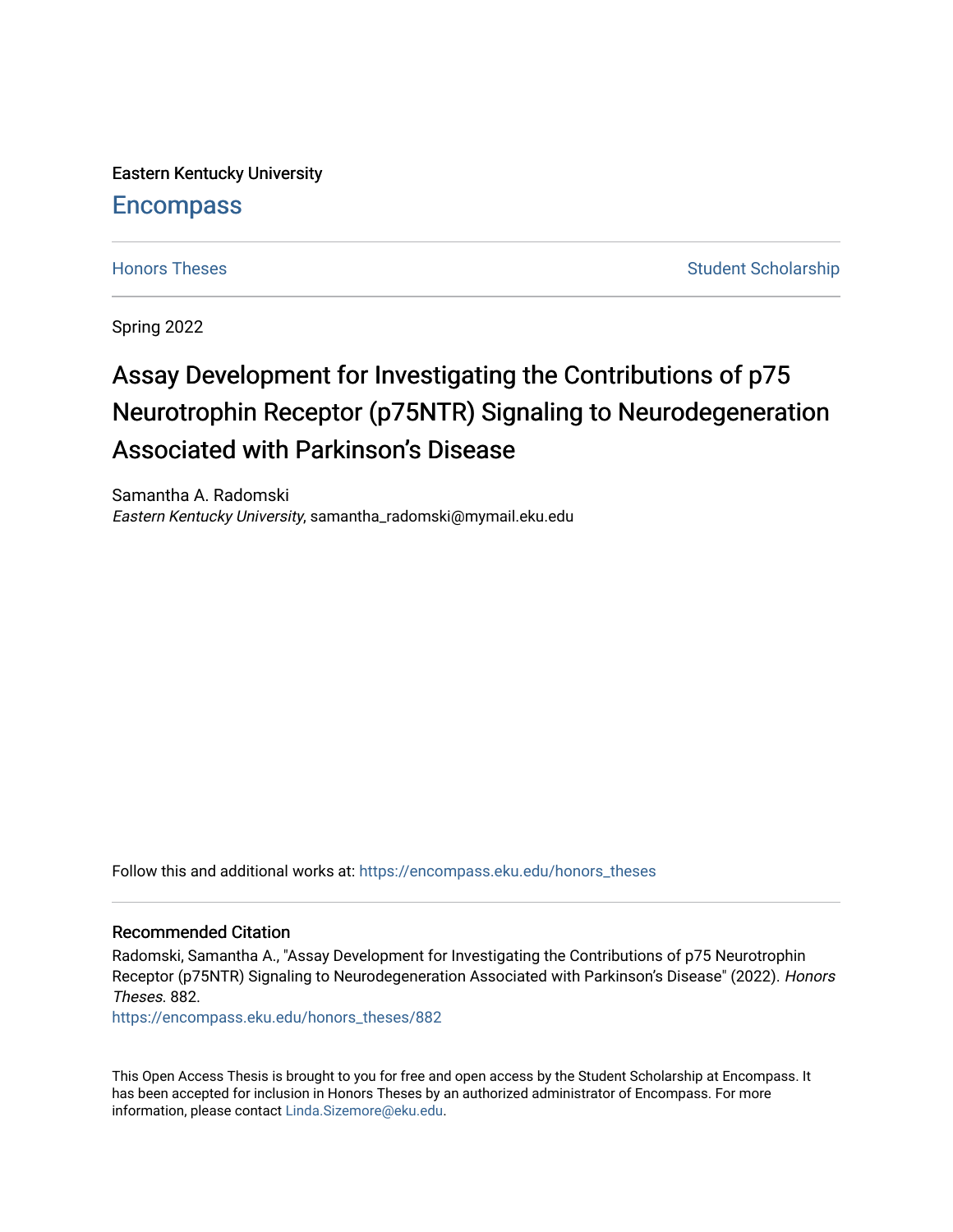# EASTERN KENTUCKY UNIVERSITY

Assay Development for Investigating the Contributions of p75 Neurotrophin Receptor (p75NTR) Signaling to Neurodegeneration Associated with Parkinson's Disease

Honors Thesis

**Submitted** 

In Partial Fulfillment

Of The Requirements Of HON 420

Spring 2022

By

Samantha Radomski

Faculty Mentor

Dr. Bradley Kraemer

Department of Biological Sciences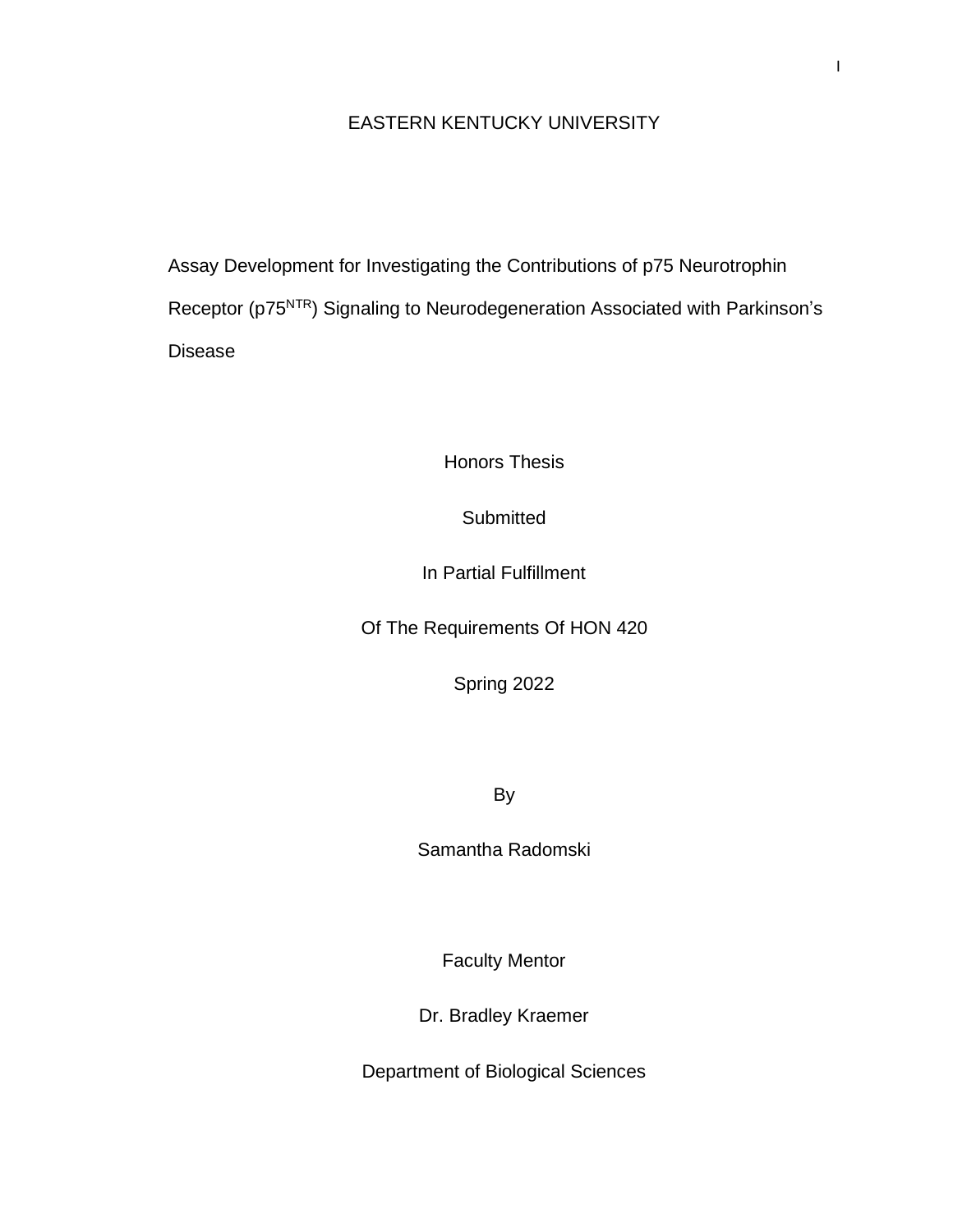# Assay Development for Investigating the Contributions of p75 Neurotrophin Receptor (p75NTR) Signaling to Neurodegeneration Associated with Parkinson's

Disease

Samantha Radomski

Dr. Bradley Kraemer, Department of Biological Sciences

# <span id="page-2-0"></span>**Abstract:**

The p75 neurotrophin receptor (p75<sup>NTR</sup>) possesses the ability to promote cell survival or apoptosis upon activation. The specific signaling cascades regulated by p75<sup>NTR</sup> in neurodegenerative pathologies are poorly understood due to the multifaceted nature of the receptor. Prior studies associate oxidative stress, a cellular condition induced by an overwhelming presence of reactive oxygen species, with promoting proteolysis and subsequent activation of p75<sup>NTR</sup> in dopaminergic neurons. Dopaminergic neurons express p75<sup>NTR</sup> and are of interest in neurodegenerative research. The degeneration of these neurons occur during the progression of Parkinson's Disease. Here, we optimized an *in vivo* and an *in vitro* protocol for modeling Parkinson's Disease. Another aspect of this research was to optimize an automated method to measure the degeneration index (DI) of neurons. Developing an optimized *in vivo* model of Parkinson's Disease may provide insight into the role of p75<sup>NTR</sup> regarding the survival and health of dopaminergic neurons within substantia nigra and striatum regions of the brain. Developing an optimized *in vitro* model of Parkinson's Disease may allow for investigation to the effects of p75<sup>NTR</sup> mediated signaling events associated with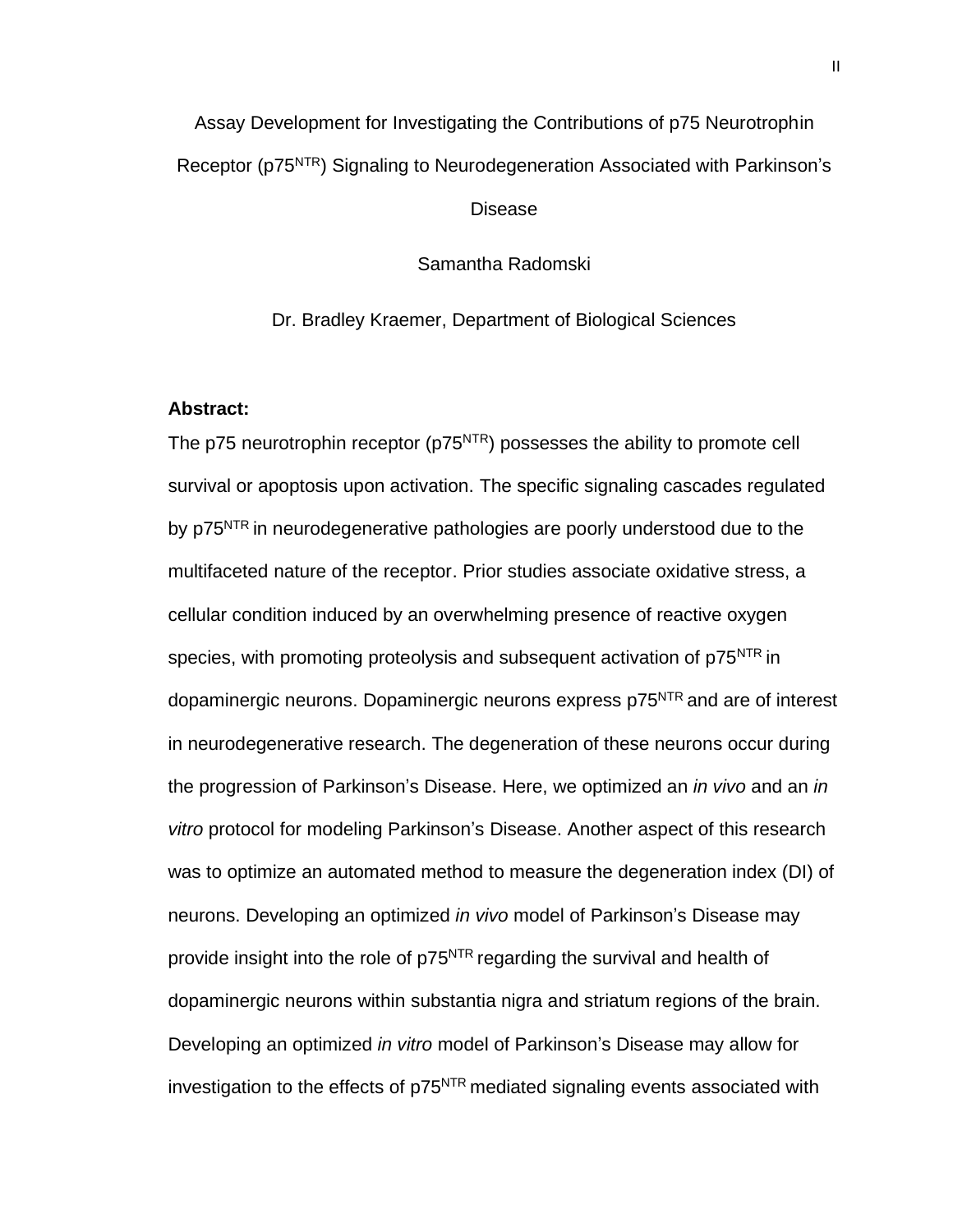oxidative stress on cellular function. The DI is a calculation of neurite degeneration, which allows for the quantification of neurodegenerative diseases. An optimized method of analysis has provided a streamlined approach to calculating the DI and neurite fragmentation in culture. Preliminary data suggests that our optimized protocols serve as a successful model of Parkinson's Disease and thus allow further analysis into how p75<sup>NTR</sup> signaling cascades affect cellular outcome in Parkinson's Disease.

# <span id="page-3-0"></span>**Keywords and phrases:**

P75 neurotrophin receptor, Parkinson's Disease, neurodegeneration, oxidative stress, dopaminergic neurons, neurotrophins, co-receptors, optimized model, degeneration index, ANDI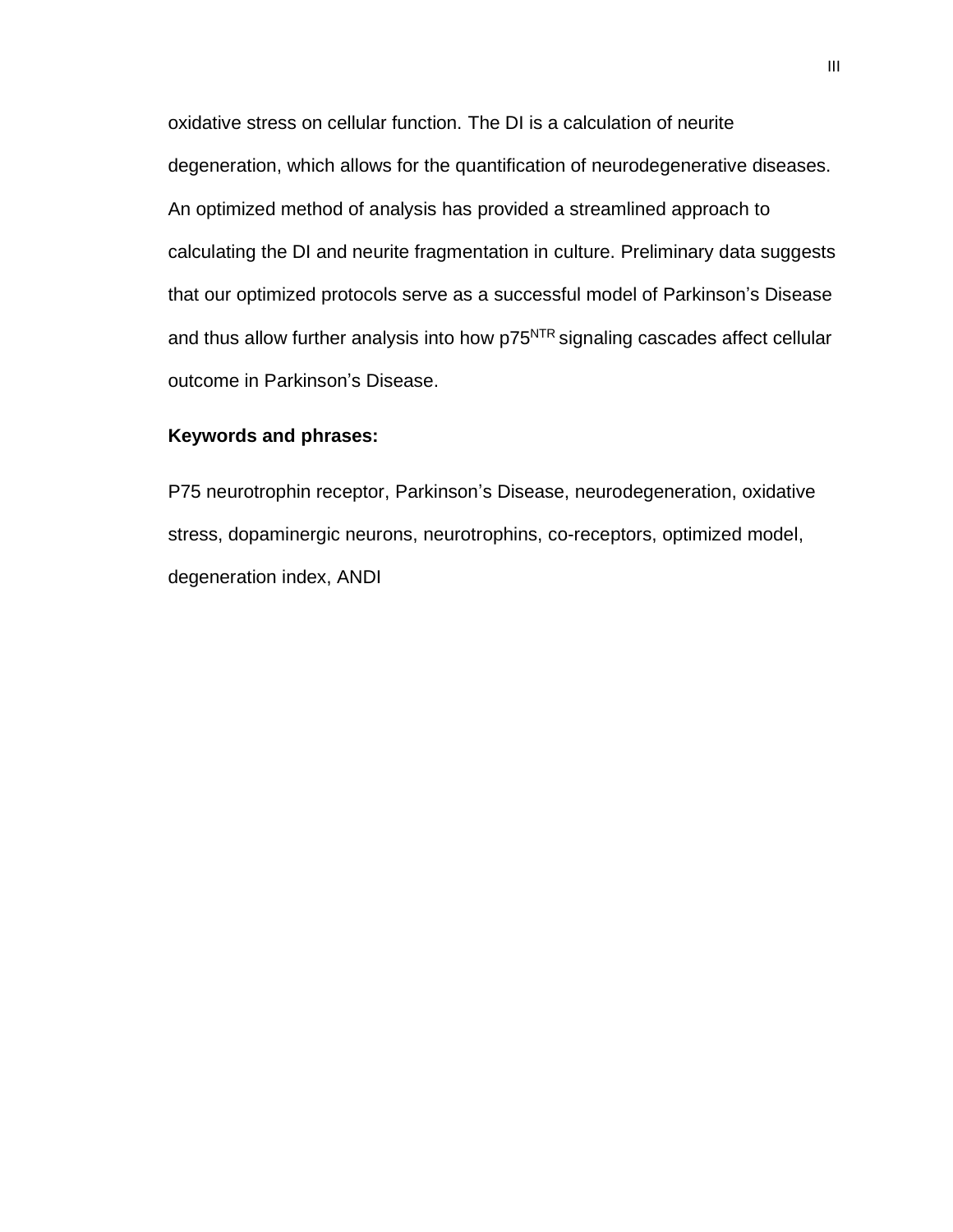# **Table of Contents:**

<span id="page-4-0"></span>

| Abstract:                   | $\mathsf{II}$ |
|-----------------------------|---------------|
| <b>Keywords and Phrase:</b> | Ш             |
| List of Figures:            |               |
| Figure 1:                   |               |
| Figure 2:                   | VI            |
| Figure 3:                   | VII           |
| Figure 4:                   | IX            |
| Acknowledgement:            | XI            |
| Introduction:               | 1             |
| Materials and Methods:      | 19            |
| Results:                    | 30            |
| Discussion:                 | 32            |
| References:                 | 37            |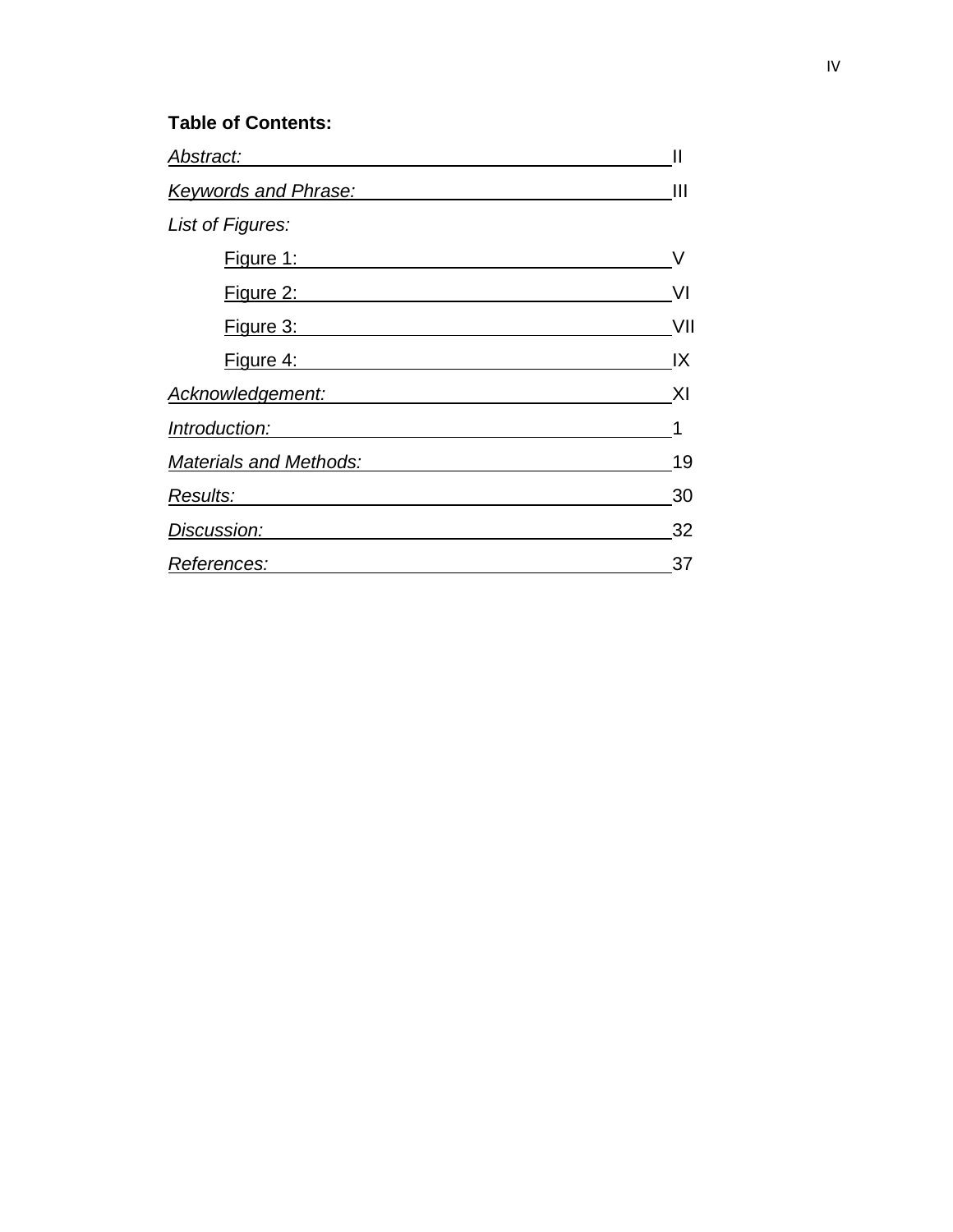# <span id="page-5-0"></span>Figure 1: The proteolysis of p75<sup>NTR</sup> in response to oxidative stress associated

with the application of 6-hydroxydopamine or rotenone



**Figure 1: The proteolysis of p75NTR in response to oxidative stress associated with the application of 6-hydroxydopamine or rotenone. A)** A representative diagram of the proteolytic event experienced by p75<sup>NTR</sup> in distinct stages. The full-length region of the protein is cleaved by an enzyme to release the extracellular domain while a secondary enzymatic event serves as a final cleavage event to liberate the intracellular domain. **B)** A representative western blot of rotenone lysates probed for p75<sup>NTR</sup>. The resulting protein bands suggest that rotenone induces the proteolysis of  $p75<sup>NTR</sup>$  at concentrations of both 1 $\mu$ M and 10 $\mu$ M. The proteolysis event of p75 $\overline{N}$ TR may be observed by matching the protein bands to the specific molecular weight, as each fragment of p75<sup>NTR</sup> is assigned specific molecular weight. **C)** An example of a rotenone treatment on LUHMES cells. The image each represent a cultured dish and the subsequent degeneration observed 18 hours after the treatment was performed. Each image represents a treatment condition as described in the methods section. **D)** An example of a 6-hydroxydopamine (6-OHDA) treatment on LUHMES cells. Each image represents the effects seen after an 18-hour treatment condition of varied concentrations of 6-OHDA as described in the methods section.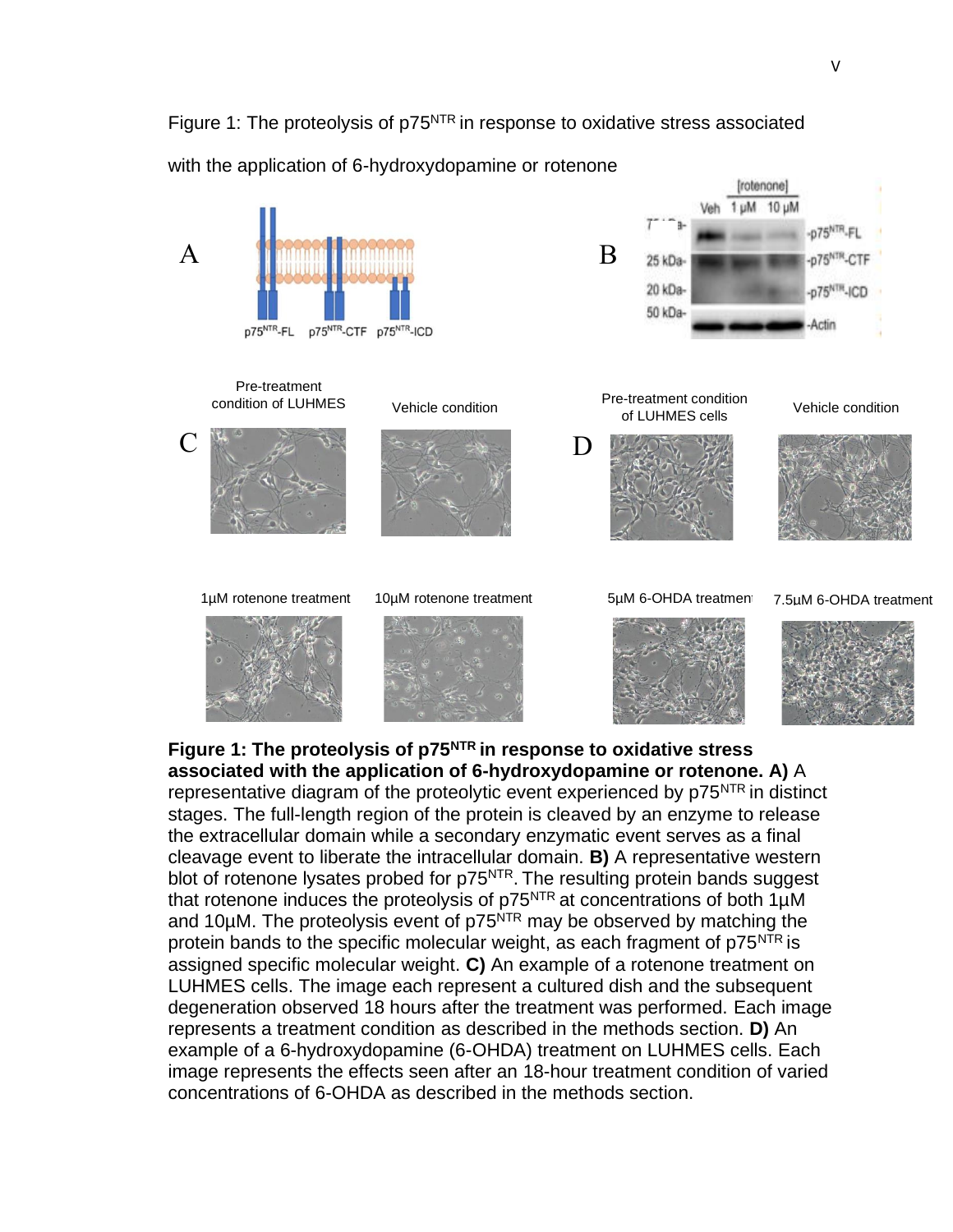<span id="page-6-0"></span>Figure 2: Investigation of p75<sup>NTR</sup> co-receptors present in cultured cell and whole brain lysates



**Figure 2: Investigation of p75NTR co-receptors present in cultured LUHMES cell lysates and whole brain lysates. A)** A representative western blot utilized to investigate three types of lysates for the presence of the p75<sup>NTR</sup> co-receptor TrkB. This analysis was conducted to analyze the presence of p75<sup>NTR</sup> coreceptors within a population of dopaminergic neurons. The HEK (human embryonic kidney cells) were used as a negative control and the whole brain lysate was used as the positive control. When probed for the presence of TrkB, the cultured LUHMES cells did not express a protein band. This suggests that TrkB is not present within the cultured dopaminergic regions, while it may be present in various regions of the brain. **B)** A representative western blot utilized to probe three lysate samples for the presence of p75<sup>NTR</sup> co-receptor sortilin. All three populations investigated were found to express sortilin. This is an indication that sortilin is present within dopaminergic neurons and may interact with p75<sup>NTR</sup>. **C)** An immunostaining assay was performed on a population of cultured LUHMES cells to investigate the presence of tyrosine hydroxylase and sortilin. The blue (first) image represents the fluorescent DAPI labeling for the nuclei of the cells. The red (second) image represents the fluorescent labeling for tyrosine hydroxylase commonly found within the dopaminergic neurons in cells. The green (third) image represents the fluorescent labeling for sortilin to further investigate the areas of the cell that possess sortilin. The combination (fourth) image represents the overlay of each stain to provide context of the interactions between each of the components (nuclei, dopaminergic neurons, sortilin).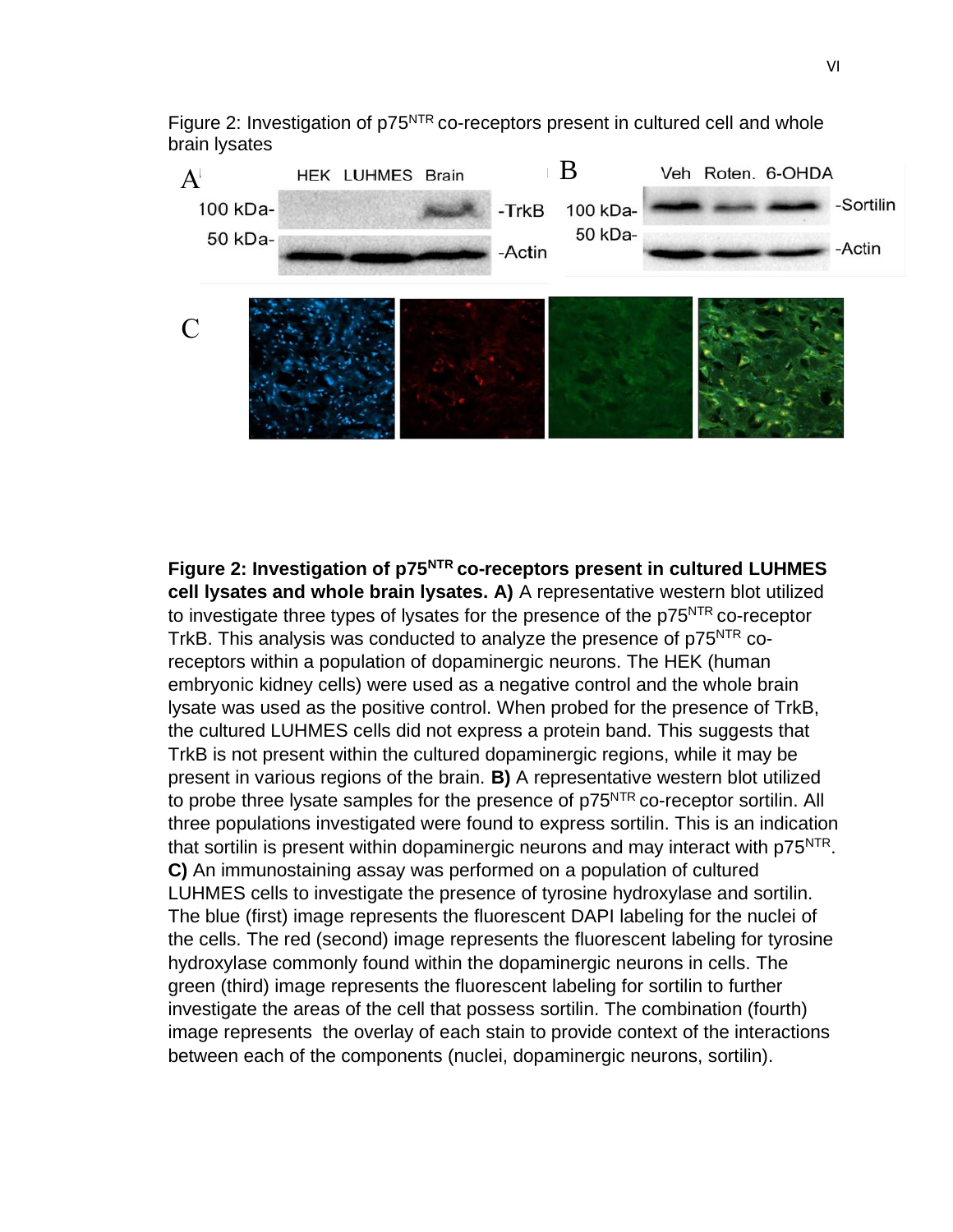

<span id="page-7-0"></span>Figure 3: The effects of p75<sup>NTR</sup> on dopaminergic neurons and striatal neurodegeneration in a mouse model of Parkinson's Disease

**Figure 3: Investigation of dopaminergic neurons in an** *in vivo* **model of Parkinson's Disease. A)** Representative image of fluorescent tyrosine hydroxylase (TH) staining and quantification of dopaminergic neurons within the striatum. To investigate the efficacy of the stereotaxic surgeries, the regions of interest must be isolated and analyzed to evaluate neurodegeneration. There was a visible reduction of staining intensity indicating a loss of dopaminergic neurons within the striatum after being exposed to a dosage of 6 hydroxydopamine (6-OHDA). The quantification was performed to evaluate the average brightness after a series of days after injection. This graphical representation indicates that as more time passes, the less bright the staining. This can be interpreted as the longer the 6-OHDA interacts with the dopaminergic neurons, the more degeneration occurs resulting in less healthy/intact neurons able to express TH. **B)** A representative graph depicting the number of dopaminergic neurons within the region of the substantia nigra that were observed after the surgical procedure introducing 6-OHDA into the brain. **C)**  A representative graph depicting the amount of dopaminergic neurons present within the region of substantia nigra after a surgery utilizing rotenone. This analysis was performed by staining the tissue with a TH primary antibody and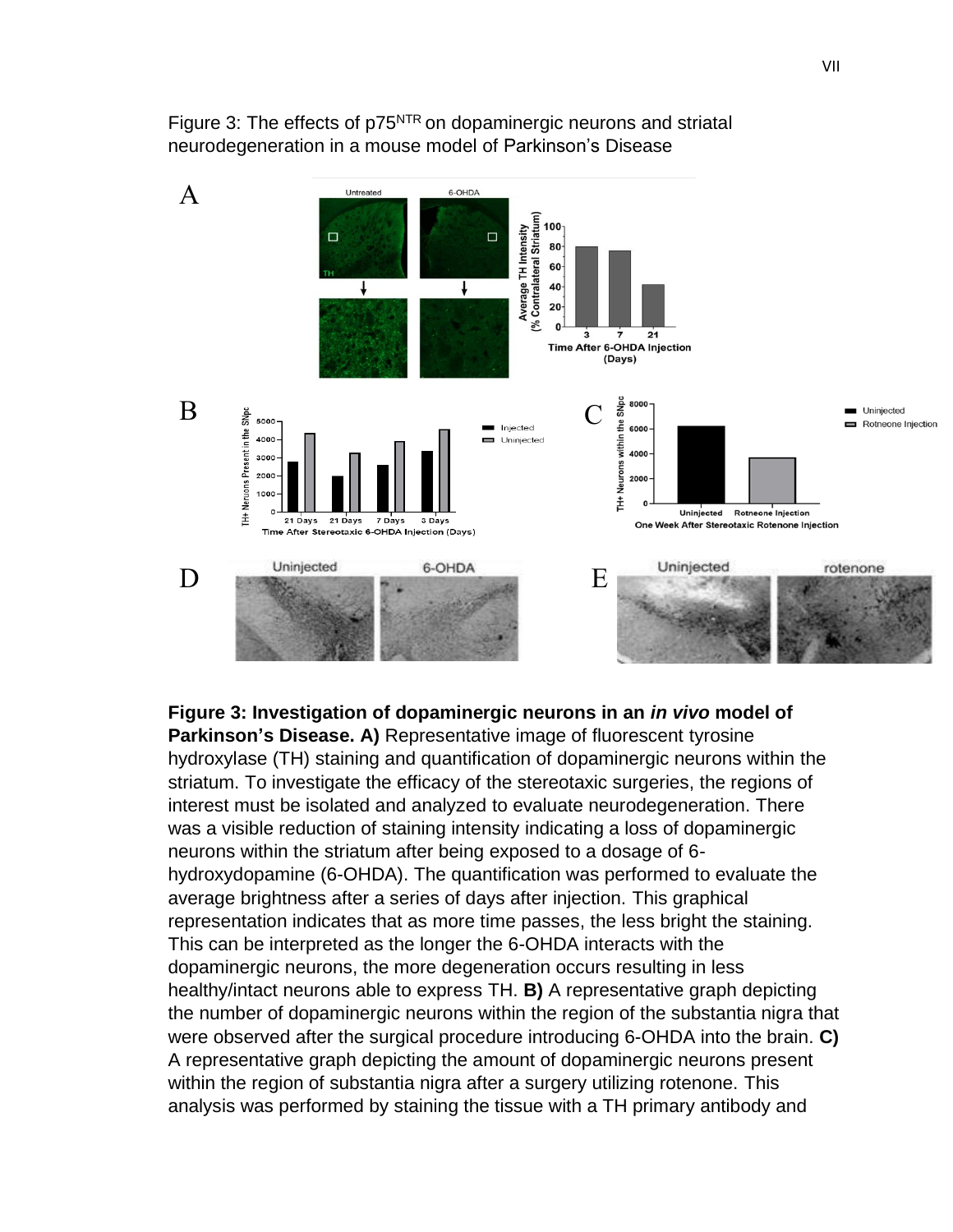subsequent reagents from a VectorElite staining kit. DAB substrate was applied as a secondary condition to develop the intensity of the stained neurons. Following the staining procedure, a stereology program was used to sample regions of the substantia nigra tissue to analyze the number of stained neurons. This analysis allowed for a comparison between the regions of the brain ipsilateral and contralateral to the site of the 6-OHDA treatment. **C)** A representative graph depicting the number of dopaminergic neurons present after one week of being exposed to an injected dose of rotenone. This analysis was performed utilizing methods described above in 3B. **D)** The tissue was stained with a TH primary antibody and subsequent reagents from a VectorElite staining kit. DAB substrate was applied as a secondary condition to develop the intensity of the stained neurons. Representative image of the substantia nigra between the uninjected region and the region injected with 6-OHDA. The image was taken via confocal microscopy and there is a visible reduction in the number of stained dopaminergic neurons, suggesting that the model was successful in inducing Parkinson's Disease. **E)** An immunostaining assay was performed in the same manner as described above in 3D. Representative image of the substantia nigra between the uninjected region and the region injected with rotenone. The image was taken via confocal microscopy and suggests a successful model of Parkinson's Disease.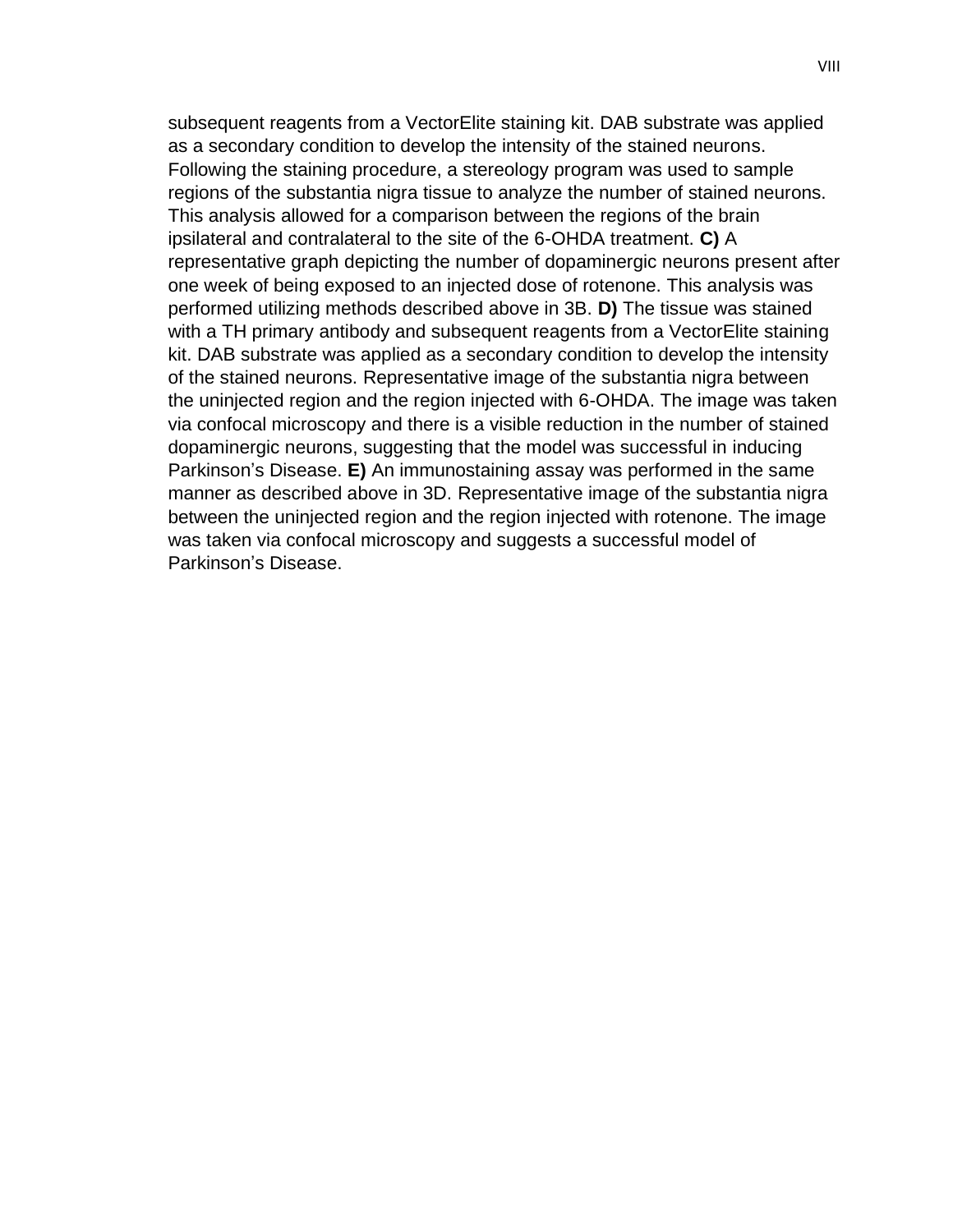<span id="page-9-0"></span>Figure 4: Optimization of an automated neurite degeneration index (ANDI) from a traditional model for calculating DI



**Degeneration Index**  $(TUJ1)$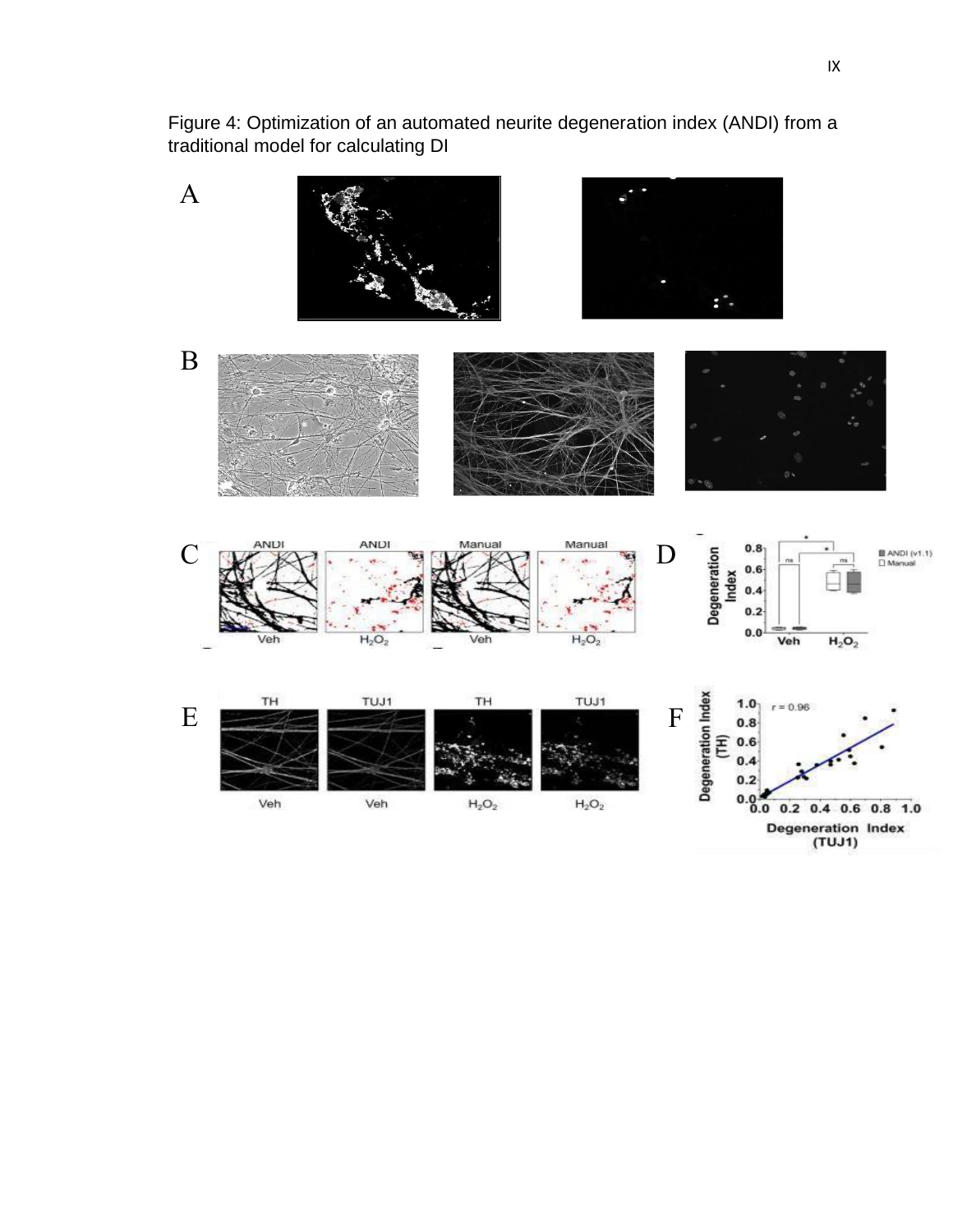**Figure 4: Optimization of an automated neurite degeneration index (ANDI) from a traditional model for calculating DI. A)** Representative images were acquired from varied treatment conditions of SCG cultures. The treatment set in this image is an example of a hydrogen peroxide treatment set. Because hydrogen peroxide is known to induce neurite degeneration, it was utilized at various concentrations to observe the effect on neuronal degeneration. This image represents a treatment of 500µM hydrogen peroxide applied to a culture of SCG sympathetic neuronal ganglia. This application was performed as a condition for measuring the degeneration index (DI). The images were collected through Nikon and confocal microscopy after subjection to immunostaining of TH, DAPI, TUJ1, and fluorescent staining. The image sets were run through ImageJ (an open-sourced free software) and were incubated in a primary antibody that targeted a specific component. For example, if TUJ1 was being investigated, a primary antibody was applied to probe for it and if TH was being investigated, a different primary antibody was utilized that specifically targeted TH. A secondary antibody of Alexa Fluorophore 488 was used to perform a fluorescent analysis assay. The image on the left represents the degeneration observed from the application of hydrogen peroxide while the image on the right represents the DAPI labeling of the nuclei **B)** Representative images of a vehicle condition of cultured SCG's that were immunostained and analyzed through ImageJ. To perform a comparative analysis, the vehicle set of cultured SCG ganglia were subjected to a sham treatment of water. After the 18-hour treatment time, the culture was immunostained similar to the process mentioned above in 4A. The image on the left represents a phase contrast image of the in-tact neurites, the middle image represents a TUJ1 staining on the SCG culture, the final image represents the DAPI labeled nuclei of the cells. **C)** Previous experiments using LUHMES cells have indicated that there is not a statistical difference in using the automated method (ANDI) or a manual method of measuring the DI. A benefit of using ANDI is a more streamlined method of investigation as the levels of subjectivity are decreased in using an automated method. These images serve as an investigation if ANDI would accurately measure DI of several diverse types of cells. **D)** A graphical quantification of the staining in 4C. These images allowed for the observation that ANDI accurately measures neurite degeneration as there is no significant statistical difference between ANDI and a manual method. **E)**  Representative images to analyze if ANDI would be able to measure across various staining types. The immunostaining assay was conducted for TUJ1 and TH to observe the DI of each across a vehicle and treatment condition. This analysis indicates that ANDI may be used across various cell types and treatments to calculate the DI. **F)** To investigate the efficacy of ANDI in measuring DI analysis through two methods of immunostaining, a graph was constructed to plot the comparative resulting values.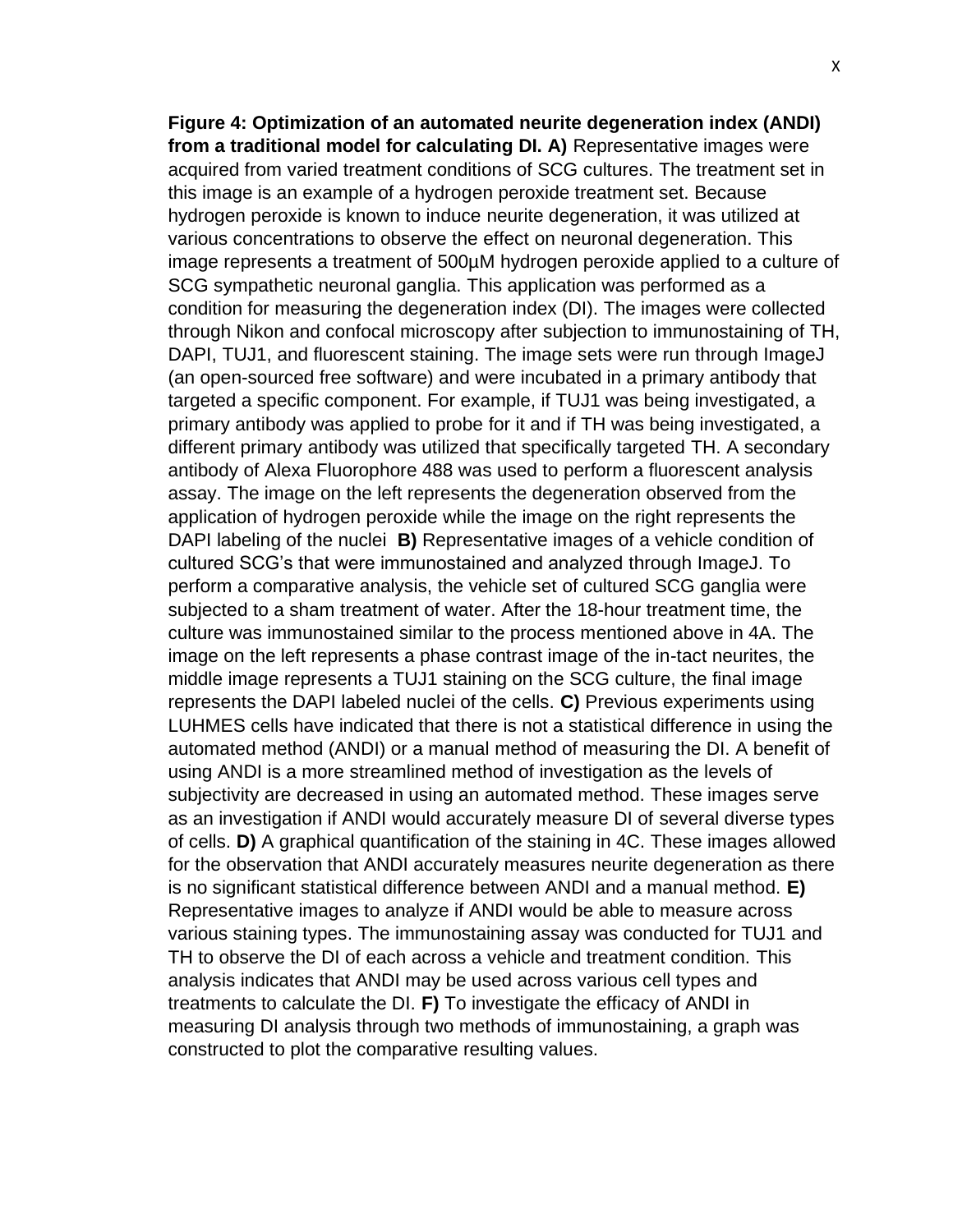#### <span id="page-11-0"></span>**Acknowledgement:**

I would like to acknowledge the impact of working in Dr. Bradley Kraemer's lab has had on me. I am grateful for having an incredible opportunity to participate in firsthand research while learning various aspects of the scientific process. I would like to thank the time and effort of Dr. Kraemer. He has allowed me to gain the skills, independence, and confidence in myself throughout my time in his lab. I would not be where I am today without his mentorship.

I would like to acknowledge the work of previous student Rachel Clements for teaching me how to perform many of the integral assays in this thesis. Rachel was a peer mentor that I look up to and I appreciate the amount of patience and time she spent teaching me how to become a better scientist and investigator. I would not have been able to complete this project without her assistance.

I would like to acknowledge the work of Brooke Jackson, Cassidy Spease, and Sarah Sparks in their contributions to the *in vivo* and *in vitro* assays throughout this thesis. These individuals were very encouraging and taught me how important it is to have a supportive and collaborative team bond.

I would like to acknowledge the impact the EKU Honors program has had during my time at EKU and would like to thank this program for allowing me to grow and further hone my skills as a writer and a student of science. This thesis would not be possible if it were not for these individuals and many others. Finally, I would like to express my gratitude for everyone within the Kraemer lab, EKU Honors program, and within my personal life who have supported me.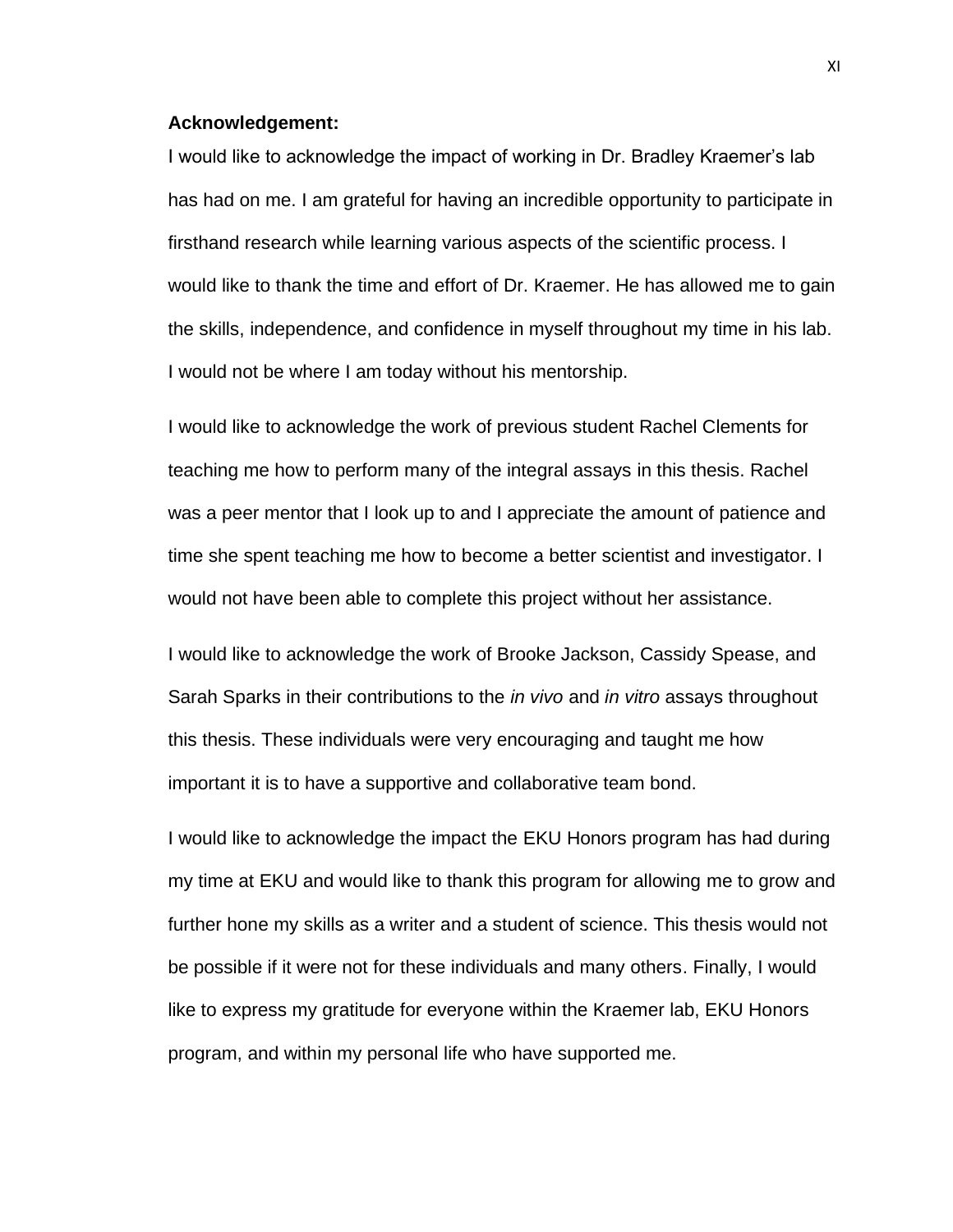#### <span id="page-12-0"></span>**Introduction:**

#### *The p75 neurotrophin receptor:*

The p75 neurotrophin receptor ( $p75<sup>NTR</sup>$ ) is a transmembrane protein that is known to regulate cellular responses to a variety of biological conditions. P75<sup>NTR</sup> has been investigated as a diagnostic biomarker for neurodegenerative disease. Research has revealed that the receptor possesses the ability to regulate cellular function including programmed cell death, growth of axons, axonal degeneration, myelination, and synaptic plasticity (Kraemer et al 2014). Although p75<sup>NTR</sup> has been associated with regulating various cellular processes, there remains a poor understanding in the underlying signaling mechanisms of the receptor. It has been reported that the receptor is present within the layers of the neocortex as well as various populations of adult neurogenesis stem cells (DeFreitas et al 2001). These neurogenesis cells are often observed in neurodegenerative pathologies such as Alzheimer's and Parkinson's Disease. Research suggests that p75<sup>NTR</sup> promotes both cell survival and apoptotic pathways. This curious effect may be further explained as research groups have observed that within the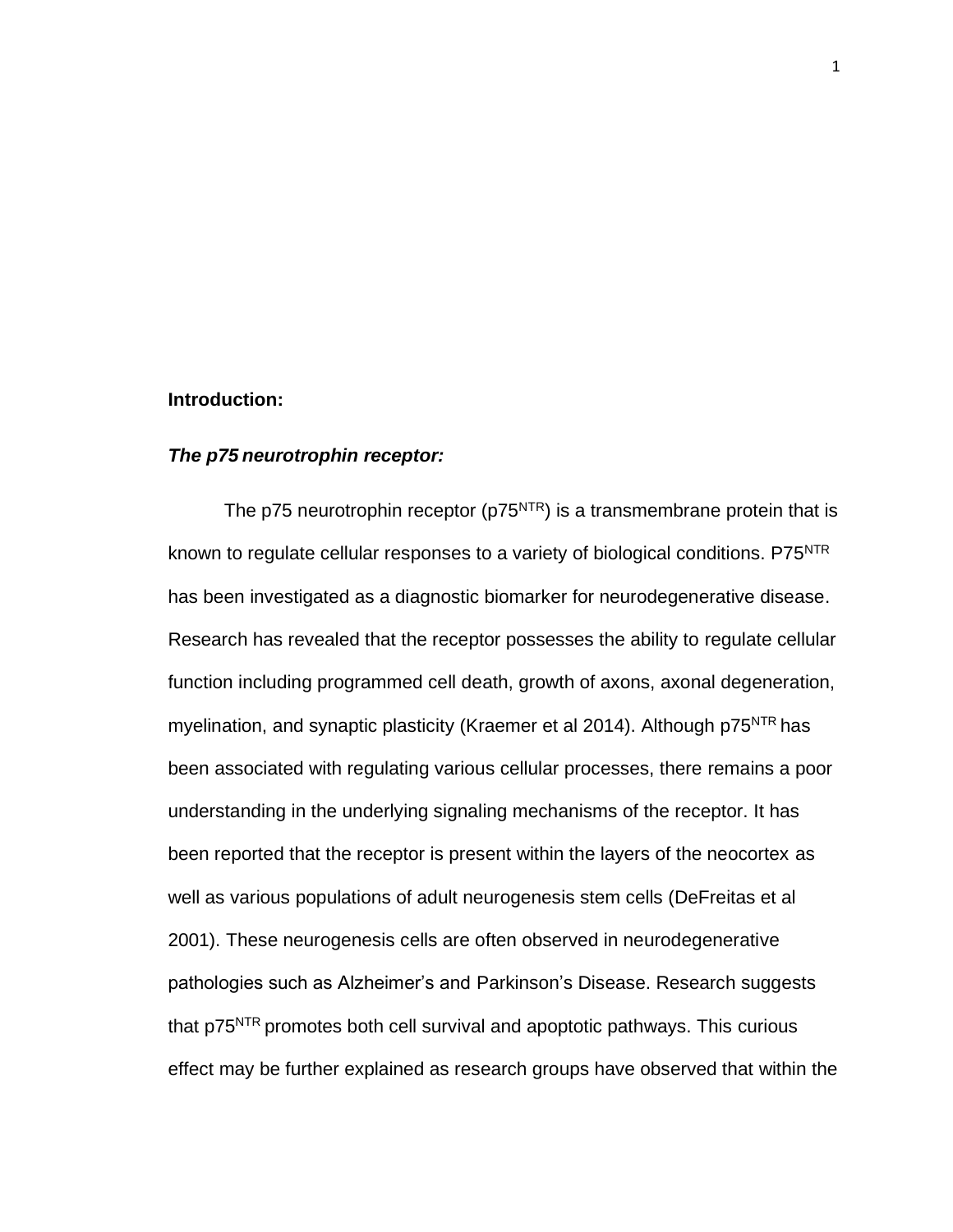promotion of nociceptive sensory neurons the activation of p75<sup>NTR</sup> promotes survival, but the activation of the same receptor promotes apoptosis in sympathetic and motor neurons (DeFreitas et al 2001). In discerning the signaling mechanisms and functionality of p75<sup>NTR</sup>, there may be a breakthrough in understanding the role of the receptor in various pathologies.

# *Role of p75NTR in development:*

There are various stages of physical, cognitive, and social development that are documented and serve as the basic definition of maturation within organisms. Development is important as it allows for intricate biological systems and defining characteristics to begin to emerge. The development of the brain and nervous system is a complex event that occurs over time with observable impact and influence of various genetic and environmental factors. During the process of development, p75<sup>NTR</sup> has been observed at low levels of expression in the nervous systems aside from hippocampal synapse modification and regulation of neurogenesis (Meeker and Williams 2015). This receptor has been found within both the central nervous system (CNS) and the peripheral nervous system (PNS) with increased expression in the spinal cord, brainstem, cerebellum, hippocampus, and basal forebrain (Meeker and Williams 2015). A population of neurons within the basal forebrain, referred to as cholinergic neurons, have been demonstrated to express p75<sup>NTR</sup> during all stages of development. Cholinergic neurons are responsible for providing a primary source of acetylcholine to the region of the cerebral cortex. This source of acetylcholine aids in regulation of excitability in the cortex and hippocampus, thus allowing the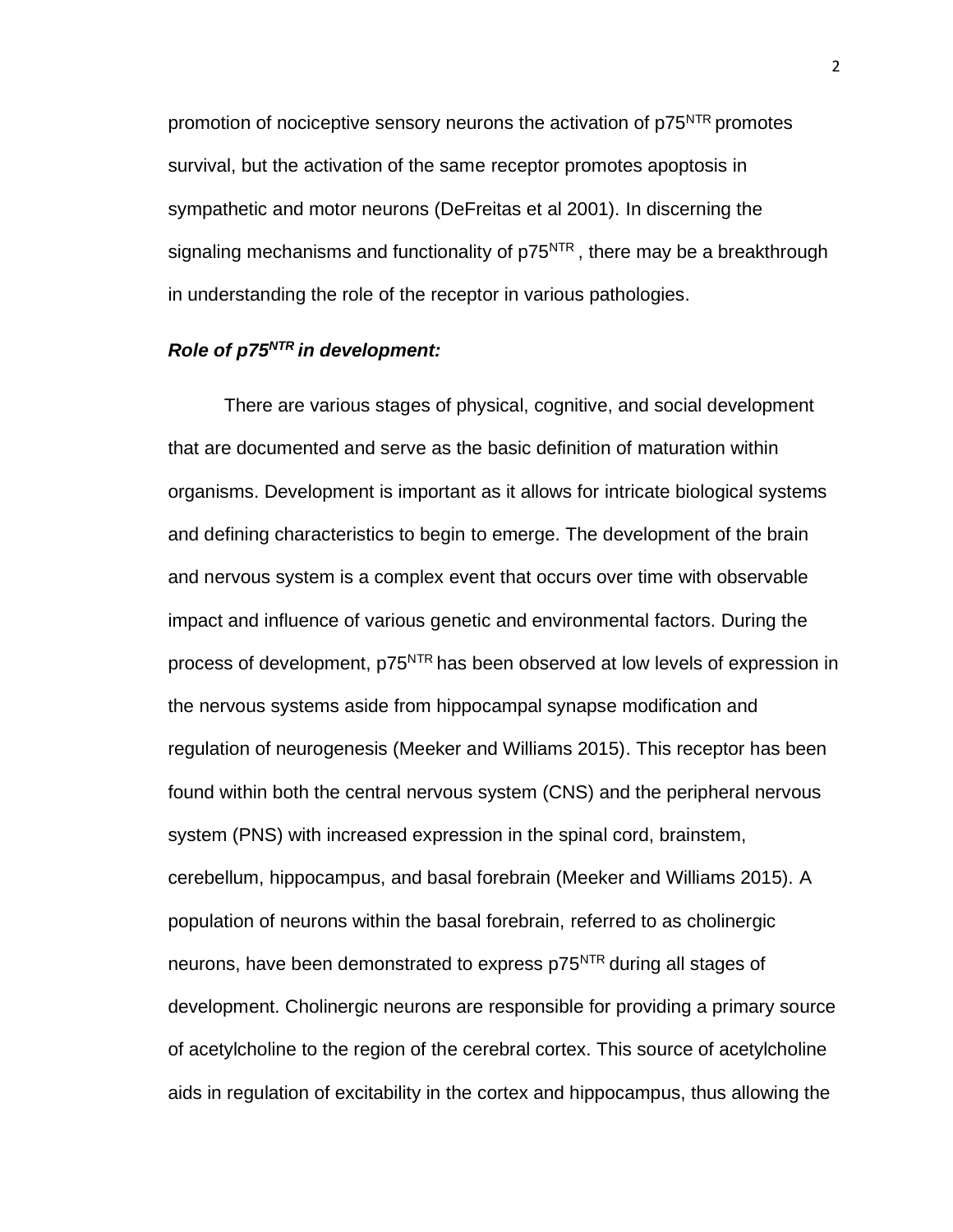body to execute complicated cognitive tasks (Franco et al 2021). The p75<sup>NTR</sup> has been documented to play a role in pleiotropic effects throughout the developmental and mature CNS (Tang et al 2020). This receptor may contribute to the foundational process of development as it is found within target regions of the brain and nervous system at varied levels of expression through the developmental stages. These levels of expression indicate that p75<sup>NTR</sup> play hold a role in preserving or promoting age related conditions, such as Parkinson's Disease.

# *P75NTR and signaling cascades:*

The p75<sup>NTR</sup> has been investigated in regard to its affinity to promote survival or mediate apoptotic pathways upon stimulated induced activation (Pathak and Carter 2017). There have been numerous studies investigating the cellular outcomes when the receptor is targeted with various conditions to promote a proteolytic event. P75<sup>NTR</sup> possesses a cysteine-rich extracellular domain that allows for ligand binding, a single-transmembrane domain, and an intracellular death domain (Zhong et al 2021). Researchers have identified p75<sup>NTR</sup> to play a role in mediating the growth, survival, apoptosis, and migration of tumor cells in populations of cancer cells. P75<sup>NTR</sup> has been investigated to promote cell survival in the nerve sheath tumors known as schwannoma and within breast cancer cells, but receptor has also been observed to inhibit the growth of prostate, gastric, and bladder tumor cells (Zhong et al 2021). Another study implicated the receptor in having the ability to facilitate signaling cascades to induce death in a population of superior cervical ganglia found in primary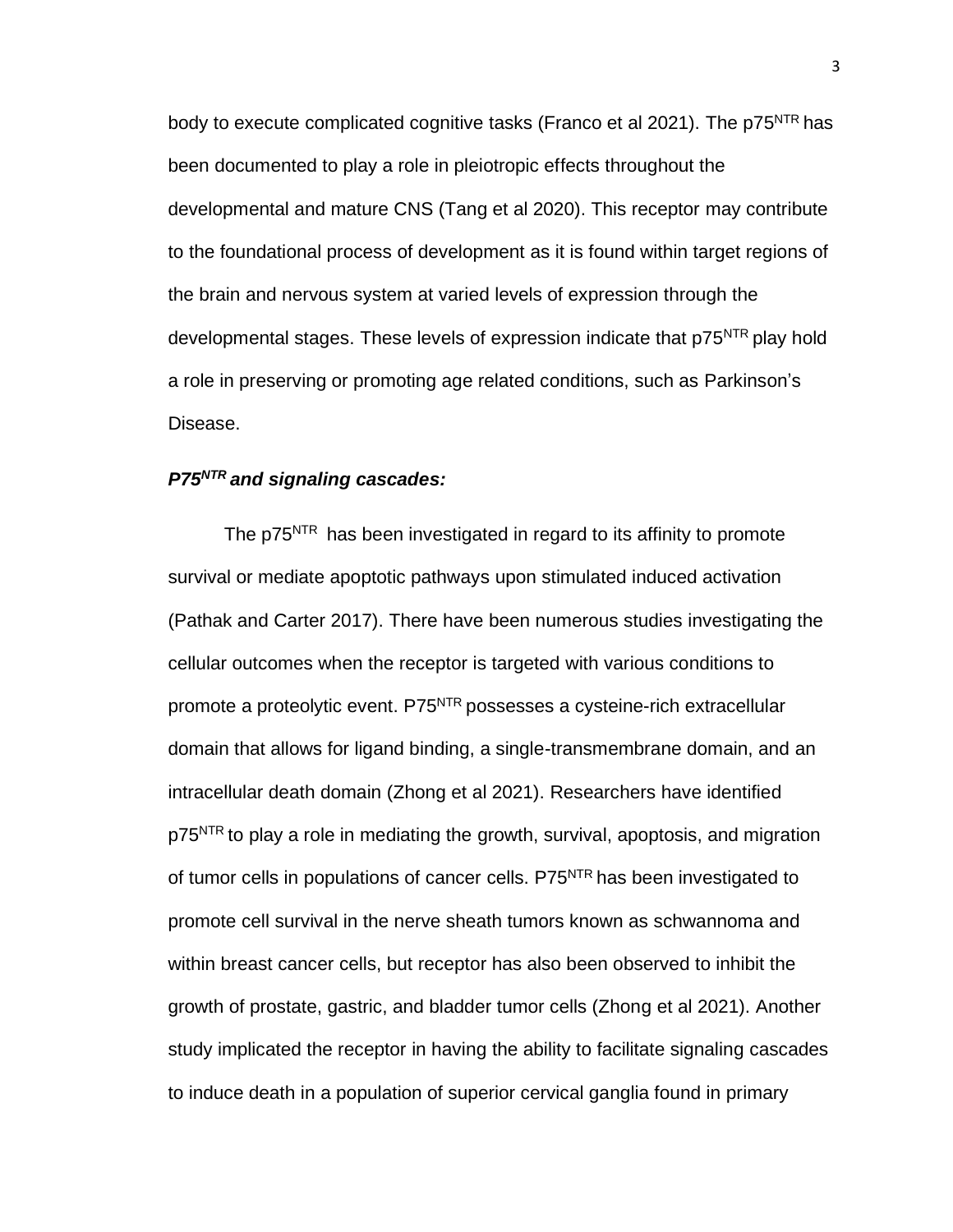trigeminal and hippocampus (Bhakar et al 2003). Additional areas found to be affected by the autonomous apoptotic pathway include the Schwann, oligodendrocyte, and neuroblastoma cells as well as glia and neurons of the spinal cord and brain after a traumatic injury (Bhakar et al 2003). In a comparable way to how there have been a multitude of instances where the apoptotic pathway has resulted in neurodegeneration, there have also been studies that have examined the role of p75<sup>NTR</sup> in promoting survival. These aforementioned studies have resulted in a collective understanding that cell survival may be promoted by an absence of tropomyosin-related kinase receptors (Trk) interacting with the receptor (Massa et al 2006). A study investigating the interaction between p75<sup>NTR</sup> and signaling partners (referred to as ligands) found that the receptor may encourage survival by antagonizing apoptotic pathways (Majdan et al 2001). Research has demonstrated that  $p75<sup>NTR</sup>$  possesses a wide range of reactions in response to injury and signaling partners. The receptor may provide a pivotal role in the cellular regulation depending upon the cell type, signaling cascades, ligand presence, and interaction of various co-receptors.

# *Structure of p75NTR:*

Understanding the structure of  $p75<sup>NTR</sup>$  is important to gain insight into the overall function and interactions of the receptor. This receptor is classified as a type one integral membrane protein with a helical structure (Mineev et al 2015). P75<sup>NTR</sup> is a member of the tumor necrosis factor receptor superfamily and possesses four cysteine rich domains (Baldwin and Shooter 1994). When the receptor interacts with neurotrophins, the neurotrophins bind to the cysteine rich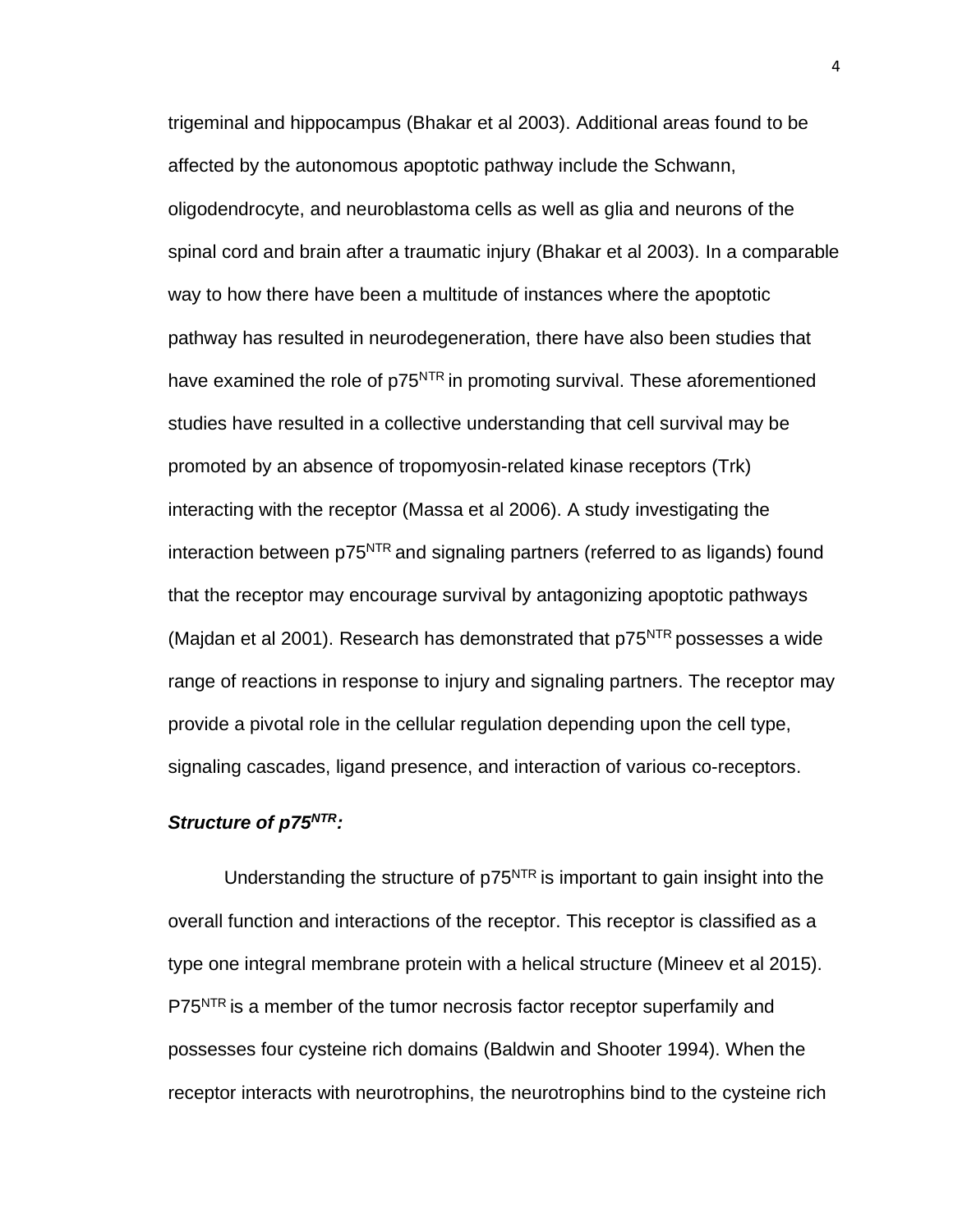domains 2, 3, or 4 (which are coded in exon III). There are several major sections of the receptor, the cysteine-rich domain of the extracellular domain, the transmembrane domain, and the intracellular domain (Almeida and Duarte 2014). Upon understanding the various regions of p75<sup>NTR</sup>, a greater understanding of the interactions between the receptor and other biological compounds (ligands, co-receptors, etc).

### **The proteolytic event of p75NTR***:*

The proteolysis of p75<sup>NTR</sup> occurs in two major cleavage events and results in a downstream signaling event. To begin the cleavage of the p75<sup>NTR</sup>, the receptor must be "activated" by an outside stimulus. Once activated, the extracellular domain (ECD) is cut and shed from the full-length receptor by the metalloprotease enzyme ADAM17. The alpha converting enzyme (TACE) releases tumor necrosis factor (TNF) to cleave the cysteine rich region of the ECD from the rest of the receptor. A second cleavage event is induced through the enzyme gamma secretase to release the intracellular domain (ICD) (Ahmed et al 2006). Each cleaved region of the  $p75<sup>NTR</sup>$  receptor has an associated molecular weight, which allows for each region to be tracked and observed through an assay of western blotting. It is known that a full length  $p75<sup>NTR</sup>$  is 75 kDa, the ECD is 55 kDa, the CTF is 25 kDa, and the ICD is 19 kDa. When observing these fragments, a molecular ladder is utilized; the protein bands can be isolated to a specific molecular weight when compared to this ladder. The ICD region within the  $p75<sup>NTR</sup>$  is similar in structure and function to that of the ICD region seen in other members of the TNFR. The ICD of the TNFR is known to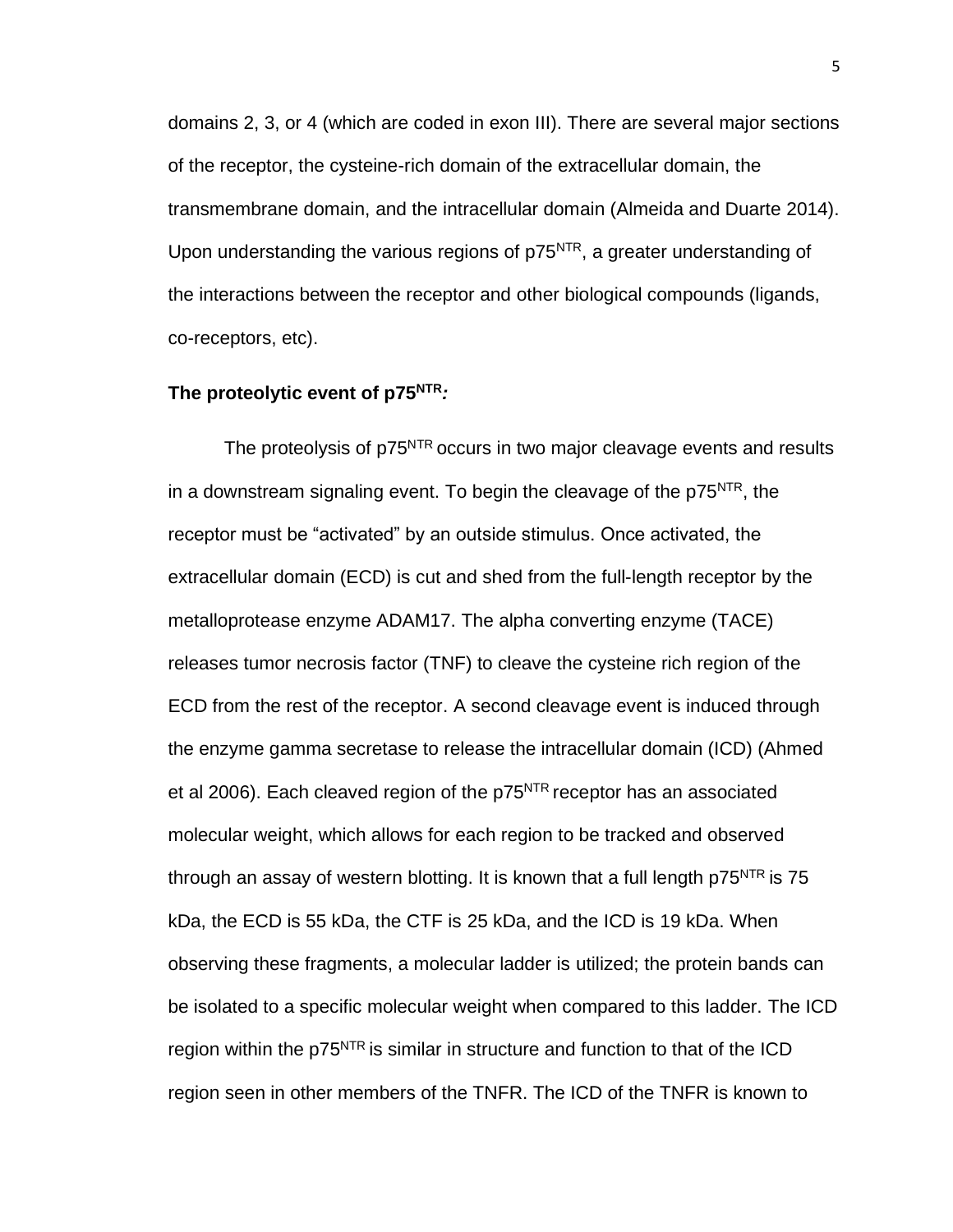mediate apoptosis within a cell, allowing this region of  $p75<sup>NTR</sup>$  to mediate neurodegeneration. (Kraemer et al 2014). A difference between the ICD of p75<sup>NTR</sup> and TNFR is the interactions of this region. The ICD of p75<sup>NTR</sup> does not interact with other death domain proteins, which is a behavior unlike the ICD region of other common members of the TNFR (Coulson et al 2000). In understanding the general method of the proteolytic event of p75<sup>NTR</sup>, one can investigate how the additional binding of neurotrophin ligands and co-receptors impact the cleavage event and expression of the receptor.

# *Relationship between neurotrophins and p75NTR:*

Neurotrophins are a family of proteins that are known to induce the survival and development of cells and neurons. Because this family encourages survival and growth, they are classified as growth factors. There are two main classifications of neurotrophins, pro- and mature-. Proneurotrophins are uncleaved biological peptides while mature neurotrophins are considered to be the active form of the protein (Meeker and Williams 2014). The pro-neurotrophins include pro-brain derived neurotrophin (pro BDNF), pro-nerve growth factor (pro NGF), pro-neurotrophin-3 (pro NT3), and pro-neurotrophin-4 (pro NT4) (Volosin et al 2008). The recognized mature neurotrophins are brain derived neurotrophic factor (BDNF), nerve growth factor (NGF), neurotrophin-3 (NT3), and neurotrophin-4 (NT4). Each of the pro-neurotrophins binds with high affinity to the co-receptor known as sortilin, (a major co-receptor of  $p75<sup>NTR</sup>$ ). Each of the mature neurotrophins bind with the same affinity to p75<sup>NTR</sup> but bind to Trk receptors (a major co-receptor of  $p75<sup>NTR</sup>$ ) with an ordered and selective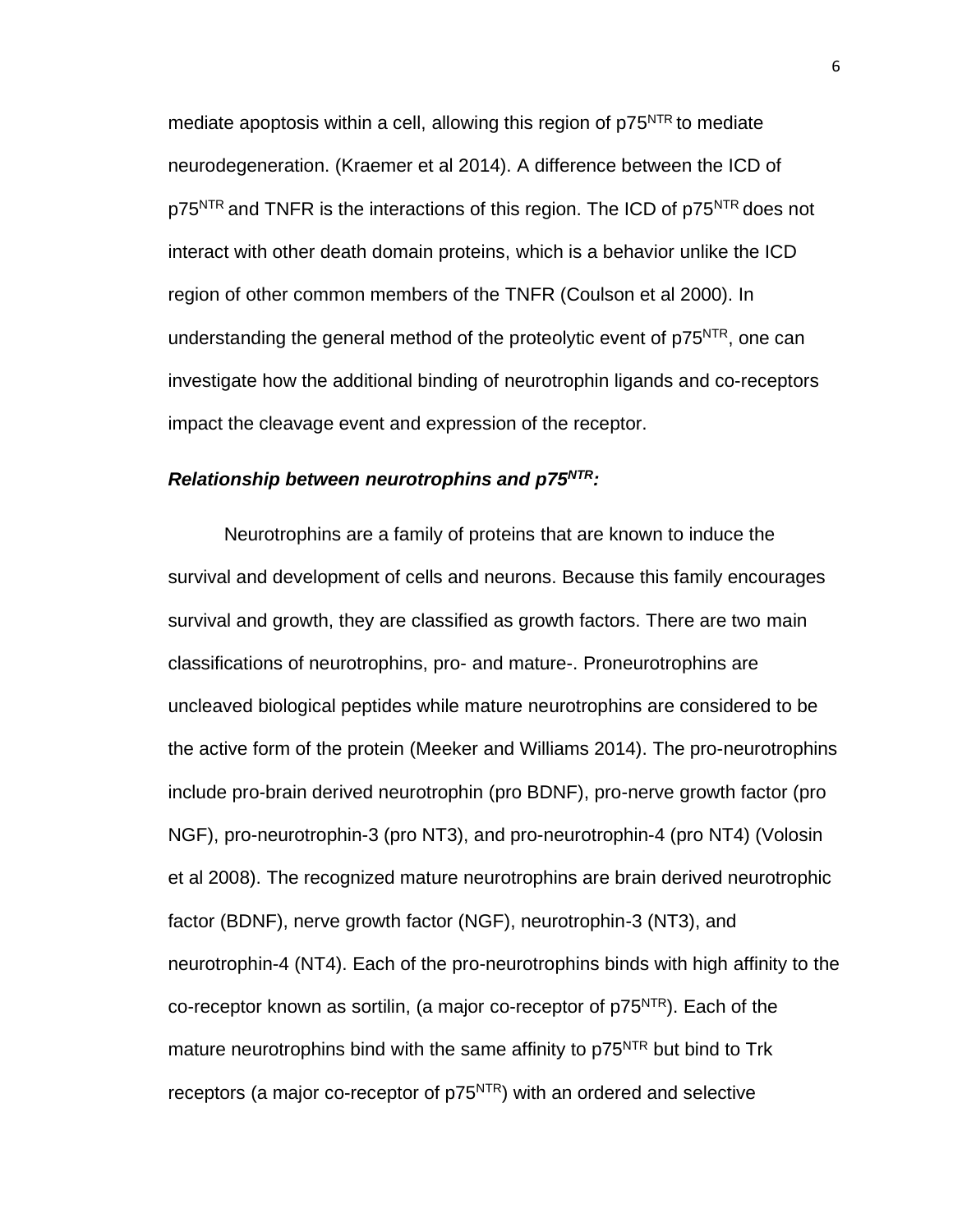specificity. The neurotrophin NGF selectively binds to the p75<sup>NTR</sup> co-receptor TrkA, the neurotrophins BDNF and NT4 selectively bind to the co-receptor TrkB, and the neurotrophin NT3 selectively binds to the co-receptor TrkC (Shamovsky et al 1999). Additionally, research has demonstrated that p75<sup>NTR</sup> is fairly localized within specific regions of the brain. The basal forebrain and striatal neurons are two examples of these localized regions where there is a colocalization that occurs between the receptors p75<sup>NTR</sup> and Trk (Friedman and Greene 1999). The signaling cascade that results from the interaction between p75<sup>NTR</sup>, neurotrophins, and co-receptors is still being investigated to better understand the mechanisms of the receptor.

# *Relationship between co-receptors and p75NTR:*

Co-receptors are a broad term for a cellular component that serves as a bridge between a signaling molecule and a primary receptor. Co-receptors of p75<sup>NTR</sup> are known to bind to the neurotrophins and induce a signaling cascade to occur from the interaction. The main co-receptors of p75<sup>NTR</sup> are tropomyosinreceptor kinase (TrkA, TrkB, and TrkC), sortilin, and nogo receptors (Meeker and Williams 2014). When mature neurotrophins bind to Trk receptors, there is an activated pathway called the mitogen-activated protein kinase cascade that results from the dimerization and activation of intrinsic tyrosine kinase activity within the Trk receptors. The binding of TrkA and NGF results in the stimulation of neurite growth and innervation (Marlin and Li 2015). Studies have shown that p75<sup>NTR</sup> plays a significant role in the affinity of neurotrophins to bind with TrkA which occurs as p75<sup>NTR</sup> is present with TrkA at the plasma membrane and

7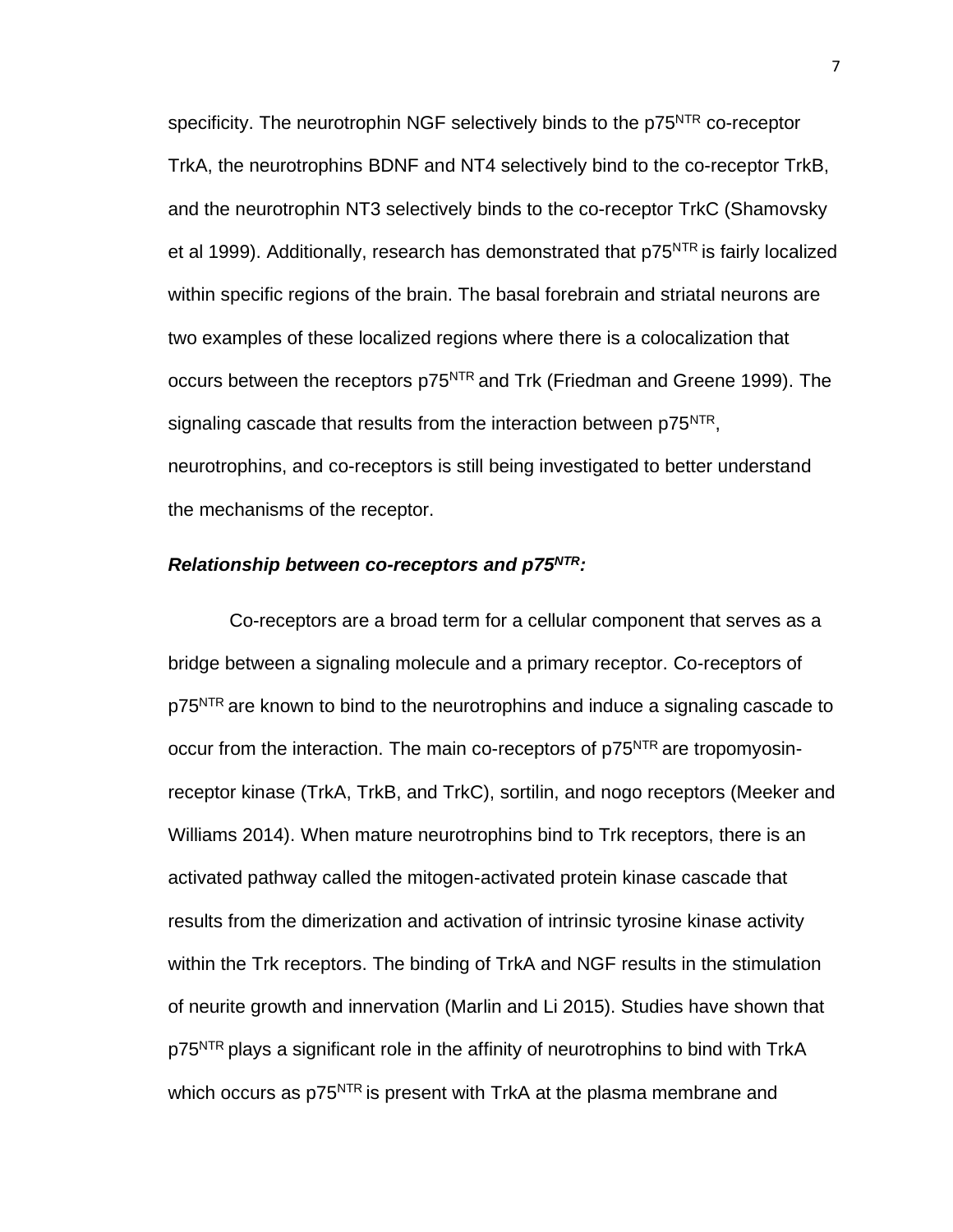modulates the endocytosis of the kinase (Perrone et al 2005). TrkB forms an interaction bind with the neurotrophins BDNF and NT4. The result of this interaction has been documented to promote neuronal protection and general survival. A multi-step cleavage event occurring through the nuclear factor kappa light chain reaction (NFkB) when  $p75<sup>NTR</sup>$  and TrkB interact with each other. NFkB is a molecule known as an inducible transcription factor and this molecule has been observed in regulating genes involved in promoting inflammatory responses (Liu et al 2017). Additionally, the JNK pathway was activated by this interaction and thus resulted in a proteolytic cleavage event of  $p75<sup>NTR</sup>$  (Sandhya et al 2013). The interaction between the neurotrophin NT3 and co-receptor TrkC results in neuronal survival and differentiation within peripheral tissue (Sinnappah-Kang et al 2005). Sortilin is part of the vacuolar protein sorting 10 protein family and is located within brain tissue. Sortilin has been observed to contribute towards the inflammation and calcification of arterial walls, dysregulation of metabolism, and vascular disorders. When sortilin and proneurotrophins interact and bind, there is an activation of a death signaling pathway (Goettsch et al 2018). Nogo receptors are known to function as myelin associated proteins that bind to the p75<sup>NTR</sup> to suppress axonal growth (Meeker and Williams 2014). The relationship between p75<sup>NTR</sup> and the various co-receptors are observed to result in survival or death via apoptotic pathway.

# *Relationship between neurodegeneration and p75NTR:*

Neurodegeneration is a disease state that is a typical application to many conditions that involve the deterioration of neurons, axons, and dendrites. In an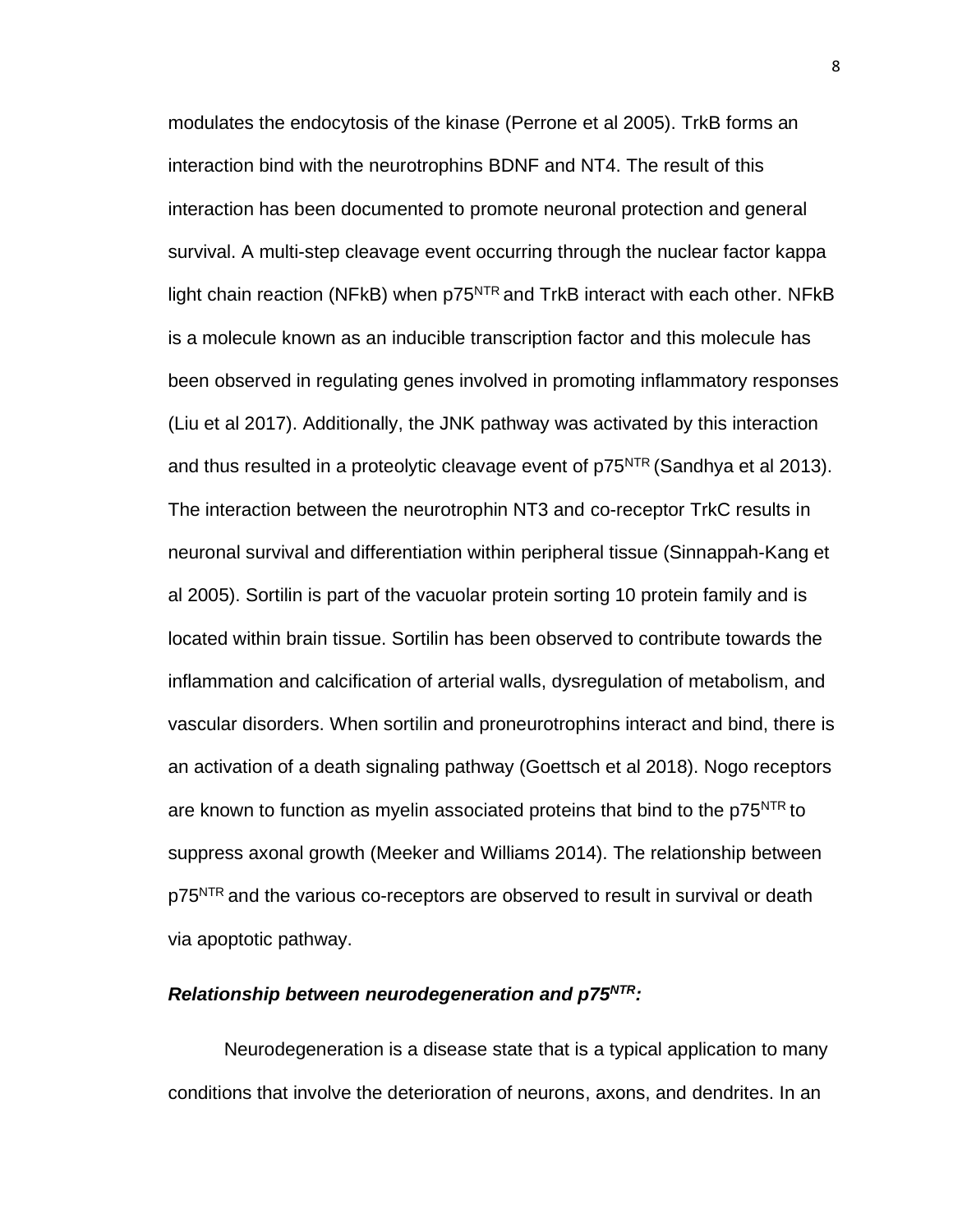etymological sense, the term "neuro" refers to nerve cells while the term "degeneration" refers to a process of losing structure and function. Examples of neurodegeneration disorders include Alzheimer Disease, Parkinson's Disease, Huntington's disease, and Amyotrophic Lateral Sclerosis (Przedborski et al 2003). In the context of Parkinson's Disease, there is a chronic and progressive disorder resulting in cognitive deficits and mental impairment from a loss of neurons (Ding et al 2015). Neurodegeneration can be observed within nerve cells and can induce a reduction of function and death in a previously healthy system. Modern medicine has provided a method of alleviating the symptoms of Parkinson's Disease, but not a method of reversing neurodegeneration (which is the basis of Parkinson's) (Ding et al 2015).

### *Parkinson's Disease:*

Parkinson's Disease is classified as a neurodegenerative disease and is often referred to as an age-related disease. Parkinson's Disease is characterized by physical symptoms along with mental symptoms. Several of these symptoms include tremors, rigidity, memory loss, disordered speech, cognitive impairment, and motor dysfunction (Chen et al 2022). In cases of diagnosed Parkinson's Disease, there is a progression of symptoms associated with stages of degeneration. As the neurodegeneration progresses, as do the observable symptoms.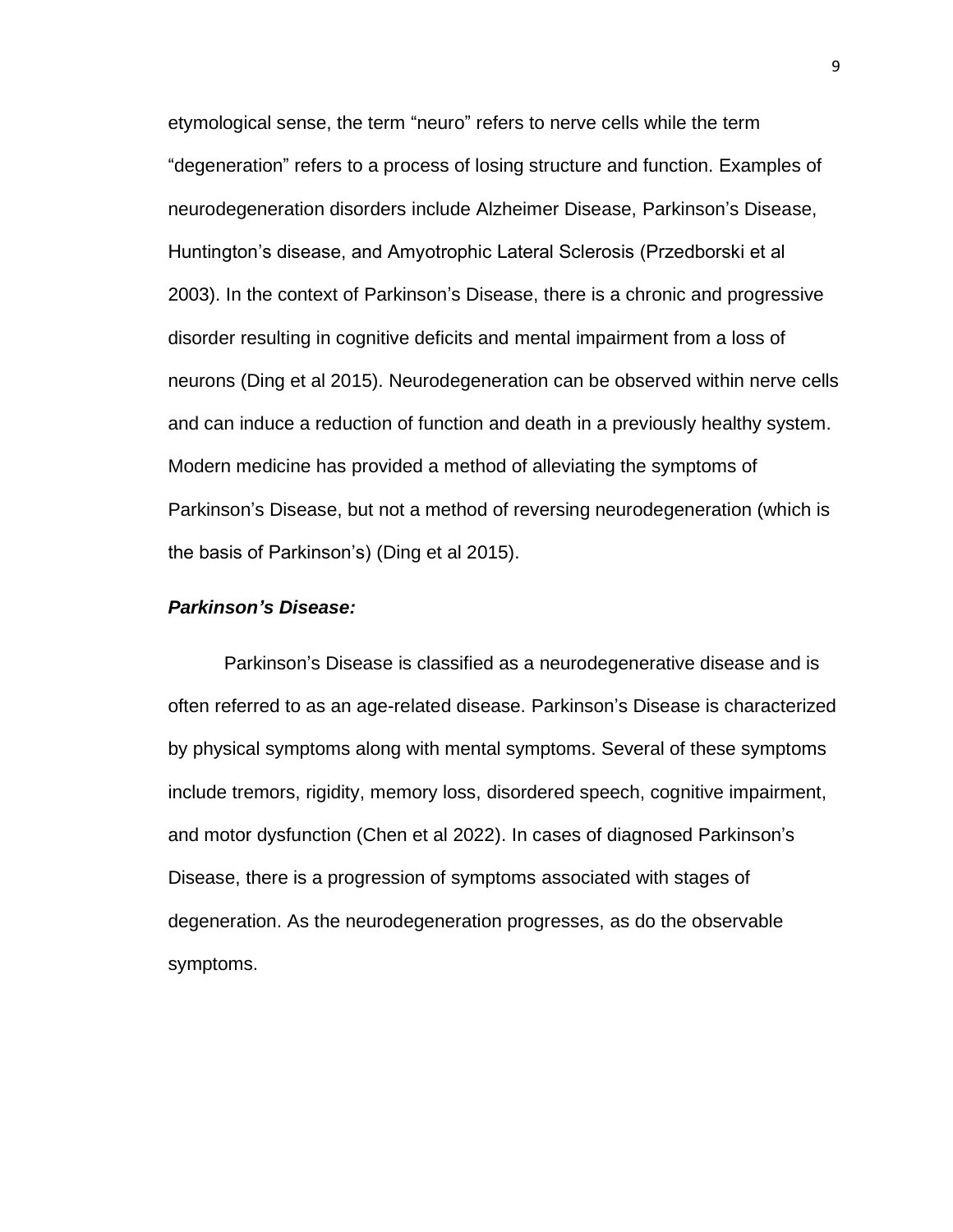# *Oxidative Stress:*

Oxidative stress is a phenomenon where toxic molecules accumulate within a cell thus weakening it by interfering with normal cellular function (Meeker and Williams 2014). In oxidative stress, reactive oxygen species (ROS) are produced as by-products from cellular aerobic respiration. The cell is overwhelmed by the presence of the ROS as the antioxidant compounds are not able to remove the free radical ROS's (Noh and Ha 2011). Research has found that oxidative stress contributes to mitochondrial dysfunction and disruption of normal processes of the cell. Due to deviation from normal function, the cell is more vulnerable to degeneration and death at this stage. Studies have indicated that when experiencing oxidative stress, there is damage done to the DNA, RNA, proteins, and lipids (Sundar et al 2022). Oxidative stress is an event that causes the homeostasis of the cell to become unbalanced and thus results in stressful conditions. The population of dopaminergic neurons are sensitive to oxidative stress and experience damage and increased susceptibility to death when oxidative stress in applied.

# *Dopaminergic neurons:*

Dopaminergic neurons are a specific population of neurons located within the nervous system that are responsible for transmitting dopamine across the synaptic cleft. Dopamine is a neurotransmitter that acts as a chemical messenger to send signals between nerve cells. Midbrain dopaminergic neurons are localized to specific regions of the brain; these two of these regions include the substantia nigra pars compacta and the ventral tegmental area (VTA). The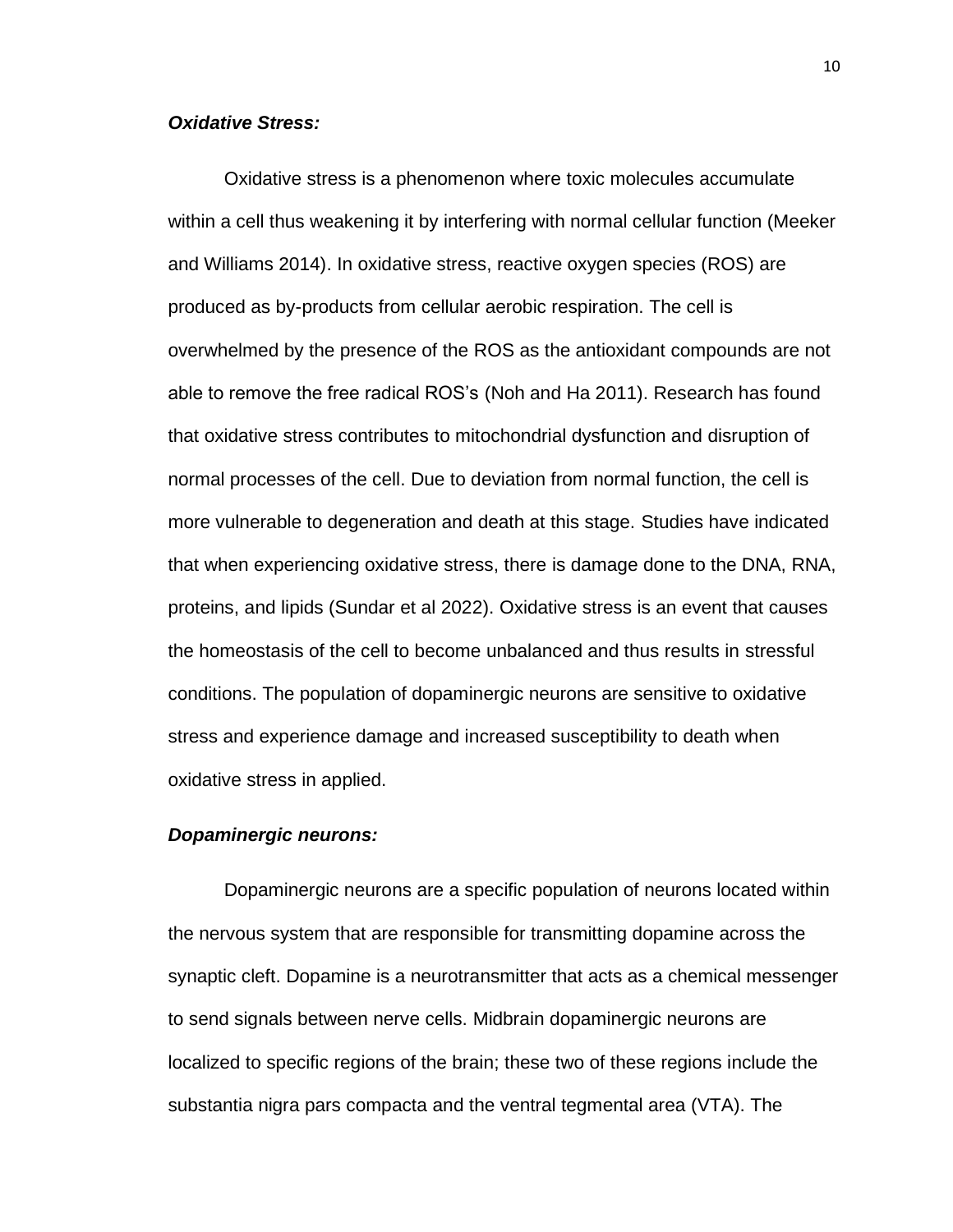presence of these dopaminergic neurons are important to note as these neurons are often associated with the regulation of motor and cognitive function (Gale and Li 2008). A hallmark of Parkinson's Disease is a reduction of dopaminergic neurons throughout the regions of the brain (Luo and Huang 2016). Although dopaminergic neurons are localized within the substantia nigra pars compacta, the neurons project into the anterior region of the brain known as the striatum. The myelinated axons of the neurons are projected into a region known as the dorsal striatum located within the subcortex basal ganglia (Heltberg et al 2022). The dopaminergic neurons in the VTA are associated with the reward-motivation centers of the brain. Patients who have been diagnosed with Parkinson's Disease have shown a correlation with increased depression and decreased activity in the motivation-rewards center due to a loss of dopaminergic neurons in the VTA.

#### *Lewy bodies and neurodegeneration:*

Lewy bodies are protein aggregates of alpha synuclein located in a buildup of plaque within the neurons. When alpha synuclein is concentrated in a specific area, neurodegeneration is commonly observed. Alpha synuclein is a protein that is expressed in the brain and can be found specifically in the neocortex, hippocampus, substantia nigra, and cerebellum (Emamzadeh 2016). has many functions within the cell including vesicle transport, transcription regulation, and protein folding. Accumulation of alpha synuclein is known to promote the misfolding of the alpha form of proteins. When proteins are subjected to misfolding, there are common issues often documented including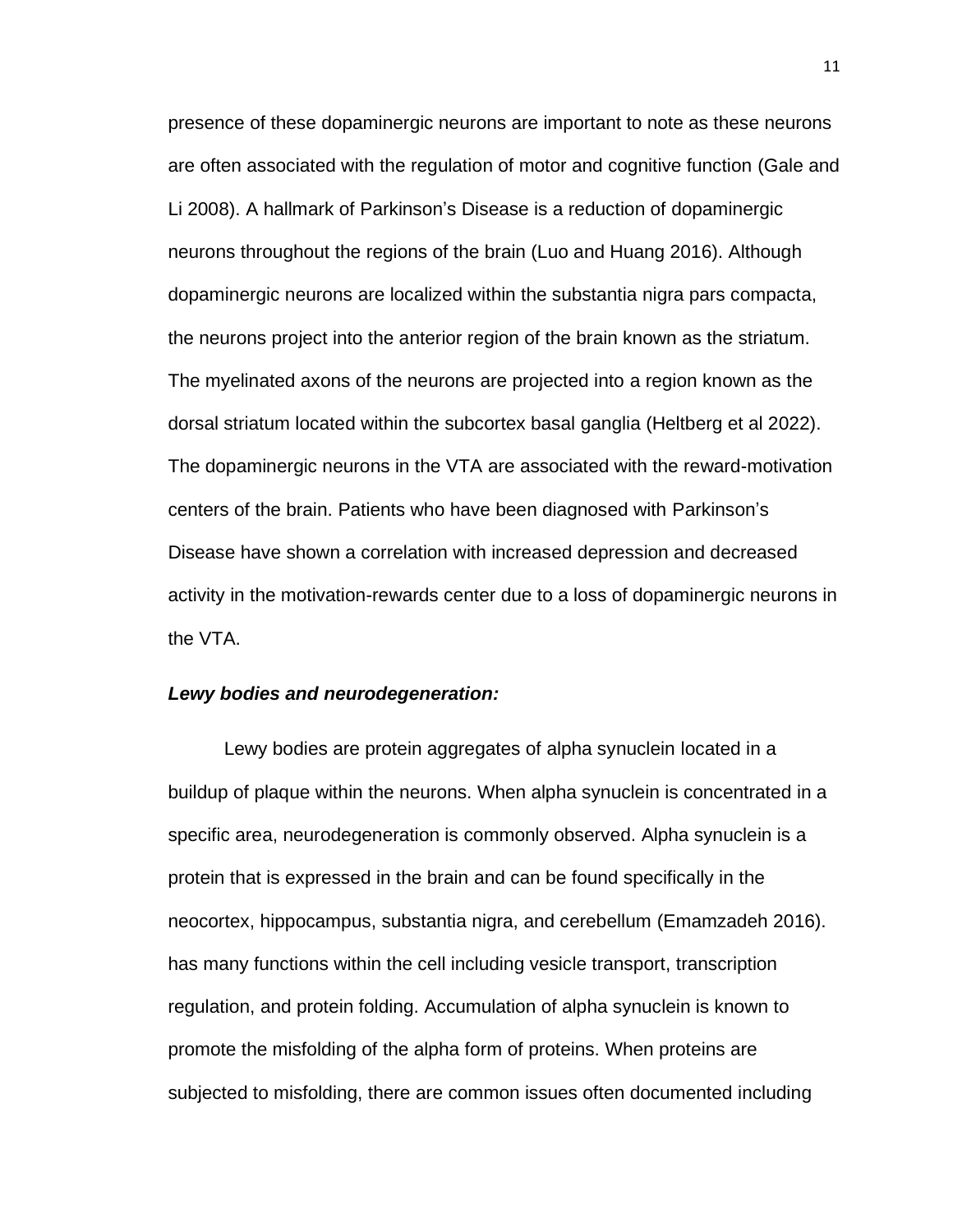aggregation, loss of function, and neurodegeneration (Timmer et al 2018). The accumulation of the misfolded alpha synuclein forms beta pleated sheets (referred to as amyloid beta plaque sheets). Lewy bodies are the name given to the abnormal deposits of alpha synuclein within the brain. Lewy bodies are associated with neuronal toxicity and result in a depletion of dopaminergic neurons in neurodegenerative disorders such as Parkinson's Disease (Kasen et al 2022). In a diagnosis of Parkinson's Disease, there is often a correlation to the observably high presence of these Lewy bodies.

# *The substantia nigra pars compacta:*

A reduction of dopaminergic neurons within the substantia nigra has been associated with cognitive and motor impairment in Parkinson's Disease (Timmer et al 2018). The substantia nigra pars compacta is a region of ventral midbrain that contains a large source of dopaminergic neurons, thus allowing this region to play a critical role in regulating motor and cognitive function. These dopaminergic neurons project into the striatum to form an interaction known as a nigrostriatal pathway (Tritsch et al 2012). The disruption of this pathway is observed in various neurological disorders as an interruption of this pathway results in the depletion of dopamine thus resulting in a decrease of neuronal executive function within the brain.

# *The striatum:*

The striatum is a region of the subcortical basal ganglia that receives input from dopaminergic neurons. A common side effect of Parkinson's Disease is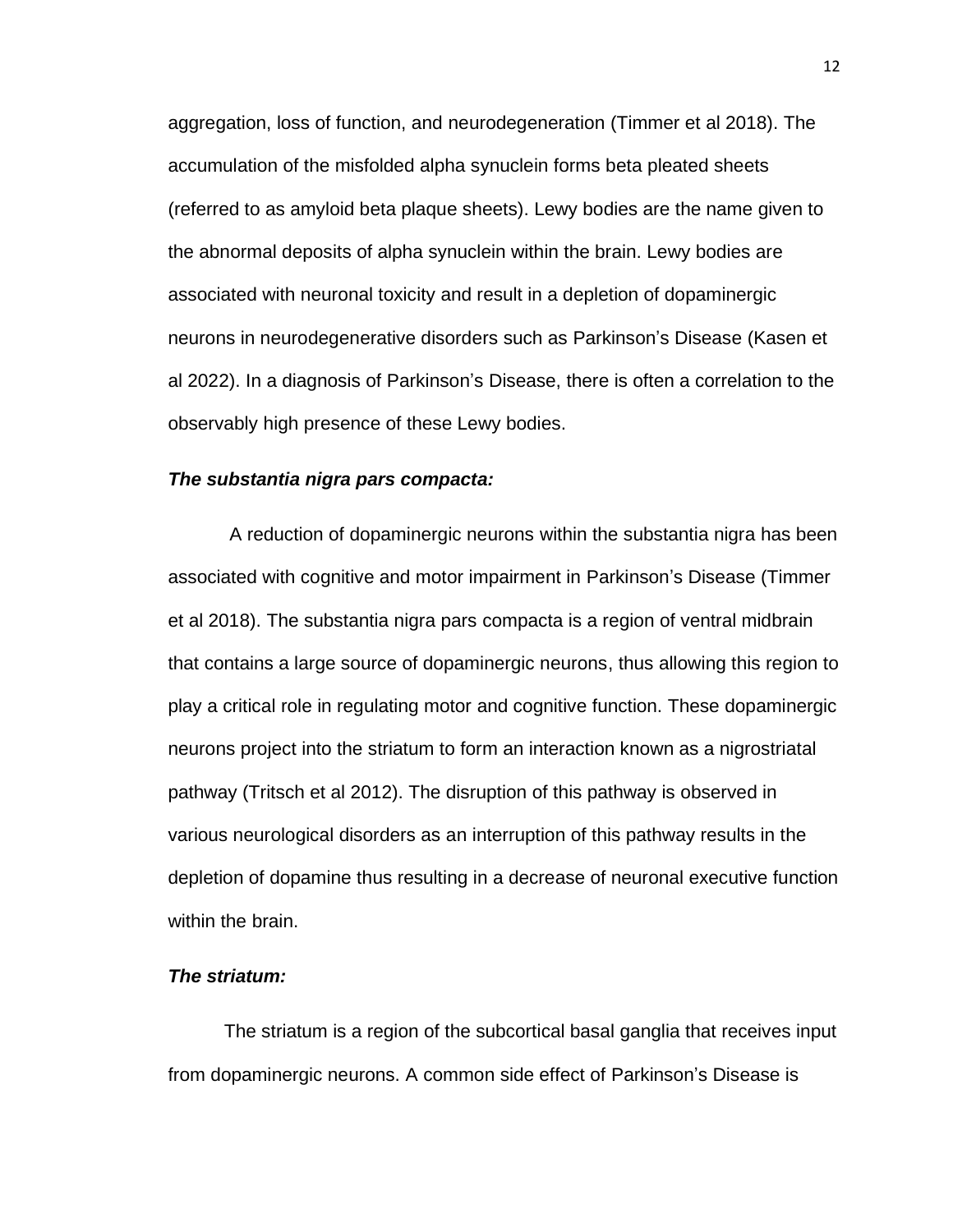motor and cognitive impairment as motor dysfunction is often attributed to a loss of dopaminergic neurons within the dorsal striatum. This region of the brain is the main recipient of the dopaminergic innervation and thus requires a level of healthy dopaminergic neurons to ensure the behavior of motor and cognitive functions occurs normally (Zhai et al 2019).

# *Importance of the project:*

Parkinson's Disease is the second most diagnosed neurodegenerative disease after Alzheimer's. This disease impacts seven to ten million people globally. This disorder stems from a loss of neurons and thus a decrease in dopamine production (Kraemer et al 2021). Parkinson's Disease is associated with neurodegeneration and thus is not reversible as this is an event that is not able to be therapeutically targeted. Symptoms of Parkinson's Disease are often associated with cognitive and motor deficiencies such as trembling, memory loss, and confusion (Meeker and Williams 2015). If the receptor ( $p75<sup>NTR</sup>$ ) is able to serve as a diagnostic biomarker, it may aid in therapeutic treatment of target neurodegenerative diseases such as Parkinson's Disease.

# *In vitro experimental design for optimizing protocols:*

To investigate the role of p75<sup>NTR</sup> on neurodegeneration associated with Parkinson's Disease, *in vivo* and *in vitro* experimental models can be utilized. *In vitro* methods of experimental models include utilizing immortalized embryonic cell lines to observe the signaling cascades and mechanism of the p75<sup>NTR</sup> in response to various stimuli and interactions. The Lund human mesencephalic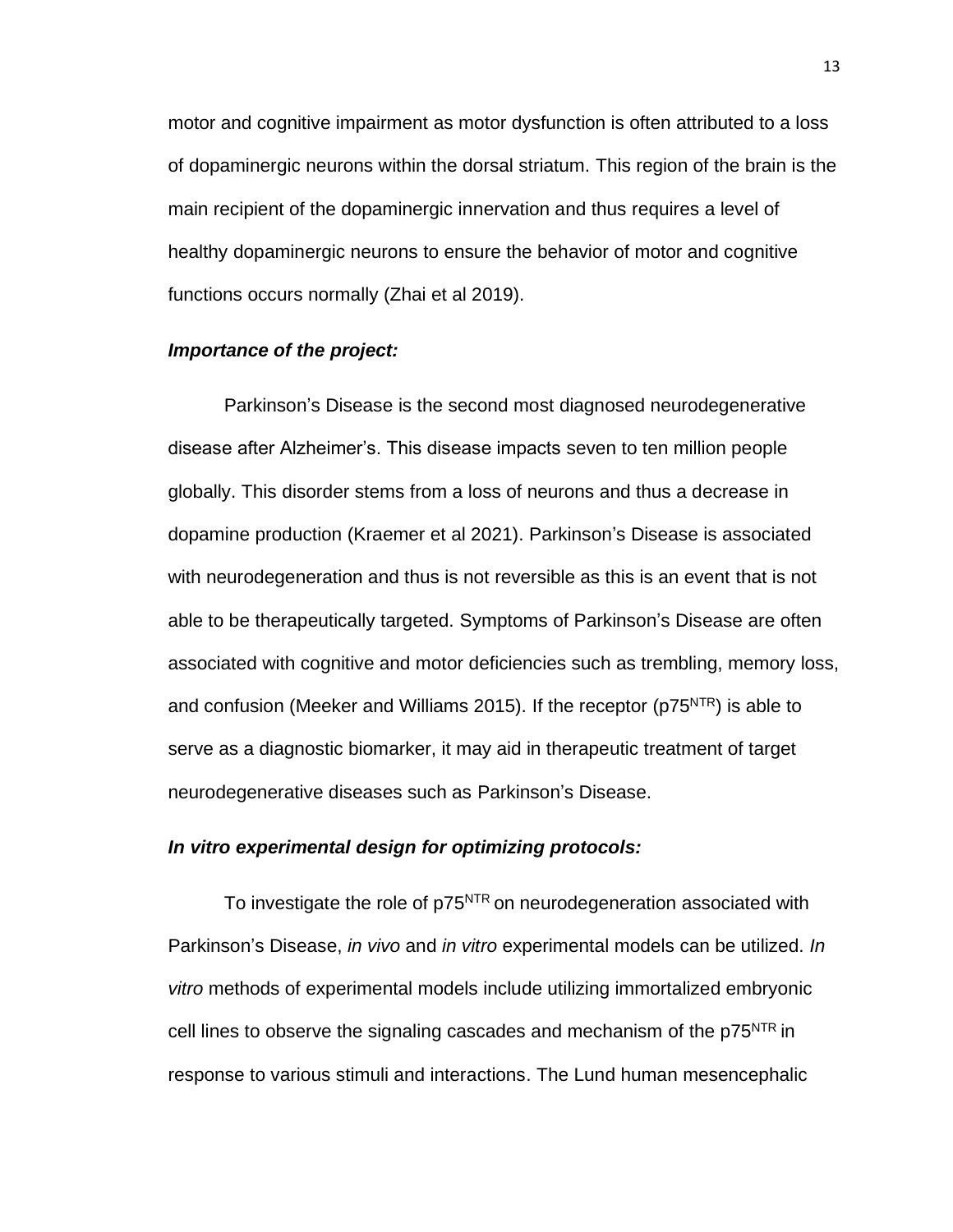cell line (LUHMES) is an immortalized line of embryonic cells. LUMES cells have status of proliferating cells due to the expression of the tetracycline-regulatable (Tet-off) myc transgenes. This type of cell allows for culturing and observing a differentiation process as the cells grow into postmitotic neuronal cells. The cells can be introduced to tetracycline, glial cell-derived neurotrophic factor, and dibutryl cAMP to induce the differentiation stage (Edwards and Bloom 2019). Performing assays such as cell treatments and western blots allow for the cultured neurons to be further investigated and exposed to various conditions in establishing an experimental model of Parkinson's Disease (Zhang et al 2014). When cells are allowed to differentiate and have a treatment of a chemical such as 6-hydroxydopamine (6-OHDA) or rotenone applied to them, a comparative model between cultured neurons and the neurons within a patient with a neurodegenerative disorder is observable. By applying neurotoxins and analyzing the cleavage events of p75<sup>NTR</sup>, one can replicate the conditions of Parkinson's Disease that is often observed in human patients. Another line of cells utilized for Parkinson's research is the neuroblastoma (SH-SY5Y line) This line was established from immortalized bone marrow. These cells are utilized to mimic the effects of Parkinson's Disease in a drug-based approach. When a neurotoxin (such as 6-hydroxydopamine) was introduced into the cell culture, it was observed that the neurotoxin was transported via catecholaminergic neurons via dopamine transporters. An accumulation of neurotoxins within the cell triggers an event of oxidative stress. From this event, there was an observed production of ROS and catecholamine quinones and thus the process in tandem resulted in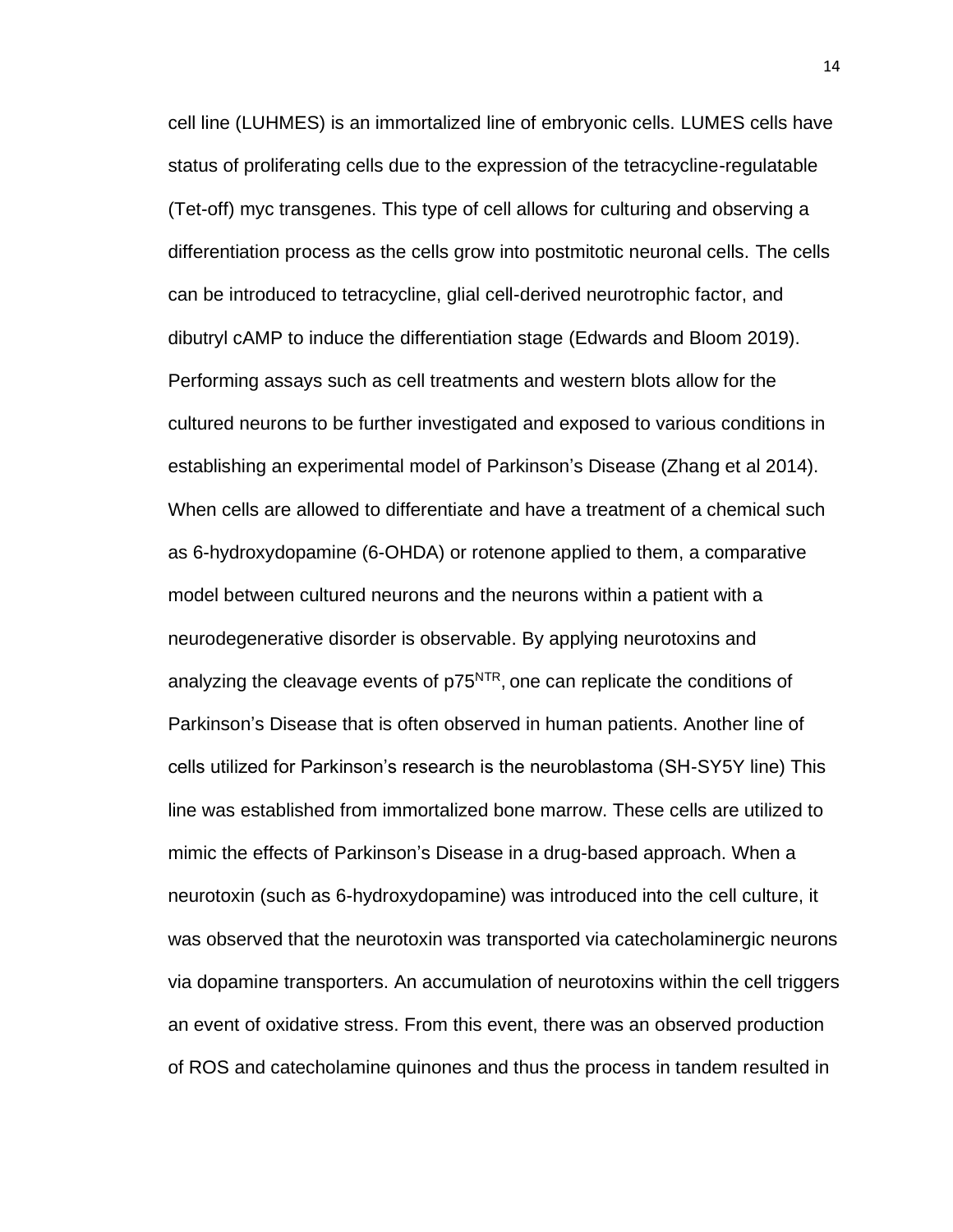neurodegeneration. Another example of a neurotoxin used to model Parkinson's Disease is the pesticide rotenone. This neurotoxin promotes formation of Lewy Bodies and inhibits mitochondrial complex I via induced ROS production. The mechanism of this neurotoxin is to enter the cell independent of transporters and disrupt cell proliferation by inhibiting the mitochondrial respiratory chain complex I (Xicoy et al 2017). Researchers utilize immortalized cell lines to perform assays to provide increased confidence and validity to the study of Parkinson's Disease. Investigators are able to draw conclusions from elucidating signaling cascades and observing biological functions that occur when a neurotoxin is introduced to a culture. It is important to test the results of *in vitro* methods that are obtained against the results of *in vivo* experimentation.

## *In vivo experimental design for optimizing protocols:*

Another method of experimentation includes *in vivo* analysis. This method is commonly carried out through use of a mouse model as there is great genomic similarity between mice and humans. Along with this point, mice are easy to care for and have an expedited breeding cycle making the choice for these animals as experimental subjects a cost and time effective choice. There are many similarities between a mouse model and a human model of Parkinson's Disease including the observable symptoms and morphological characteristics. To investigate a model of Parkinson's Disease, a comparative analysis may be drawn between specific genotypes of mice when a neurotoxin in introduced to a specific region of the brain. Mice studies may result in a greater understanding and transference into human studies. Mice in these studies were given a dosage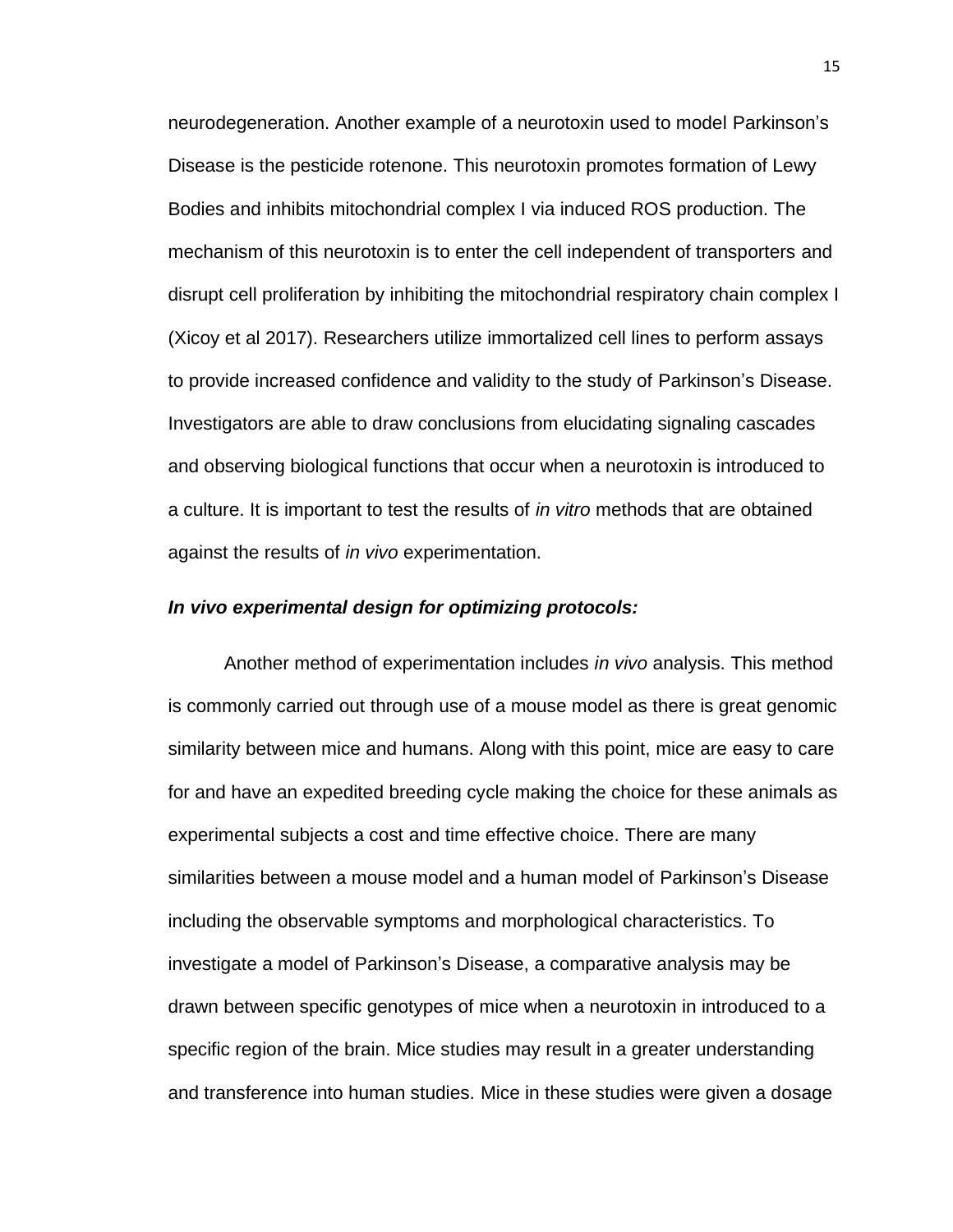of a neurotoxic drug and are left for a specific time course before further tissue analysis was conducted. During this time, the mice were monitored exhibiting any symptoms of Parkinson's Disease including turning, shivering, or tremoring. After allowing the neurotoxic drug to interact naturally within the brain and nervous system of the mouse, the mouse was anesthetized and euthanized prior brain collection. The brain was cryopreserved to prevent tissue damage, and from this point various assays may be performed to investigate the effects of Parkinson's Disease (Rocha et al 2022). Analytical assays commonly associated with this form of experimental design include tissue immunostaining, tissue extraction, quantification of neurons, and statistical analysis to observe the effect of a neurotoxic drug within the *in vivo* model. When performing assays, it is important to analyze a variety of treatment conditions and update protocols to ensure that the proper methodology is carried out. Our lab sought to optimize a protocol of mimicking Parkinson's Disease in mice to further investigate the contributions of p75<sup>NTR</sup> on neurodegeneration and the promotion of Parkinson's Disease.

### *Degeneration index calculations:*

Parkinson's Disease is known to promote neurodegeneration and thus establishing a uniform method of calculating the degeneration present. This method of calculation is a quantitative method of analysis to observe the neuronal death in a strategic and objective manner. Because this assay measures levels of degermation and is used to assigning numerical values to conditions, it is important to remain objective and perform these calculations in a manner that is not drastically different between experimental groups (Kasap et al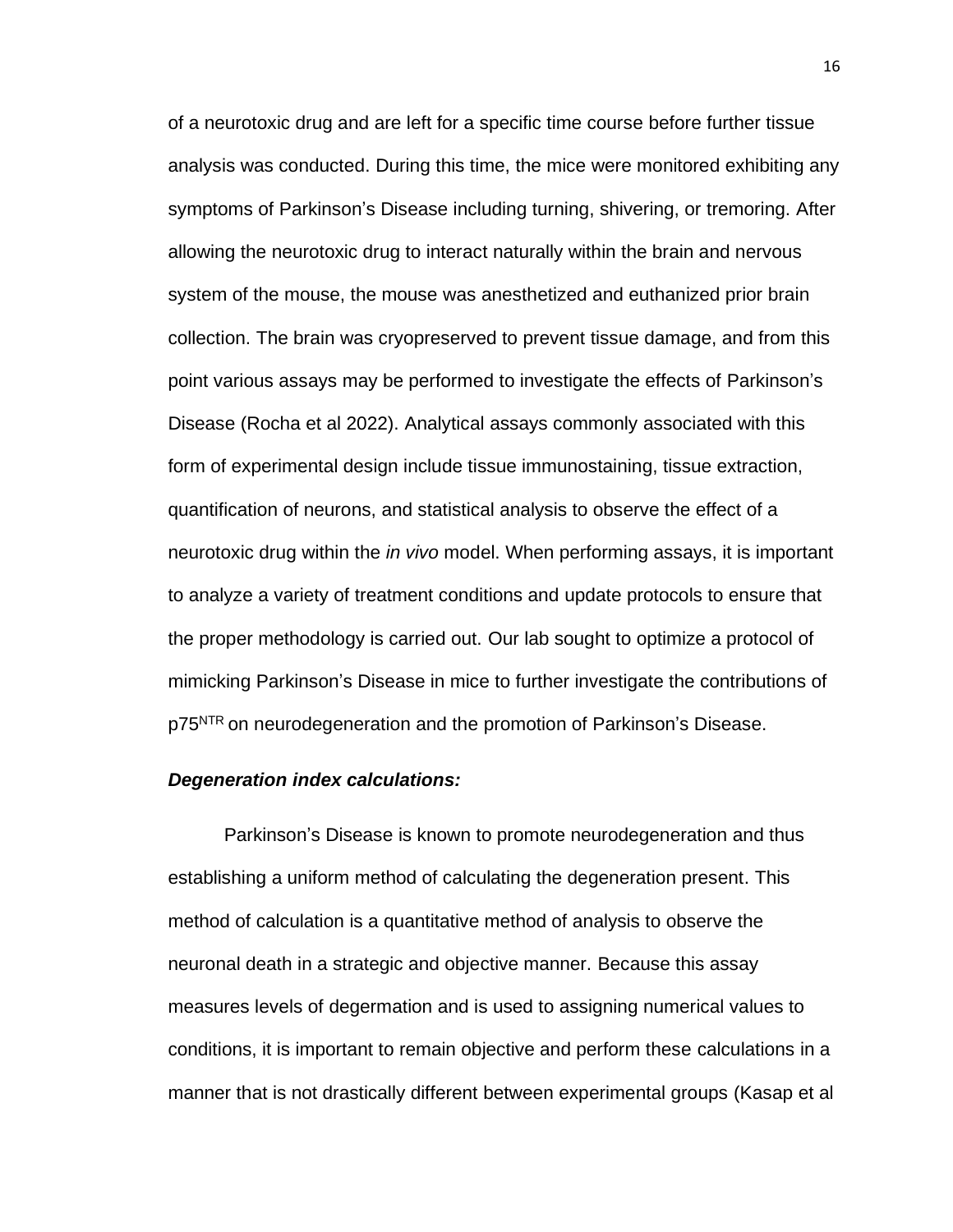2017). Neurite degeneration results from the introduction of dysfunction and morphological changes resulting in an overall reduction of neurite integrity (Kraemer et al 2022). To analyze and quantify neurite degeneration within a particular cell population, the method of calculating a degeneration index (DI) may be employed. The traditional method for quantifying neurodegeneration by measuring the DI was performed by binarizing an image (obtained via microscopy) and utilizing a software (usually ImageJ) to measure the pixel area of the binarized image. The next step is to calculate the average area occupied by neurite fragments. To perform a DI calculation, the area of neurite fragments is divided by the overall neurite area. The resulting calculation is a measure of neurite fragmentation. The DI value allows a researcher to analyze the impact of the treatment on cell survival based upon the quantifiable death and fragmentation of accompanying neurites (Sasaki et al 2009). Although proving to be a useful tool of analysis, this traditional method of DI calculations is time consuming and often resulted in low contrast images due to the software limitations. By enhancing image contrast and incorporating optimized parameters for the analysis, seen in setting a minimum particle size and pixel parameters for detecting neurite fragmentations and an automated cell removal operation, the time for performing the calculation is reduced while maintaining confidence in the calculated degeneration index. Another method of traditional calculations of neuronal degeneration utilizes a subjective quantification by analyzing specific qualitative criteria in the sample, following this subjective scoring a program was then utilized in sampling the axon and dendrite fields throughout the sample to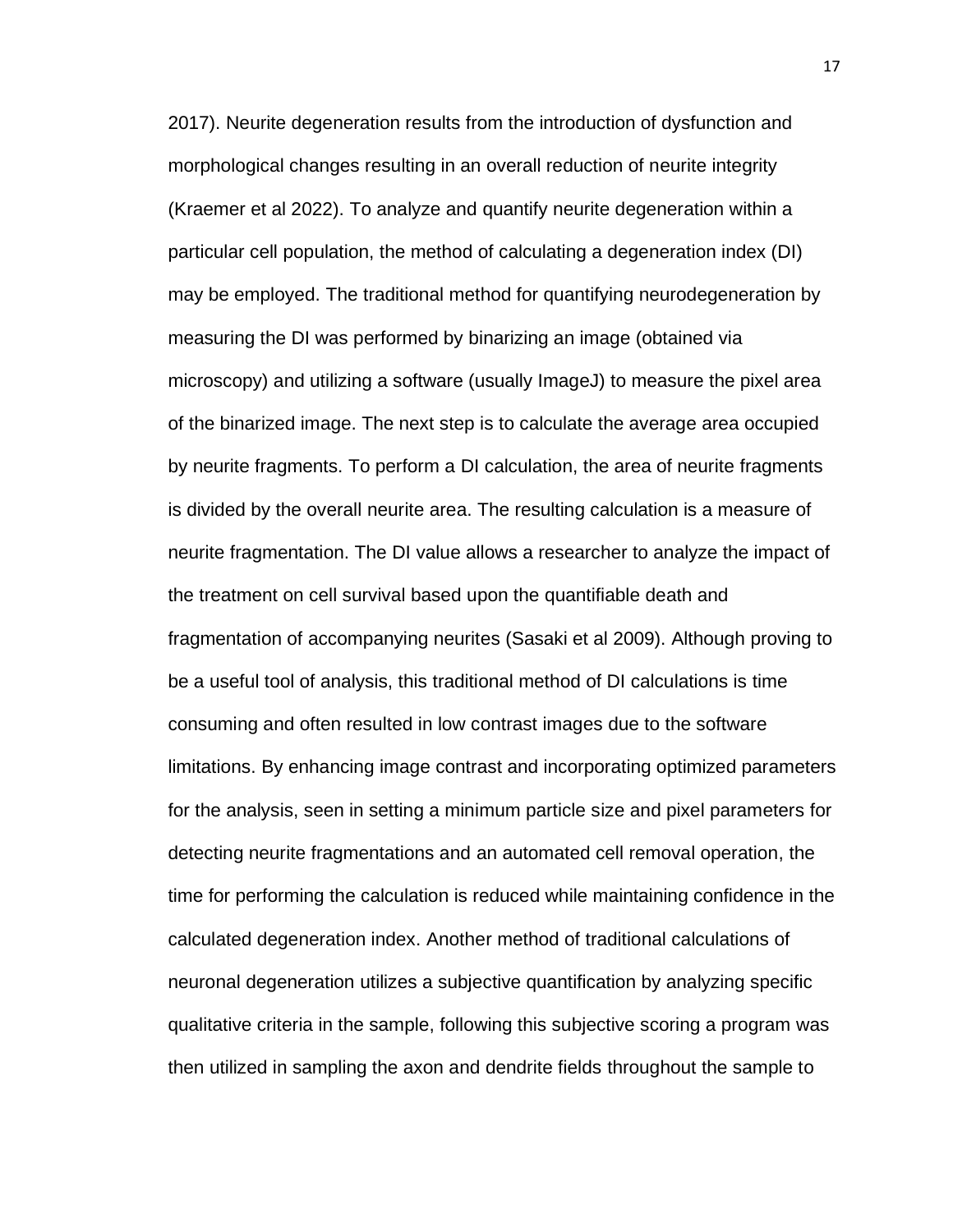compare values (Johnstone et al 2018). Traditional methods of DI calculation involve a method of subjective scoring. Using subjectivity, a researcher was blinded to the conditions of an image set and proceeded to score the images based on a set value range of 0.0-1.0 with the scored values representing a sample of fragmented neurite area (Kraemer et al 2022). This method of analysis allows for a measure of neurite degeneration but is an assay that requires a considerable time commitment and provides images with low levels of contrast.

# *Aims of developing optimized protocols:*

The method of developing assays to investigate the contributions of p75<sup>NTR</sup> signaling and to neurodegeneration that is often associated with Parkinson's Disease may be accomplished through a variety of experimental and analytical designs. To investigate p75<sup>NTR</sup> signaling, three main aims are investigated. Aim one is the optimization of an *in vitro* protocol of modeling Parkinson's Disease. This aim centers around utilizing the LUHMES cell culture model exposed to different concentrations of the neurotoxic drugs 6-OHDA and rotenone. After this exposure and subsequent time course, the levels of neurodegeneration are evaluated by performing western blot analysis and immunostaining to investigate the interaction between and induction of p75<sup>NTR</sup> proteolysis by its associated neurotrophins and co-receptors. This analysis allowed for an investigation of what biological functions are observed with the receptor. This form of investigation allowed for a greater understanding as to how the p75<sup>NTR</sup> interacts in a model of Parkinson's Disease. Aim two is the optimization of *in vivo* protocols of modeling Parkinson's Disease. To investigate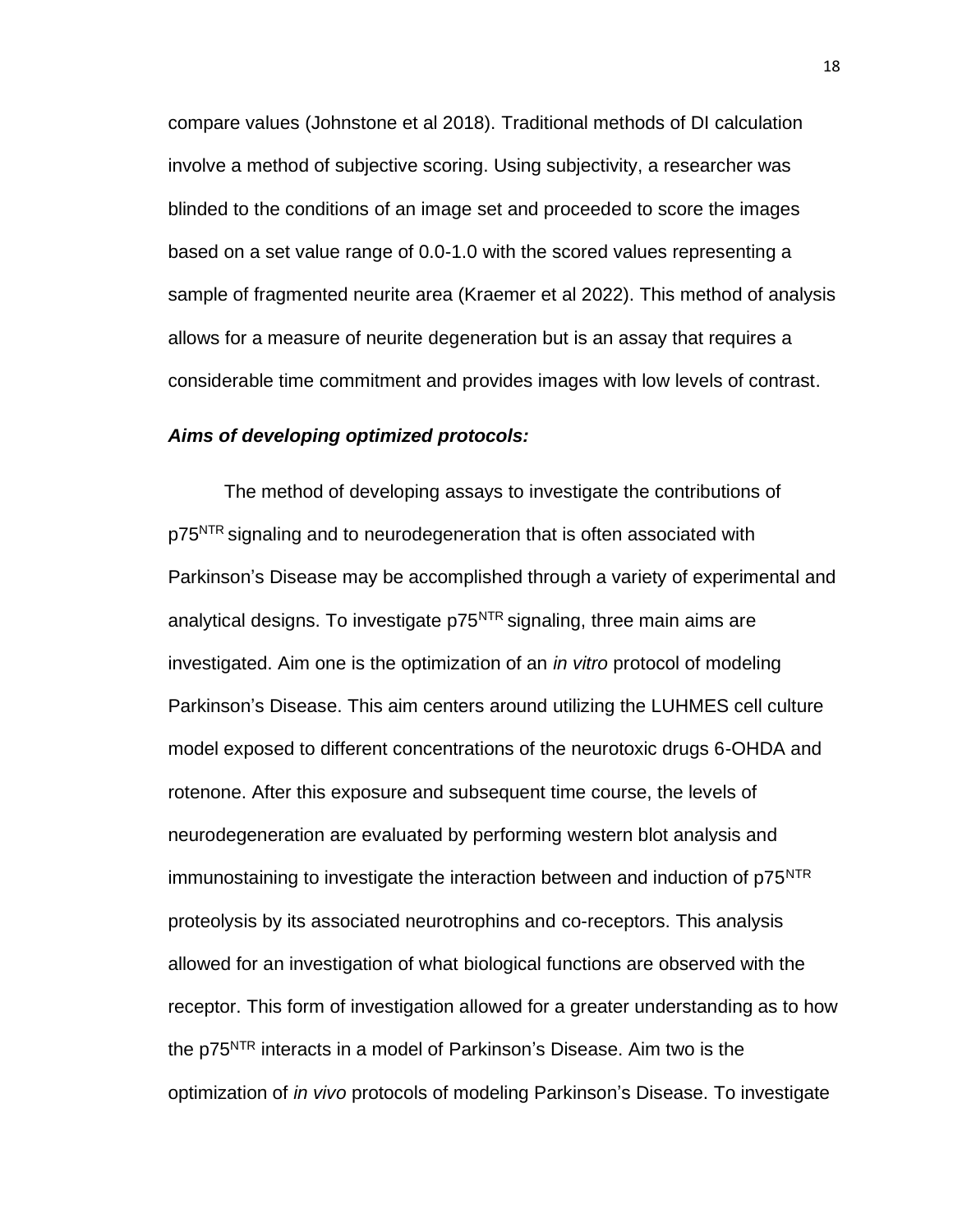aim two, a mouse model was utilized. To model Parkinson's Disease, a comparative study was established by using two genotypes of mice and investigating the physiological and morphological differences between the genotypes. The c57bl/6 (wildtype) mice were compared to the p75<sup>-/-</sup> (p75 Knock Out) genotypes. These mice were utilized at ages between seven months and two years to allow for appropriate natural development to occur. These studies were also conducted in a manner of ensuring the subject of each experiment was matched with an age-match pair, meaning the experiments took place to analyze the effect of neurotoxic drugs on the brain of mice that were born within two weeks of each other. To thoroughly investigate the contributions of p75<sup>NTR</sup> in the mouse model of Parkinson's Disease, assays and analysis were conducted to collect qualitative and quantitative data. These data allow for multiple methods of observing the effects of p75<sup>NTR</sup> on various regions of the brain in a simulation of Parkinson's Disease. Specific protocols for immunostaining were optimized and developed, striatal section mean brightness of the TH stain was calculated, and stereology was performed on the sections of substantia nigra to observe present dopaminergic cells. The brightness of the TH stain is important to note as it is a correlation to the amount of dopaminergic neurons present throughout the target region where areas of less staining possess a reduced number of dopaminergic neurons. Together, these methods of analysis provide a basis for if the experimental methods were successful in promoting Parkinson's Disease. Aim three is centers around the development of a program to analyze the degeneration index in a method that is less time consuming and provide high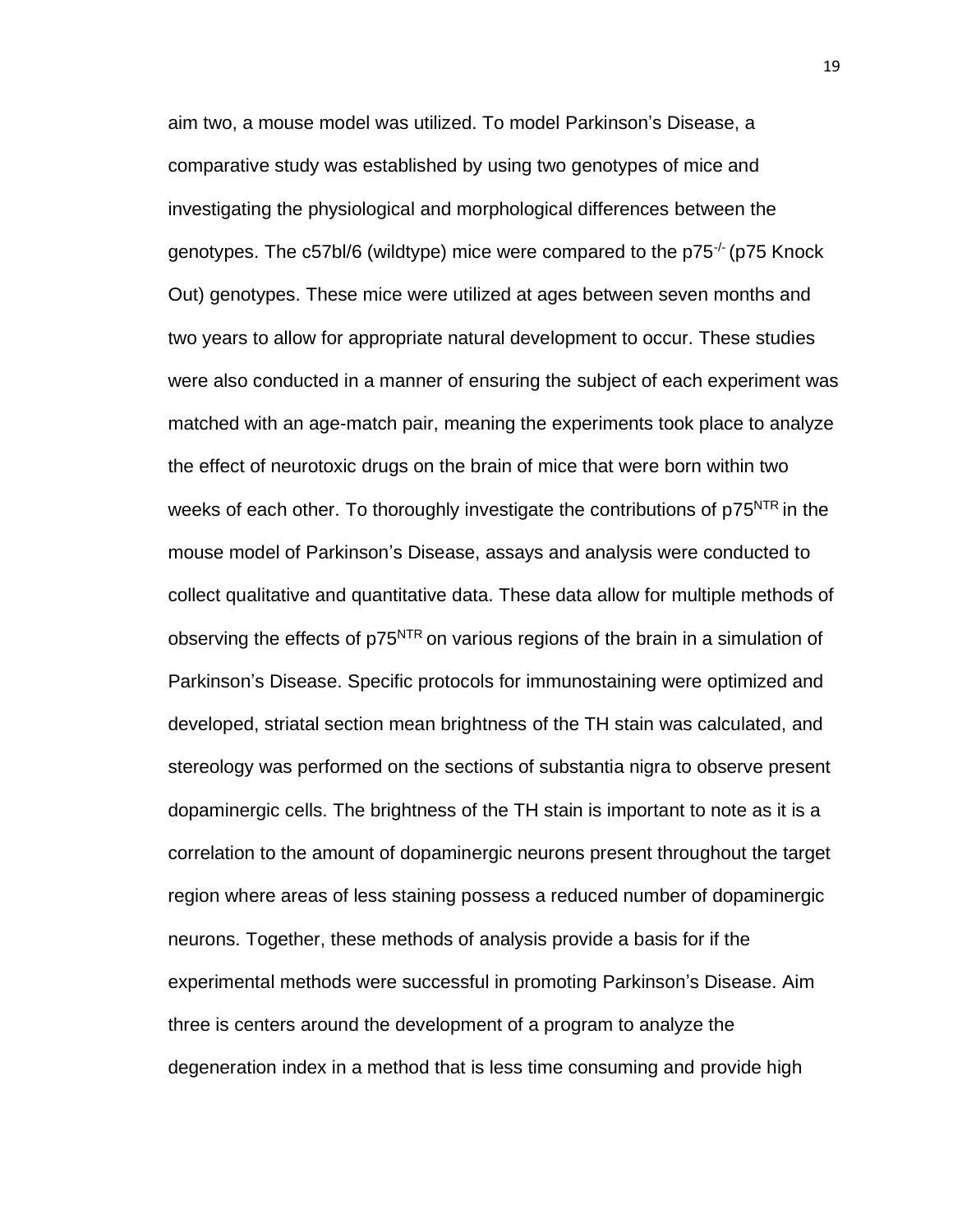quality contrasting images of the experimental conditions. This aim was investigated by comparing the original method of calculating a DI to an automated method (ANDI) in order to compare the efficacy, time differences, and subjectivity difference between the two methods. Using a free open-source software FIJI (Fiji is just image J), a program was developed to automatically assess a set of images. This automated method of calculating the DI allowed for a more streamlined method of analyzing levels of neurite fragmentation. Previous studies utilized a traditional method of calculating the DI which was a timeconsuming process that involved a multi-step approach to complete. Additionally, issues in regard to optimizing the contrast of sample images were common in using the traditional method of calculating DI (Fuller 2020). When substituting the traditional method for the optimized method established by our lab, it was experimentally observed to provide reliable data equivalent to the data collected in the traditional method. However, when using the automated method, a more streamlined approach was utilized and thus there was a reduction in time and enhanced imagery contrast in investigating levels of DI (Kraemer et al 2022). The automated method (ANDI) allowed for a more streamline The automated method enhanced the overall efficiency of calculating the DI of a sample.

# <span id="page-31-0"></span>**Materials and Methods:**

# *LUHMES cell culture:*

Lund Human Mesencephalic cells (LUHMES) are an immortalized cell line of embryonic neuronal precursor cells. These cells are capable of proliferation and growth, allowing the culture to undergo a set of treatment conditions.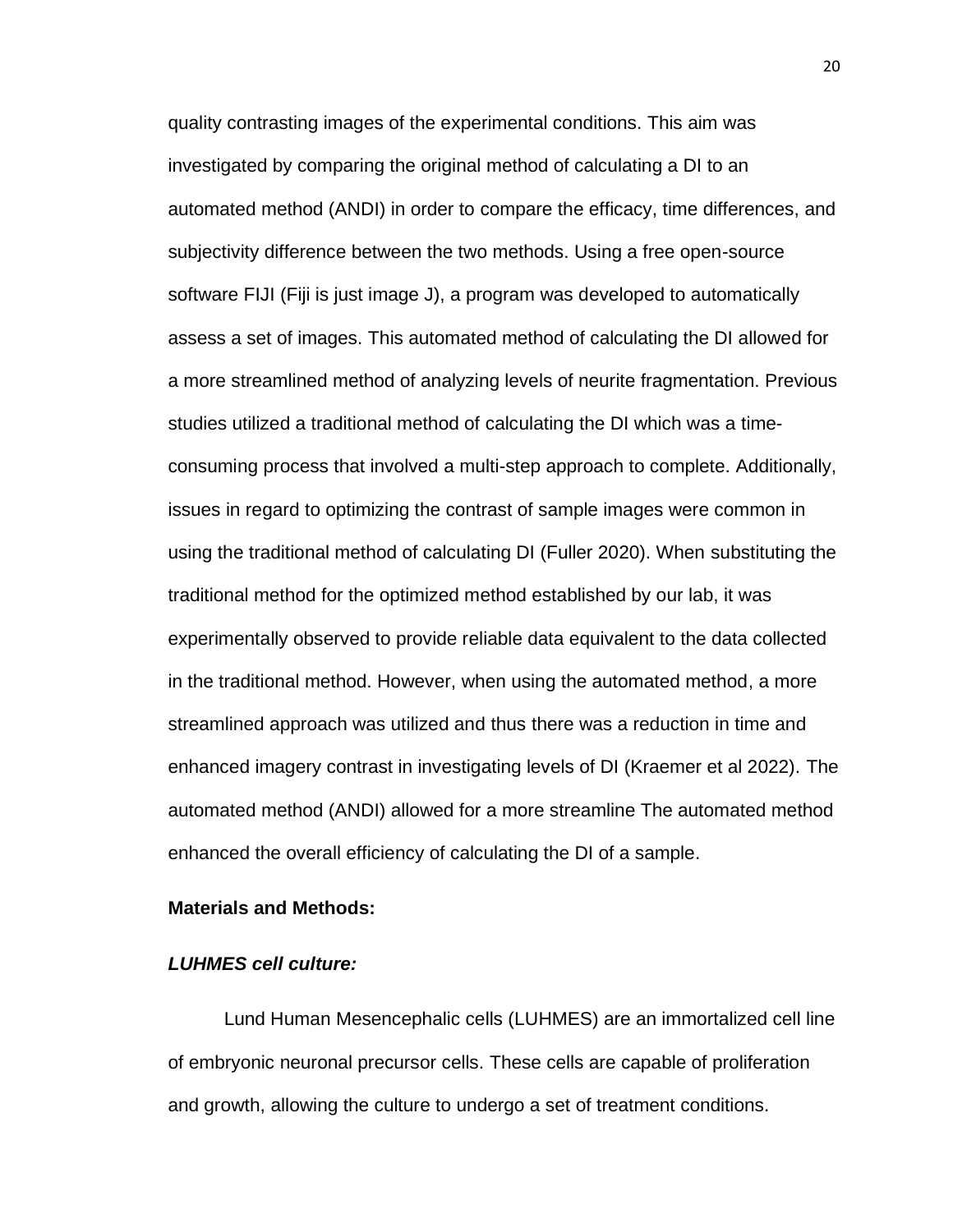LUHMES cells were plated on 60mm cell culture dishes coated with 200 µg/mL poly-L-ornithine in sterile H2O (Sigma-Aldrich, St. Louis, MO) and 2µg/mL fibronectin in sterile PBS (Sigma-Aldrich). Coating allows for an adhesion event to occur between the surface of the plastic dishes and the cell bodies upon plating. The medium of the cells was composed of Dulbecco's Modified Eagle Medium supplemented with Ham's Nutrient Mixture F-12 (DMEM F12) (Gibco, Waltham, MA), 1% (v/v) N2 supplement (Gibco), 2mM Glutamine (VWR, Radnor, PA), and 40 ng/mL Basic Fibroblast Growth Factor (BFGF) (R&D Systems). The media was incubated at 37°C for 20 minutes to allow for proper establishment of 5% CO2 levels. After plating, the cells were left in the incubator for five days, every two days (or when deemed necessary due to general health and confluence) a ½ media change was performed. After growing to approximately 60% confluency (or reaching day five), the cells were transferred into a coated dish with a differentiation medium. The differentiation medium allowed for cells to develop into the neuronal precursor cells. Differentiation medium was comprised of DMEM F12 (Gibco) was supplemented with 1mM db cAMP (Enzo Life Sciences), 2mM Glutamine (VWR), 1% (v/v) N2 (Gibco), 2ng/mL GDNF (R&D Systems), and 1 µg/mL Tetracycline (Sigma-Aldrich). Unlike the growth media, BFGF was not included in the media, this was done to prevent any additional cell growth. The media was then warmed in the incubator at 37°C for 20 minutes to reach appropriate levels of  $CO<sub>2</sub>$ .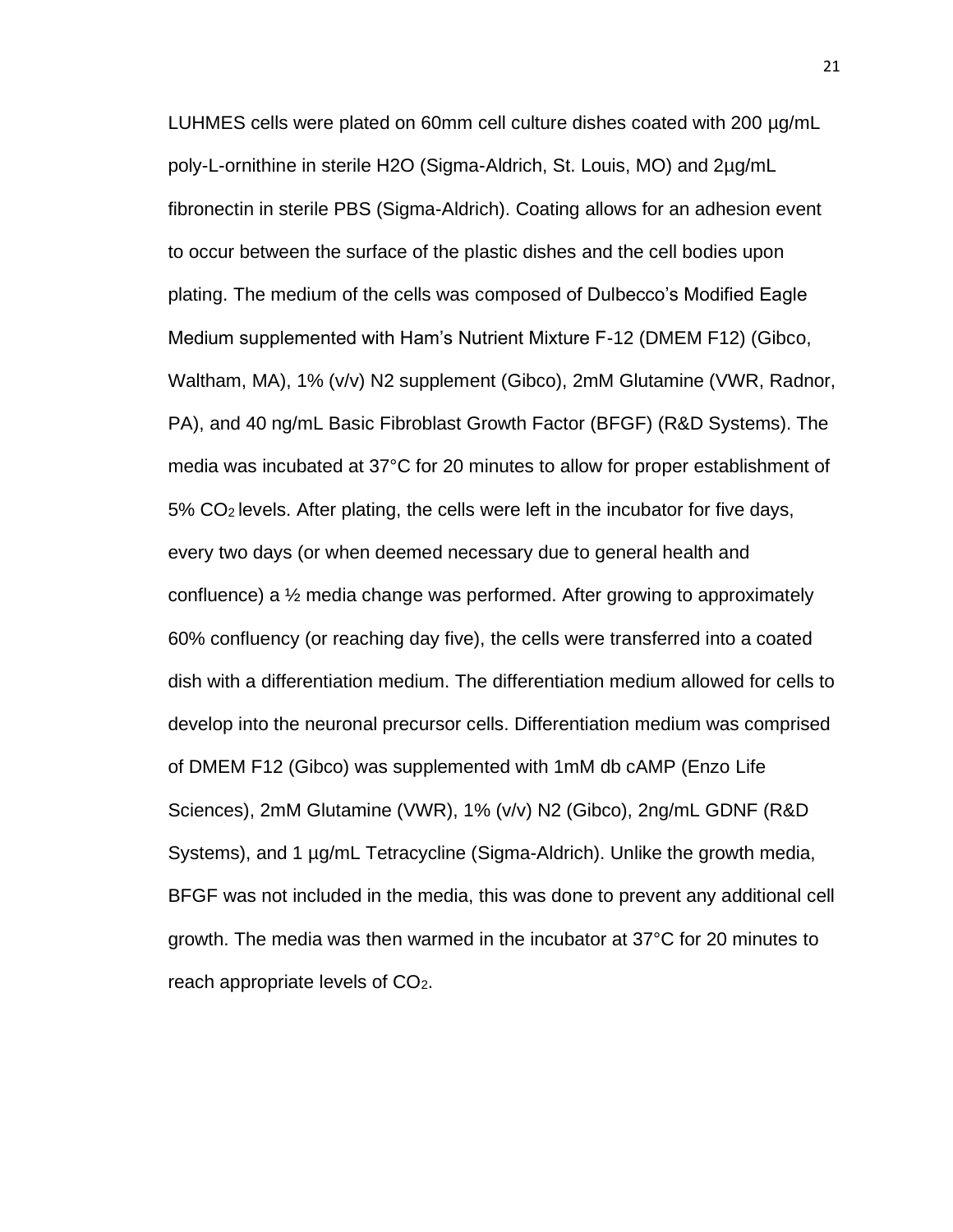# *Cell Treatments*

On the fifth day of differentiation, the cultures were subjected to treatment. These treatments were performed to observe the effect of various concentrations of chemicals on the cells. The information from these treatments allowed for analysis of whether the chemicals induced p75<sup>NTR</sup> proteolysis. Treatments were conducted with 6-hydroxydopamine (6-OHDA) (Sigma-Aldrich) and rotenone (Sigma-Aldrich) to investigate the effect of these chemicals on intracellular interactions within an *in vitro* model of Parkinson's Disease. Because of their reactivity and sensitivity, both 6-OHDA and rotenone were stored under inert (nitrogen) gas in amber epi tubes (to protect from light) at -80°C until required for usage. The 6-OHDA was prepared in a solvent of dimethyl sulfoxide (DMSO) at a stock concentration of 10mM. The rotenone was prepared in a solvent of DMSO at a stock concentration of 100mM. Cell treatments were conducted at various concentrations of each chemical including doses of 1  $\mu$ M, 2.5  $\mu$ M, 5  $\mu$ M, 7.5  $\mu$ M, and 10 µM concentrations. Each treatment set consisted of one vehicle (addition of the solvent DMSO) to allow for comparisons between treatment groups and a normal cell group. The treatment was applied and allowed to interact with the cell culture for 18 hours before lysis was performed.

#### *Lysate Preparation:*

After the 18-hour treatment course, the cells were lysed and analyzed via western blot analysis. Lysates were prepared by allowing the cells to rest on ice and removing the media. Approximately 2mL of PBS was added to the dish and the cells were scraped in a clockwise motion and collected into a 15mL conical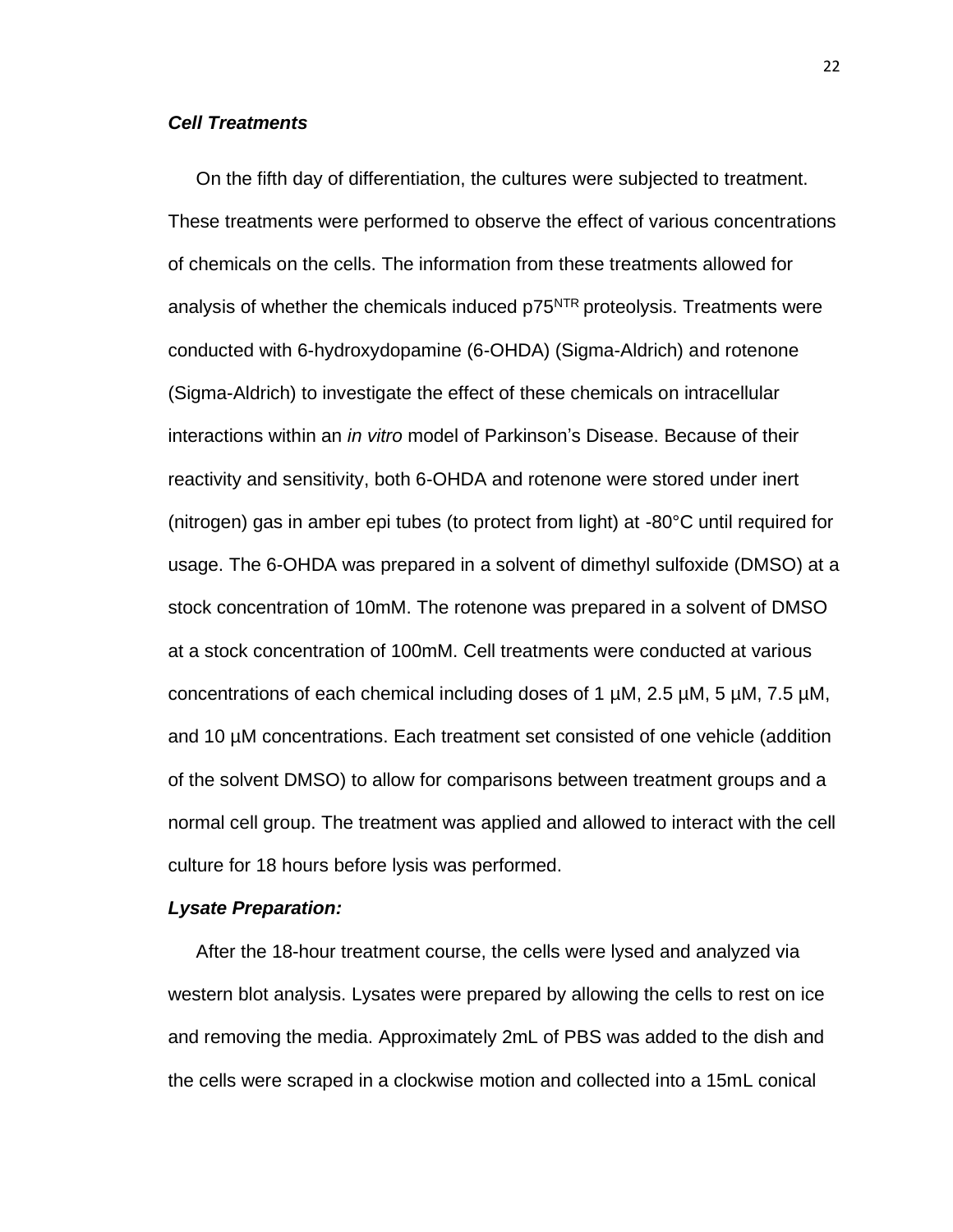tube. The dish was rinsed with 3mL of PBS and scraped in a counterclockwise motion and once again, the solution was added to the 15mL conical tube. This process was performed with each dish of the treatment. The conical tubes were then centrifuged at 2000G for five minutes at 4°C. After centrifugation, a lysis buffer of Nonidet P-40 (NP40) (Sigma Aldrich) (comprised of a protease inhibitor and a PhosStop phosphatase inhibitor tablet) was added and the solution was triturated to break open the pellet of cells. The NP40 buffer served as a non-ionic and non-denaturing detergent. The lysates were then stored in -80°C until required for further analysis.

### *Western blot analysis:*

Western blot analysis was performed to investigate the proteolysis of p75<sup>NTR</sup> when the receptor was exposed to a chemical known to promote oxidative stress within cellular populations. This analysis was performed to investigate the roles of co-receptors (TrkB and sortilin) and to analyze the extent of  $p75<sup>NTR</sup>$ fragmentation caused by 6-OHDA and rotenone. The lysates were sonicated and clarified. A Bradford assay was performed to obtain the necessary amount of each lysate to add to ensure proper protein concentrations were achieved. This assay was performed by creating a Bradford curve and calculated  $R^2$  value. A concentration was created from using 5X Bradford assay solution (Bio Rad) and Bovine Serum Albumin (BSA) protein concentration standards (GibCo). After generating a Bradford curve with an  $R^2$  greater than 0.97, a microliter of lysate solution was added to the gradient and the assay was once again run. After running the curve, a calculation (slope equation) was constructed to figure the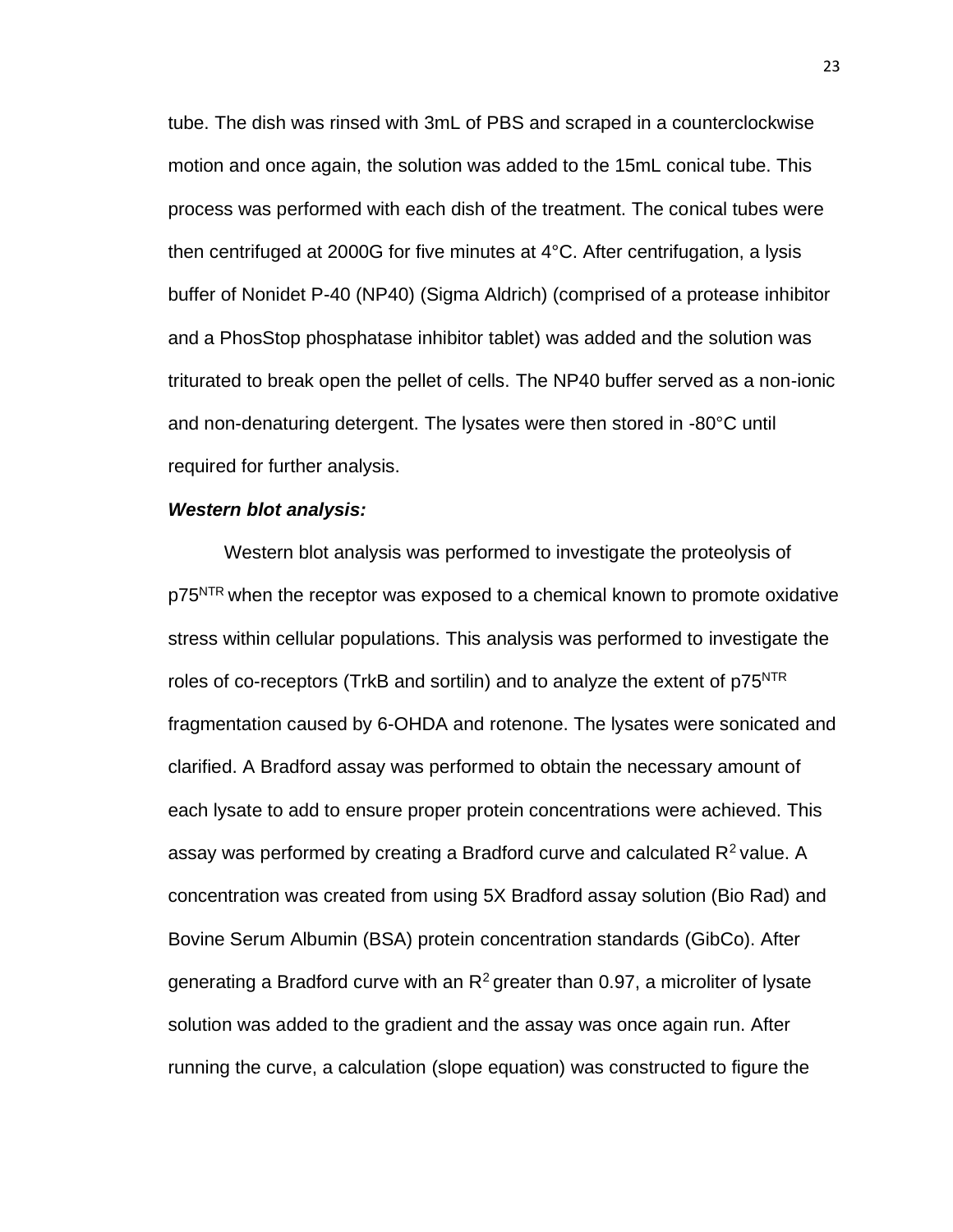amount of protein to add to achieve the desired concentration levels. Additionally, the amount of 6X and 1X buffer to load was also calculated to ensure the aforementioned concentration levels were achieved. The lysates were prepared by adding a Laemmle buffer (Bio Rad) to the lysates and then boiling them for eight minutes and then being added to a gel composed of 1.5M Tris, 30% Acrylamide, SDS, APS, and TMED. The samples were separated by electrophoresis and transferred to a polyvinylidene fluoride (PVDF) membrane. The gel membrane containing the lysate samples was blocked in a solution of 5% milk in 0.1% Tween in PBS. After blocking, the primary antibody was introduced to the blot. The primary antibody used was a specific to detecting the intracellular domain of  $p75<sup>NTR</sup>$  and was utilized at a concentration of 1:3000 (in milk) overnight at a temperature of -20°C. The next step utilized an anti-rabbit secondary antibody at a concentration of 1:12000 for an hour and a half at room temperature. After the incubation period, the  $p75<sup>NTR</sup>$  fragmented bands were visualized using enhanced chemiluminescence (ECL) and a ChemiDoc imaging station. After visualization, the blots were stripped and visualized with MAB1501 at a 1:1000 concentration overnight at -20°C. The next step utilized a horseradish peroxidase conjugated anti-mouse secondary antibody at a 1:5000 concentration for an hour and a half a room temperature. The actin band was then imaged using ECL or West Fempto substrate and an analysis program on the ChemiDoc imaging station.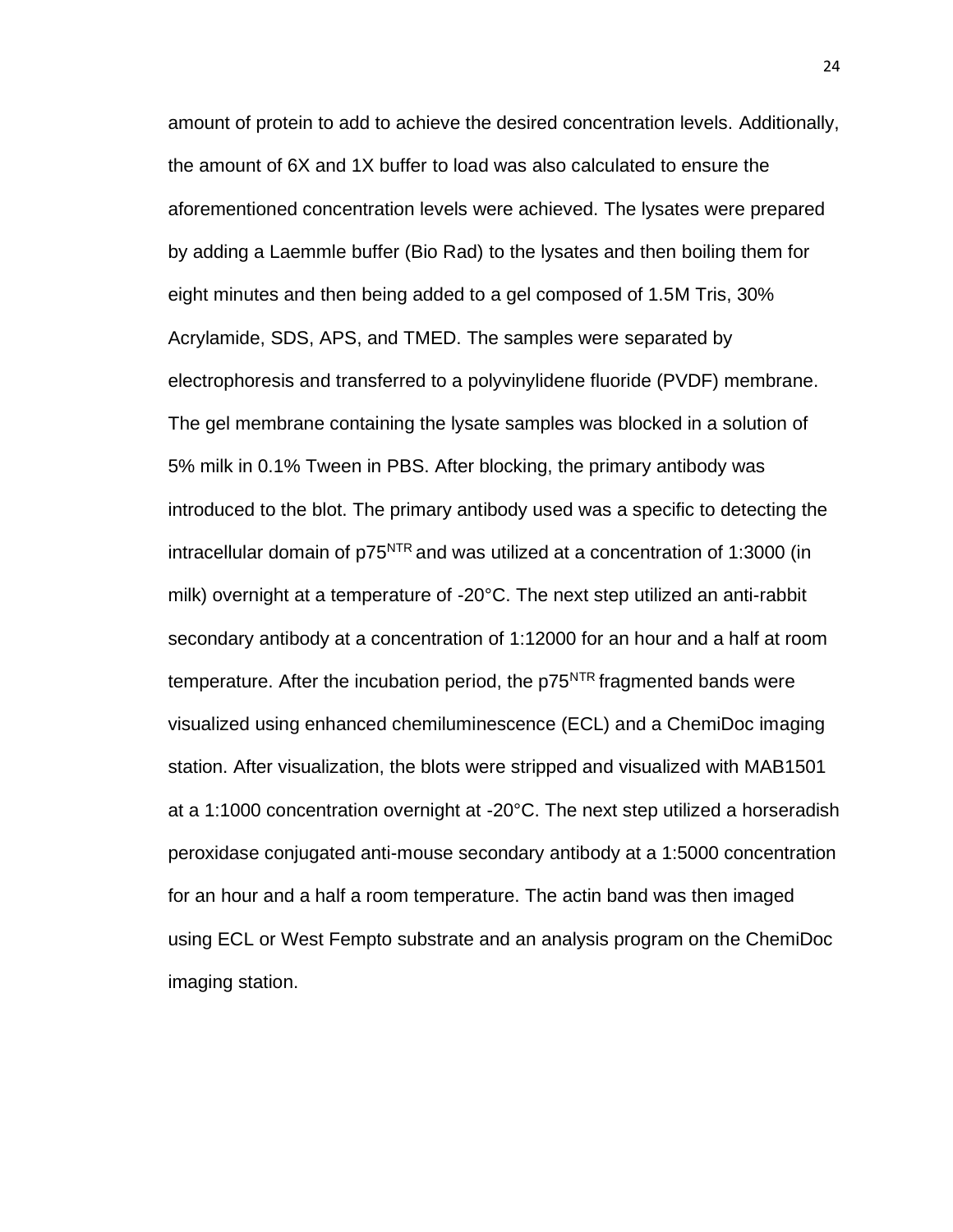# *In vivo surgery mouse model:*

To investigate the effect of p75<sup>NTR</sup> expression on dopaminergic neurons within a mouse model of Parkinson's Disease, an *in vivo* surgical procedure was designed. This expression was investigated by exposing the dopaminergic neurons to chemicals intended to induce oxidative stress. Upon the promotion of oxidative stress, the physiological and morphological traits were investigated. Comparisons were drawn between a line of C75bl/6 (WT) and p75  $^{\text{NTR } -/-}$  (P75 ko) mice. To obtain comparable data, studies were conducted on mice that were age matched and were between the ages of seven months and a year and a half. To perform a surgery using 6-OHDA, the mouse was given an intraperitoneal (IP) injection with 2 mg/mL desipramine in PBS (at 10mg/kg concentration) and allowed to sit for 30 minutes. Desipramine is a chemical known to inhibit the transmittance of norepinephrine and thus serves to protect the noradrenergic terminals by blocking the uptake of 6-OHDA into these terminals (Kraemer 2022). During the period of rest, the 6-OHDA was prepared at 2mg/mL using 0.02% PBS ascorbate. The 6-OHDA was diffused at a rate of 0.1 µL/minute. Although 6-OHDA and rotenone are two neurotoxic chemicals assumed to induce Parkinson's Disease, the methods of doing so differ. Due to the nature of rotenone, a desipramine injection was not needed. Instead, the rotenone was prepared at 2.51 µL/96.5 µL in a solvent of DMSO and the surgical procedure proceeded in a manner identical to that of the 6-OHDA surgery (after the desipramine injection). Both the 6-OHDA and rotenone surgeries were conducted in the same manner after the preparation of the chemical. The next step in the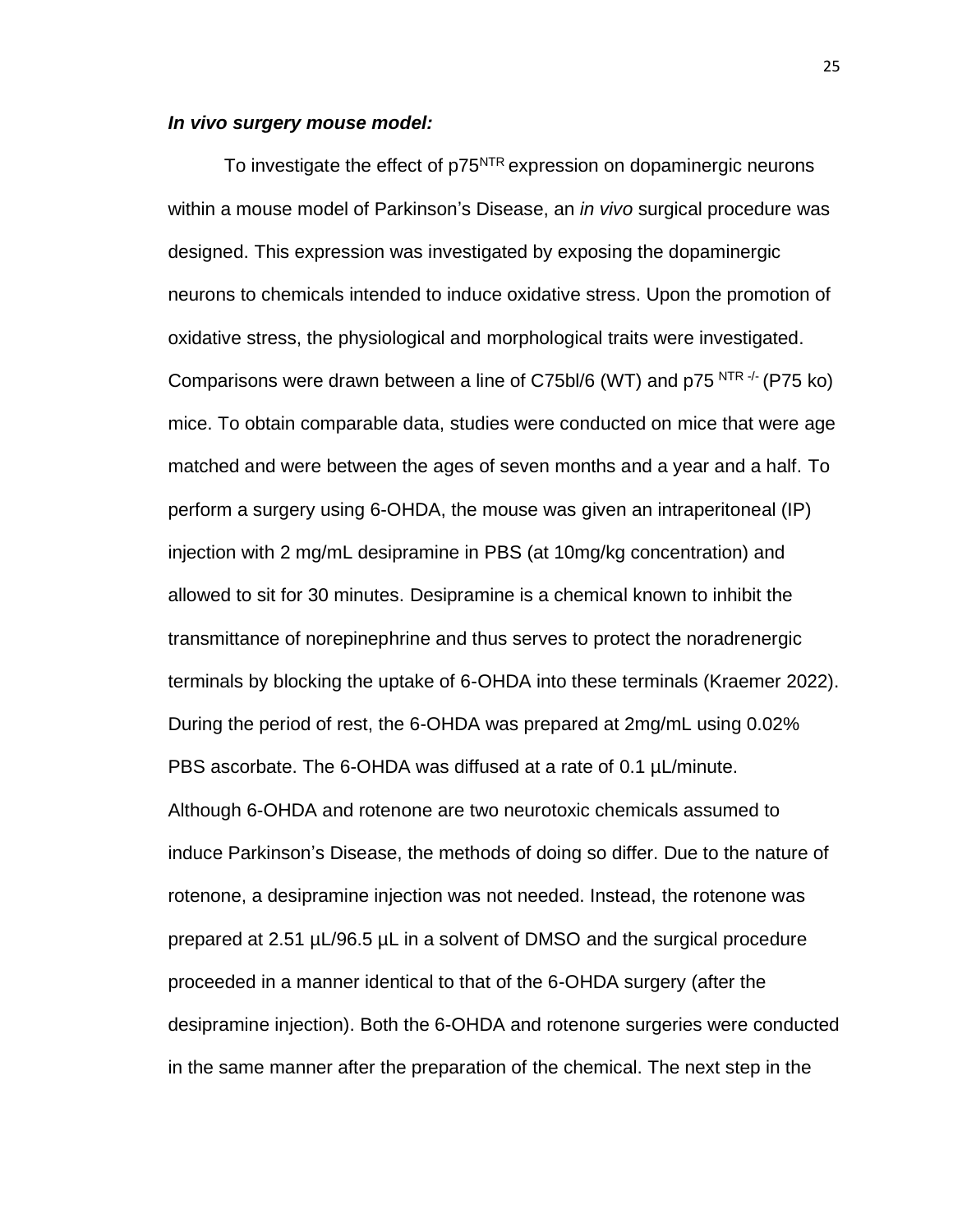surgery protocol was to secure the mouse to a stereotaxic rig via a nose cone and ear bars. A subcutaneous injection of Meloxicam was administered at 1 mg/mL by body weight for a final concentration of 5mg/kg. Meloxicam serves to release analgesics in mice and thus serves as a method of pain and infection prevention/management after a surgery has been conducted. A Hamilton syringe was primed with isopropyl alcohol and then rinsed with the solvent before being loaded with the neurotoxic chemical. To ensure a sterile environment, the fur of the mouse was trimmed, and the skin of the mouse was disinfected with 70% ethanol and povidone iodine. A scalpel was utilized to create a vertical midline incision and hydrogen peroxide was utilized to clean the exposed bone plate. The stereotaxic rig was utilized to navigate the tip of the syringe to Bregma. From Bregma, specific coordinates were applied where the anterior-posterior value was set to +0.5mm, the medial-lateral was set to -1.9mm, and the dorsal-ventral was set to +3.5mm. At this location, a small hole was drilled into the skull using a dental drill and the syringe was lowered into the hole. The neurotoxin was administered and after being expelled, the syringe was allowed to sit in the brain for an additional five minutes to prevent capillary action from drawing up the chemical. The mouse was sutured and 200 µL of PBS was administered to replace fluid levels. The mouse was monitored for symptoms and health of the wound site for a time course of 4, 8, and 12 hours after the surgery. Additionally, Meloxicam was administered 24 and 48 hours after the surgery to prevent infection and pain.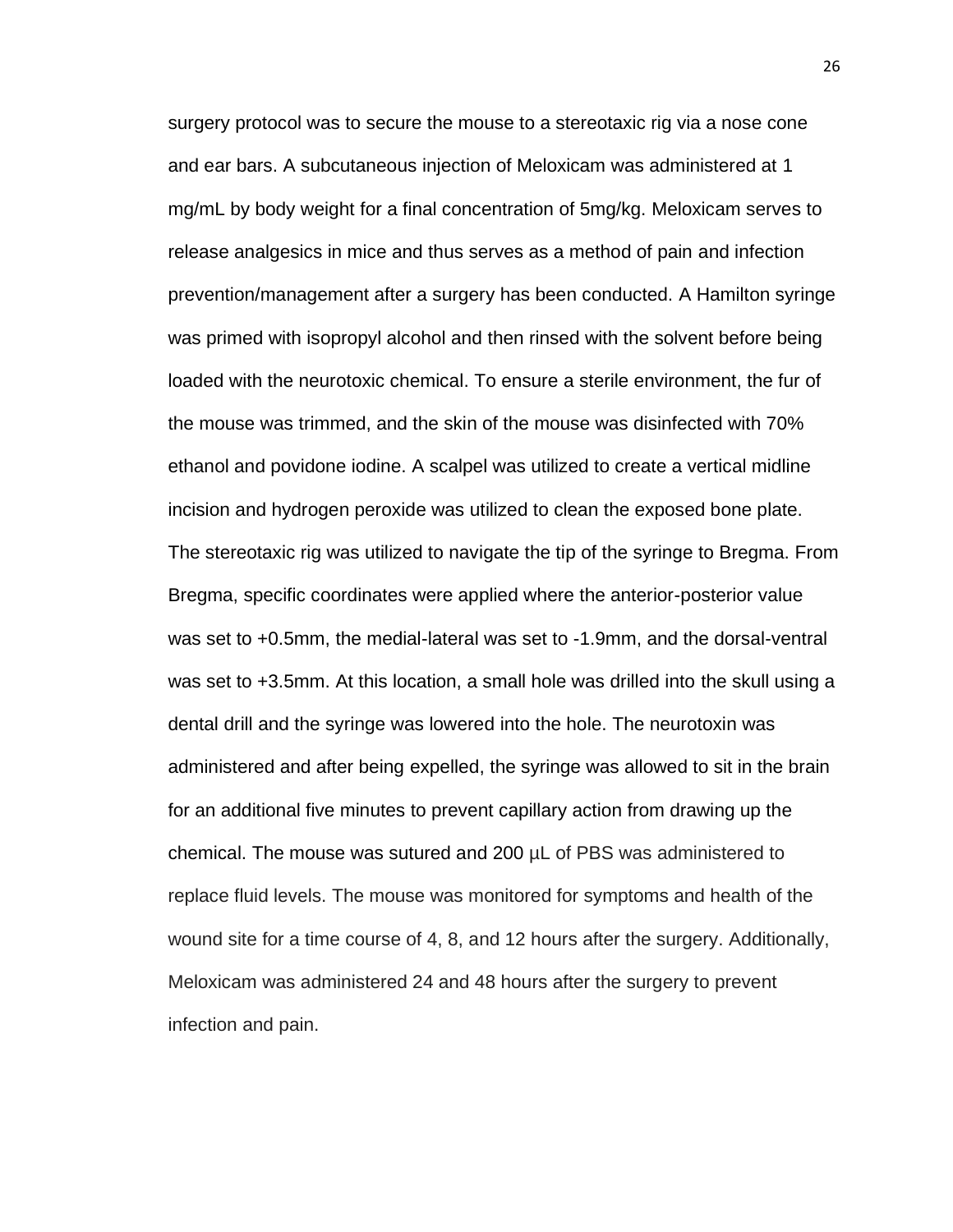# *Immunostaining striatum:*

The tissue was permeabilized with 0.3% Triton-X-100 in sterile 1X PBS. The tissue was blocked with 10% normal goat serum (NGS) in PBS for an hour. The blocking solution was removed and a fresh solution of 10% NGS in PBS was made, and the primary antibody Anti-Tyrosine hydroxylase (AB152) was added in a 1:400 concentration. The solution was applied to the tissue and incubated overnight at 4°C in a humidity chamber. The next day, washes were performed on the tissue and a secondary Alexa fluorophore secondary antibody (Alexa fluor 488) was applied at a concentration of 1:500 in PBS for an hour and a half at room temperature (and protected from light to abnormal excitation of the fluorophore). To stain the nuclei, 4',6-diamidino-2-phenylindole (DAPI) was added at a concentration of 1:200 and allowed to incubate for five minutes at room temperature. The slides were washed, mounted with fluoromount-G (Southern Biotech), and allowed to dry.

## *Immunostaining substantia nigra:*

The tissue was permeabilized with 0.1% Triton-X-100 in sterile 1X PBS. The tissue was incubated in the Vector-elite staining kit blocking serum diluted with sterile PBS for 30 minutes at room temperature. The tissue was then incubated in fresh blocking serum and PBS containing primary antibody (AB152) at a concentration of 1:400 at 4°C overnight. After performing washes, the tissue was incubated for 30 minutes in biotinylated secondary antibiotic serum. The ABC reagent provided by the kit was incubated for 30 minutes. A 3,3' diaminobenzidine (DAB substrate) was incubated for eight minutes to develop in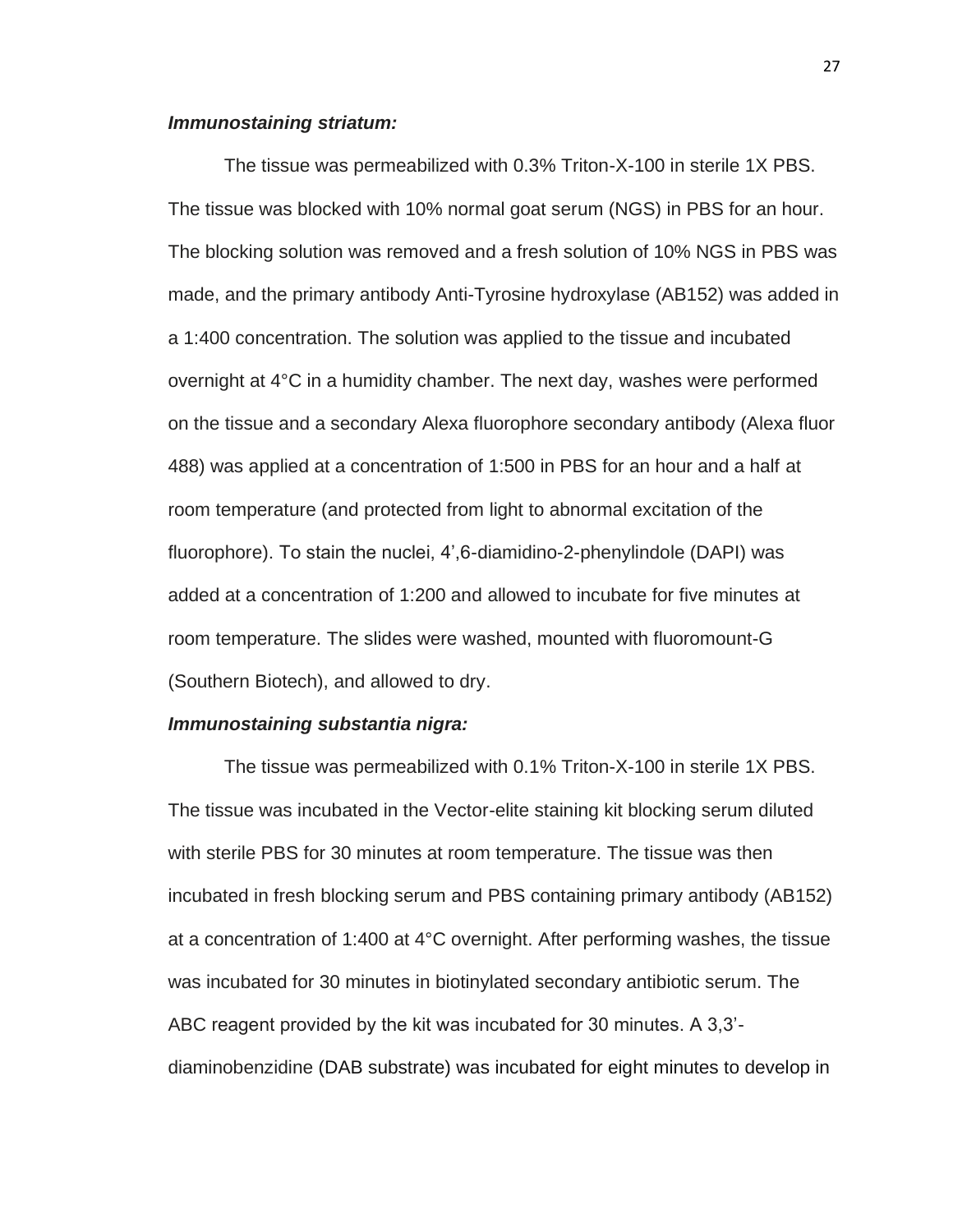intensity. The slide was mounted with fluoromount-G (Southern Biotech) and was allowed to dry.

# *Image capture:*

To investigate the levels of tyrosine hydroxylase staining (TH) and dopaminergic innervation of the striatum, striatum image capture was conducted using a Zeiss LSM 800 confocal microscope. The striatum was imaged using ZEN software and the images were quantified for mean brightness through FIJI (an open-sourced deviation of ImageJ). The images were analyzed in regard to the mean brightness and quantified to obtain analysis of the dopaminergic neurons within the sample of the striatum. Because the samples were collected, immunostained, and imaged as an age match pair, the results of the quantification are comparable. The average intensity of immunostaining was analyzed to investigate the average TH brightness within samples resulting in a comparative investigation into striatal innervation in the presence of p75<sup>NTR</sup>.

# *Stereology:*

To investigate levels of tyrosine hydroxylase staining (TH) and presence of dopaminergic cells within the substantia nigra, the tissue of this region was immunostained and analyzed. The tissue was immunostained to target the TH present in the population of dopaminergic neurons in the region. This immunostaining was then quantified by using a stereology program and Zeiss program through confocal microscopy. Parameters including sample size, sample thickness, and frame size were input into the program. As the program focused through the z-axis, the program allowed the selection of dopaminergic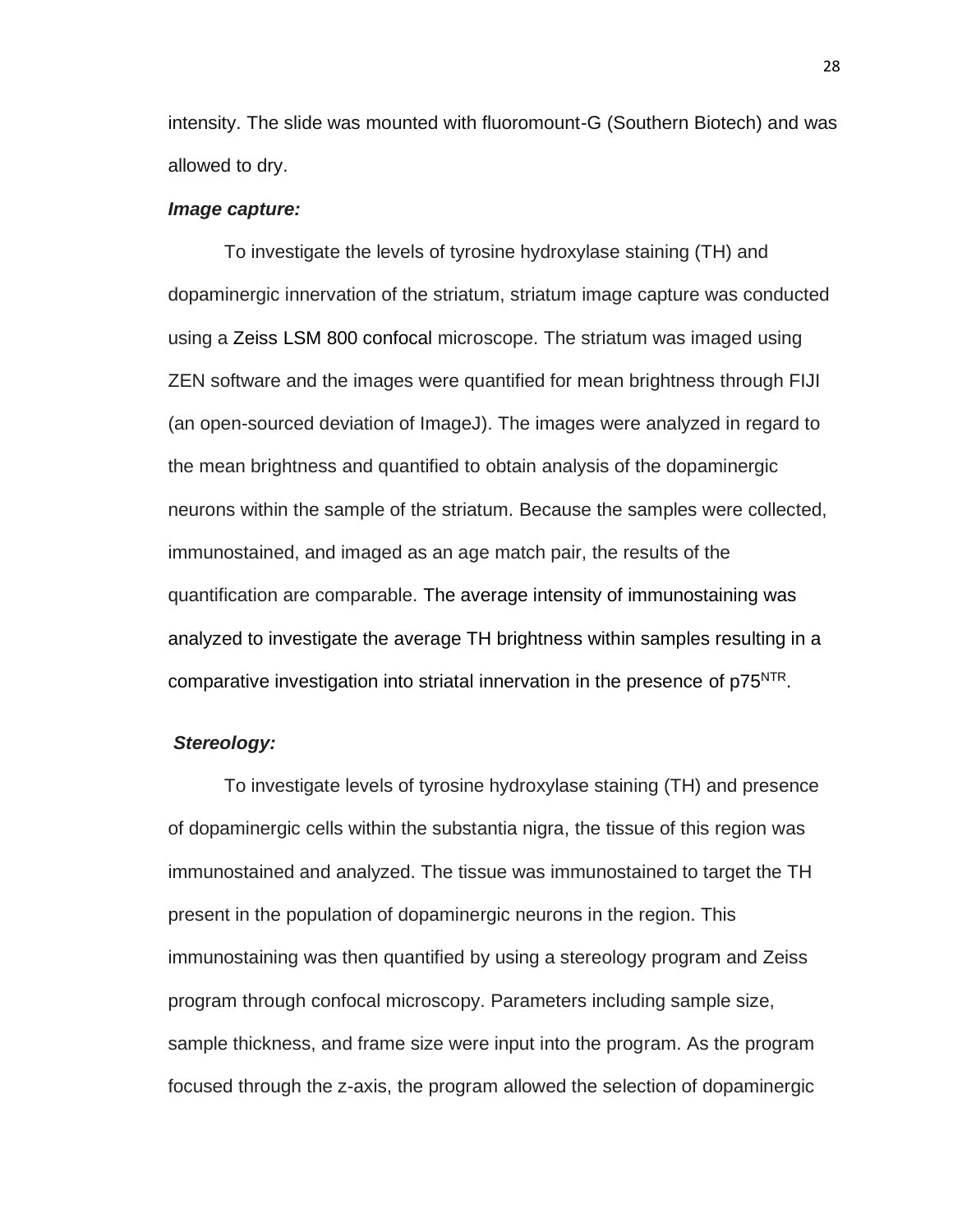cells; these cells served as a representative sample of dopaminergic neurons from each tissue sample.

# *Optimized macro analysis (ANDI) and degeneration index calculation:*

To optimize a macro analysis and perform optimized degeneration index calculations, sympathetic neurons were cultured, immunostained, and imaged with both standard and confocal microscopy. Eight-well chamber slides for this experiment were coated with 100 µg/mL poly-L-ornithine (Sigma-Aldrich), 1 µg /mL Fibronectin (Sigma-Aldrich),100 ng/mL poly-D-Lysine (Sigma-Aldrich), and 10 µg/mL Laminin (Corning, Corning, NY). The sympathetic ganglia from mice pups (>7 days old) were collected and plated in growth media. The growth media was composed of DMEM (Gibco), 10% fetal bovine serum (Invitrogen), 2mM Glutamine (Corning), and 40 ng/mL of NGF (Fisher Scientific). A concentration of 5 µM Ara-C (Sigma-Aldrich) was utilized to aid in the removal of non-neuronal cells such as Schwann cells from the culture. The slides of cells were immunostained to investigate levels of βIII-tubulin and TH. In addition to these immunofluorescent labels, a DAPI counterstain was applied to label the nuclei of the cells. After fixing, the cells were permeabilized with 0.3% Triton-X-100. The cells were blocked with 10% NGS in sterile 1X PBS for one hour. The primary antibody (AB152) was added to fresh blocking solution so that the concentration was at a 1:400 concentration at 4°C overnight. The slides were washed and incubated with Alexa fluorophore 568 as the secondary antibody at a concentration of 1:500. DAPI in PBS was added for 5 minutes. The slides were

29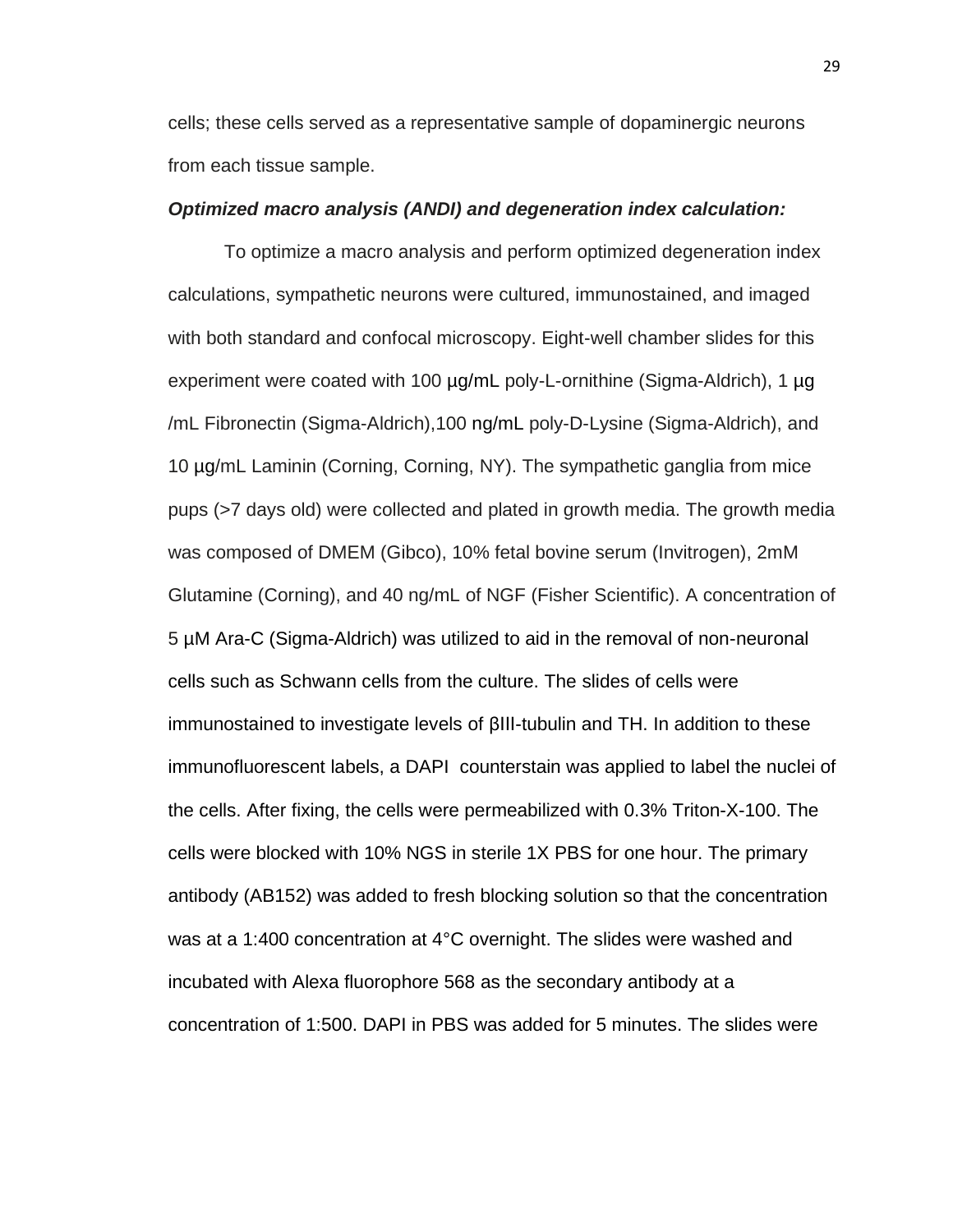washed with sterile 1X PBS and were mounted using fluoromount-G (Sourthern biotech).

The treatment, immunostaining, and image capture took place in eightwell chambered slides with each chamber subjected to a specific treatment condition. Analysis was first performed via a Nikon Eclipse II Ti-U Inverted Microscope System employed with a NIS Element Acquisition Software. To optimize the microscope optics, Kohler illumination was performed prior to the image capture section. Cells were imaged under phase contrast microscopy and fluorescent microscopy images were collected on a TUJ1 and TH channel. For the phase contrast images, the microscope was set to 20x magnification with a 1.00x gain and 21 second exposure time. If needed, the gain and exposure time was adjusted so that the brightness of the picture was consistent. Each of the adjustment made in regard to gain and exposure time was noted and kept constant through the image set. A background image was taken to correct for any camera imperfections. Background correction was employed with each phase contrast imaging set. The well was imaged in five different representative spots where the neurites were defined and where cells were evenly distributed. Phase contrast, TUJ1, TH, and DAPI images were collected from each chamber. To further the analysis, the wells were also imaged on the confocal at 0x magnification. Using Nis Element Acquisition software in tandem with Nikon inverted microscope (standard microscopy), an image was collected from each channel. Each of the images was categorized as phase contrast, fluorescent, and DAPI folders and ensured that each set matched up. To calculate the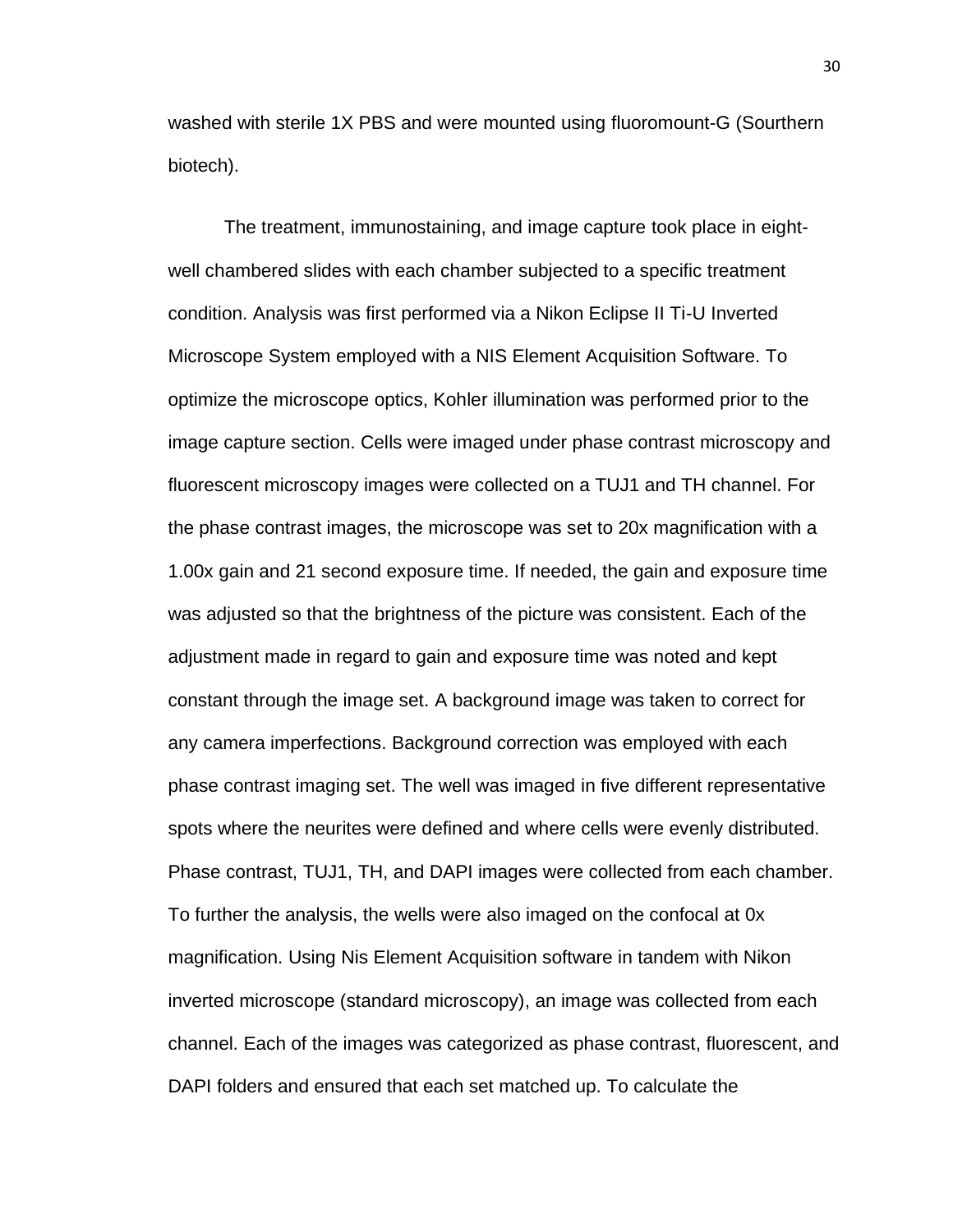degenerative index (DI) measurements cited in traditional methods, each image was input into FIJI (open-source ImageJ software). The images were binarized so that the background was white contrasted with the black cells of the foreground. The freehand tool was utilized to trace over cell bodies to convert the mass into the white background. The measure tool was utilized to receive a measurement of the total area occupied by the black background. Neurite fragmentation was measured using parameters in the FIJI analysis. In an analysis of the traditional method of calculating DI, this fragmentation was analyzed by measuring size of fragments between 20-10,000 pixels and with circulatory settings at 0.20-1.00. In an analysis of the optimized automated method of analyzing neurite fragmentation, the analyze particle tool within the FIJI software was utilized with parameters of 0-9 pixels and circulatory parameters of 0.0-1.0. The subsequent calculation to determine the DI was obtained by summing the neurite fragments divided by the total area occupied by the background to provide the DI of the image.

# <span id="page-42-0"></span>**Results:**

# *In vitro* **results:**

LUHMES cells were cultured, differentiated, and treated with 6-OHDA or rotenone to investigate various interactions of  $p75<sup>NTR</sup>$  including the proteolysis, interaction of co-receptors, neurotrophin interaction, and response to oxidative stress. The treatment conditions of rotenone were investigated to observe the effect of the chemical on the proteolysis of  $p75<sup>NTR</sup>$  as a model of Parkinson's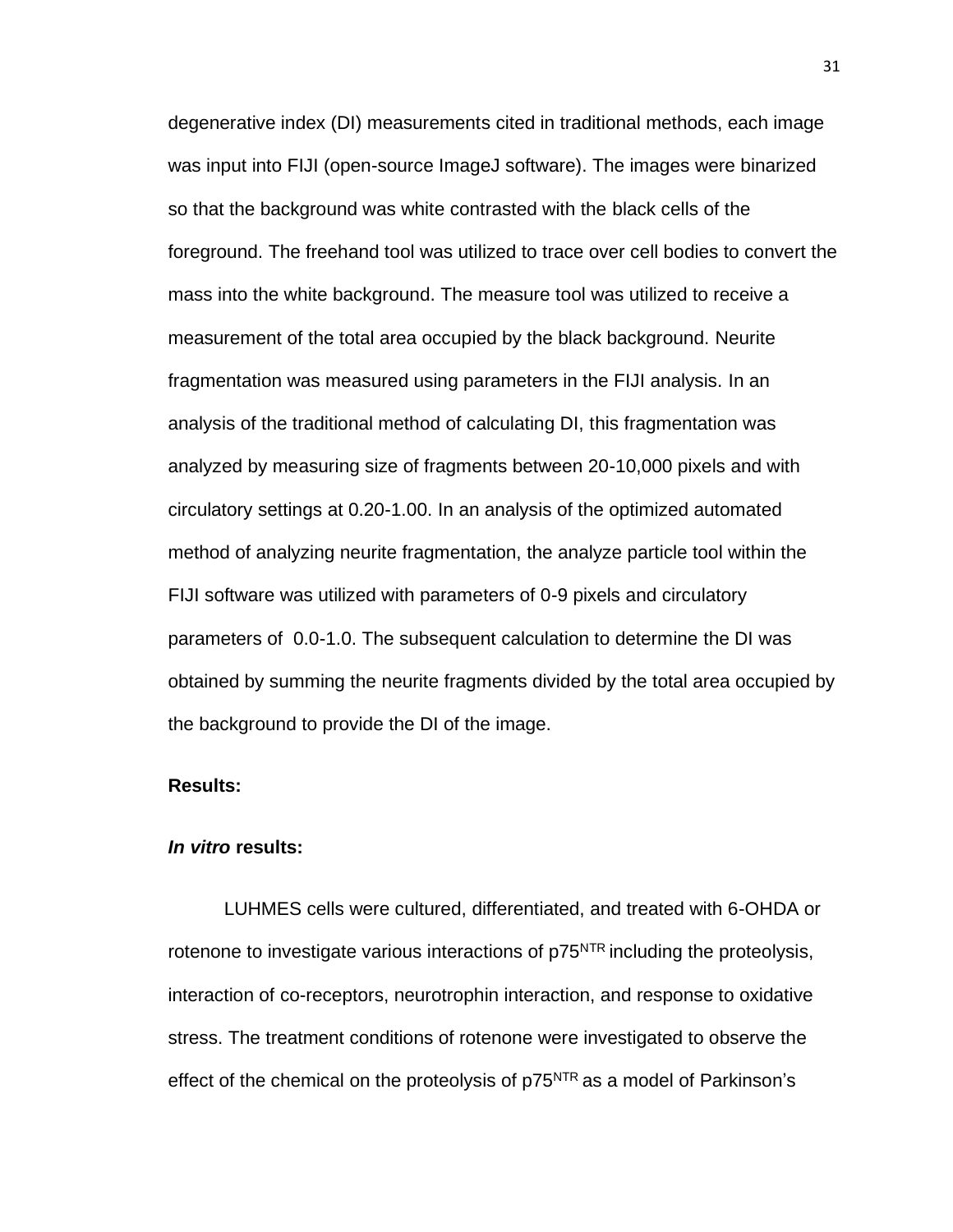Disease. The event of p75<sup>NTR</sup> proteolysis is a two-step process (Figure 1A). The experiments (Figure 1C) revealed a dose dependent increase of degeneration and death in the population of LUHMES cells. The lysates procured from the treatments were analyzed through western blot analysis to further investigate the proteolysis and accumulation of p75<sup>NTR</sup> fragments induced following rotenone application (Figure 1B). We assumed the application of rotenone to a population of cells would mimic oxidative stress and promote the proteolysis of p75<sup>NTR</sup>. This was then investigated when a population of LUHEMS cells (thought to possess dopaminergic characteristics by expressing the p75<sup>NTR</sup> receptor) was exposed to rotenone and analyzed for the proteolysis of the receptor. We observed the p75<sup>NTR</sup> ICD fragment to be present in 1µm and 10µm rotenone conditions. The co-receptor TrkB was not present within the lysates of LUHMES or HEK cell culture but was expressed in the lysates of the whole brain (Figure 2A). The coreceptor sortilin was found to be present in vehicle, rotenone, and 6-OHDA treatment conditions (Figure 2B). Sortilin was investigated in a population of LUHMES cells and was found to be present in an immunostaining assay (Figure 2C). TrkB was not present in LUHMES cells while sortilin was found to be present in LUHMES cells after treatment and analysis via western blot analysis.

### *In vivo results:*

To optimize a mouse model of Parkinson's Disease, stereotaxic surgeries were performed with 6-OHDA and rotenone. Using age matched mice of two distinct genotypes (one lacking the  $p75<sup>NTR</sup>$  gene and one exhibiting the  $p75<sup>NTR</sup>$ gene), comparative studies were conducted to determine the physiological and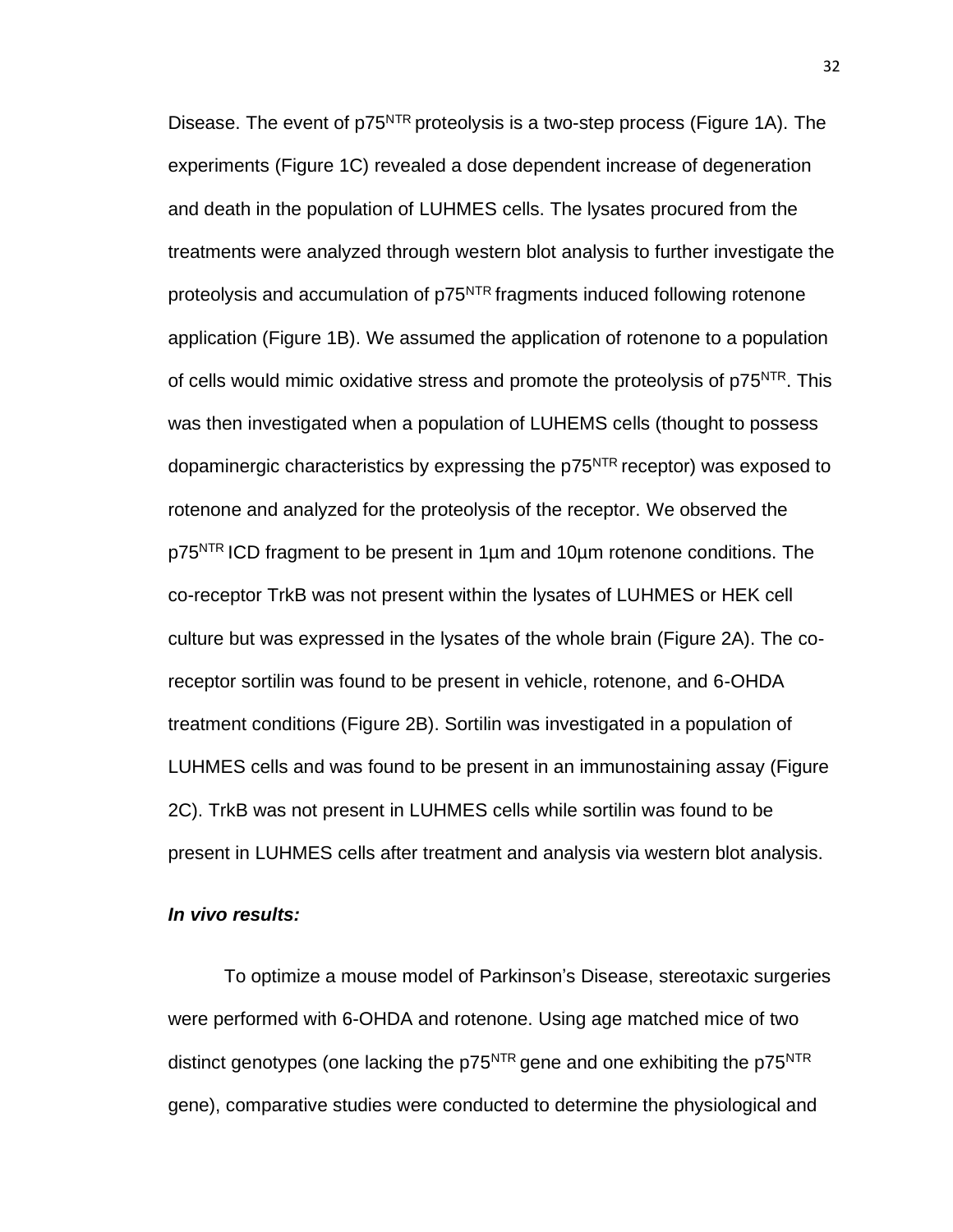morphological divergences and effects in regard to p75<sup>NTR</sup> on neuronal protection and degeneration. It was experimentally observed that an injection of 2µg/mL of 10mM 6-OHDA in 0.02% PBS ascorbate at a rate of 0.1µl/minute resulted in substantial loss of dopaminergic neurons from regions contralateral and ipsilateral of the injection within both the striatum (Figure 3A) and the substantia nigra (Figure 3B). Similarly, rotenone (in a DMSO solvent) was administered at a rate of 0.1µl/minute resulting in loss of dopaminergic cells from the striatum and substantia nigra. In these studies, there was an observable loss of dopaminergic neurons between the ipsilateral and contralateral regions of the injection site for both 6-OHDA and rotenone within the region of the striatum (Figure 3C) (Figure 3D).

# *Optimized degeneration index results:*

Traditional methods of degeneration index (DI) calculations presented with issues in efficiency and image contrast. ANDI was established by optimizing a protocol of DI calculation by adjusting the parameters of the study to quantify neurite degeneration. Image sets of phase contrast, TUJ1, TH, and DAPI were obtained through standard and confocal microscopy. These image sets were done with vehicle wells and with various treatment conditions of hydrogen peroxide (Figure 4A) (Figure 4B). The automated method proved to be an effective method of quantifying neurite degeneration as there was no statistical significance detected between traditional and optimized methods. Although there was not a statistical difference in results, there was a greater efficiency associated with the automated ANDI model in regard to time as well as the ability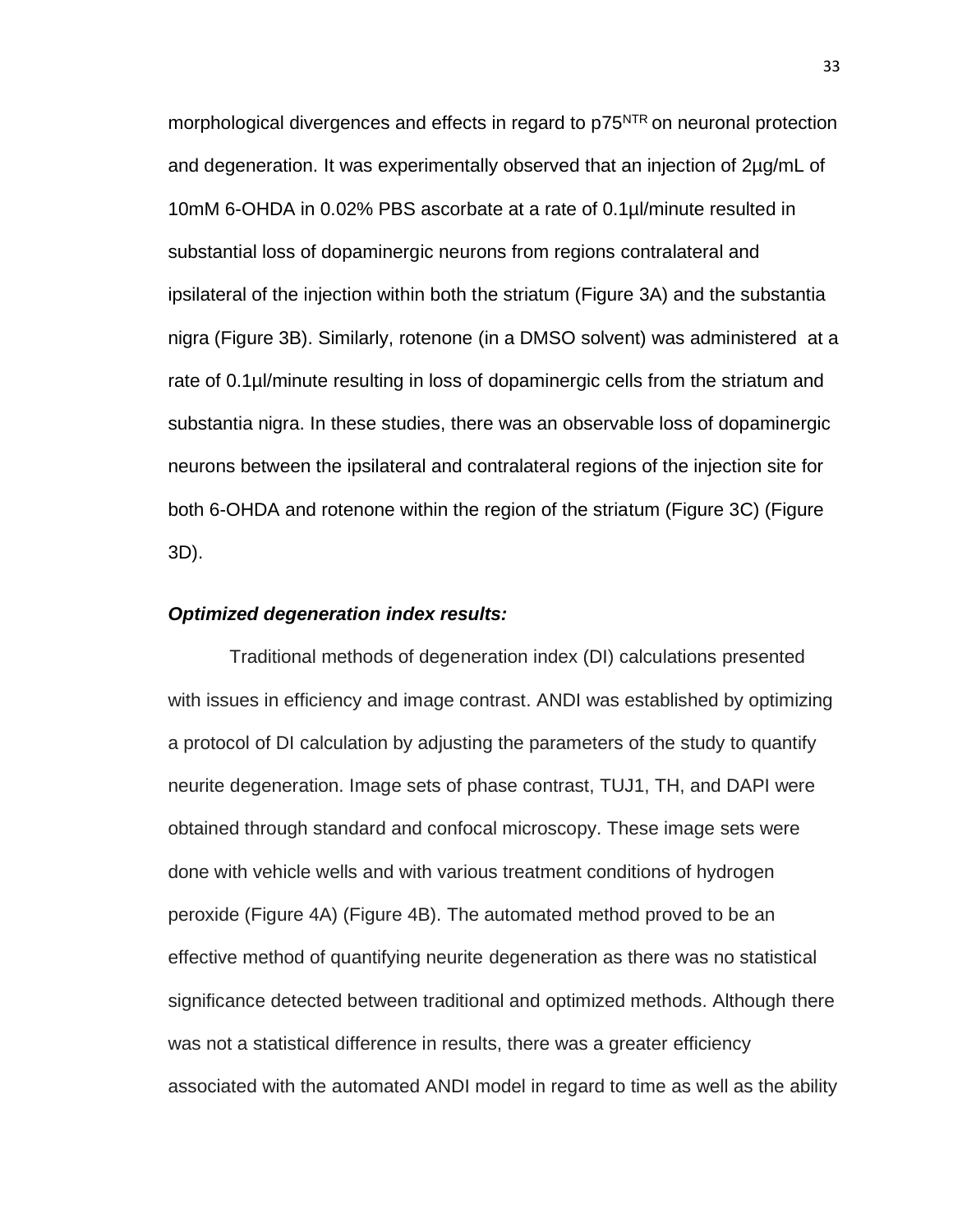to provide a higher contrasting image through the program. This ANDI program utilized particle-remover plugins to automatically remove non-neurite and debris fragments from the images. Measurement and calculation of the DI was obtained by dividing neurite fragment area by total neurite area. A treatment group utilized hydrogen peroxide to establish the automated macro successfully measures the neurite degeneration in sources besides 6-OHDA (Figure 4C) (Figure 4D). The use of SCG cultures to collect primary neurons allows for the exploration of ANDI and measurement of a population other than LUHMES. Upon comparing the calculated DI from studies conducted through the traditional manual method and the optimized ANDI method, there was no statistical difference between the calculation values. The ANDI method was established as a more efficient method of DI calculations as the results were statistically insignificant in comparison to the manual method while the time required to perform the optimized method was reduced in comparison to performing the manual method (Figure 4E) (Figure 4F). **Discussion:**

<span id="page-45-0"></span> Investigation of the transmembrane protein p75NTR may result in understanding the relationship between its activation and neurodegeneration in regard to the development of Parkinson's Disease. It has been observed that p75<sup>NTR</sup> is present in many models of neuronal degeneration and thus may be capable of mediating neurodegenerative diseases (Gitler et al 2017). To further investigate the signaling mechanisms and relationships of  $p75<sup>NTR</sup>$ , we optimized multiple protocols for investigating the effects of p75<sup>NTR</sup> expression on dopaminergic neuron degeneration, analyzing the mechanisms of p75<sup>NTR</sup> upon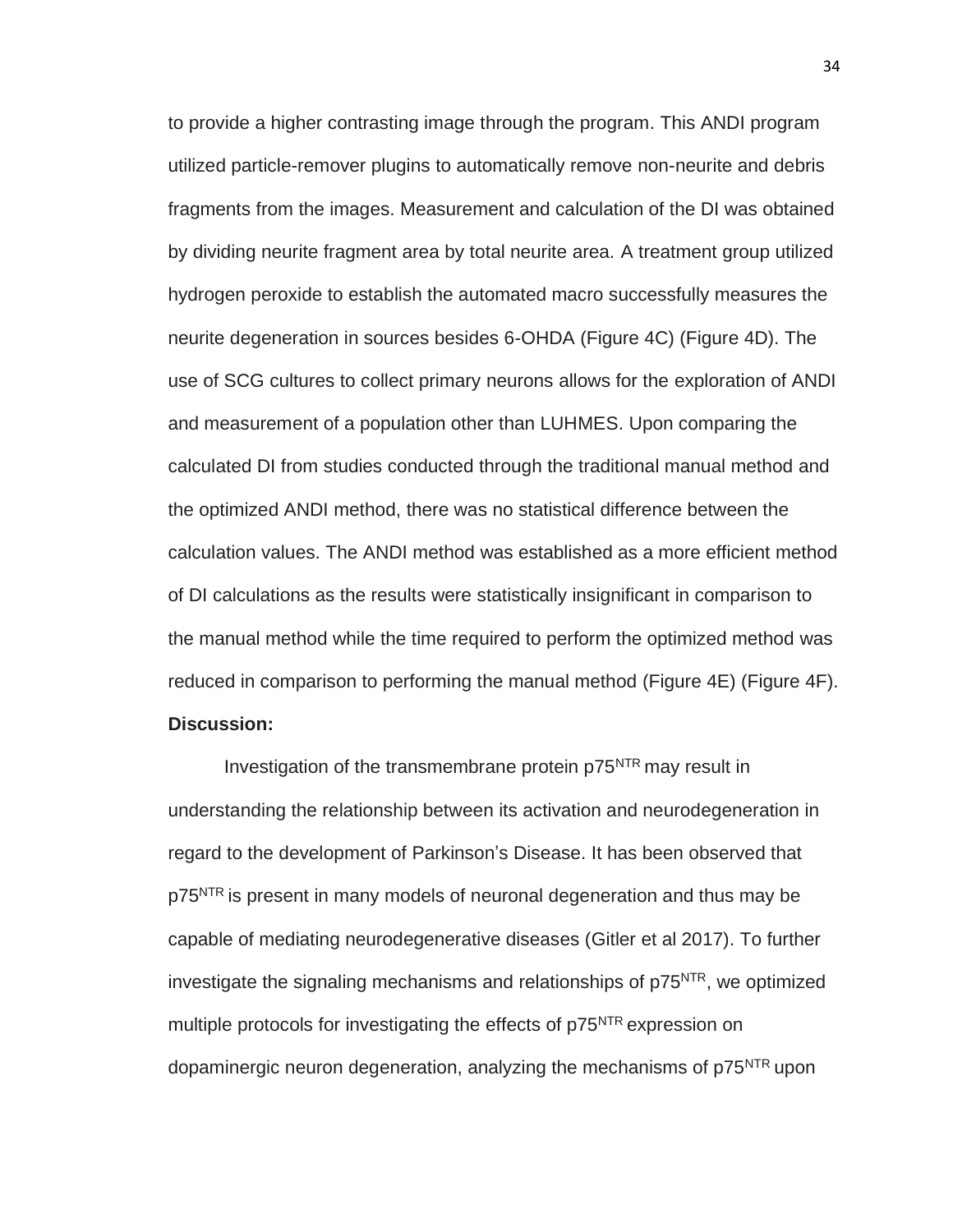exposure to oxidative stress, and establishing an efficient method of calculating the DI. While the specific signaling mechanisms of  $p75<sup>NTR</sup>$  remain unknown, optimizing *in vivo* and *in vitro* methods of modeling Parkinson's Disease will allow for us to understand the contributions of the receptor to the disease. 6-OHDA is known to induce oxidative stress allowing for a method of modeling Parkinson's Disease. Rotenone is a chemical known to promote the formation of Lewy Bodies and oxidative stress is induced allowing for the chemical to be used to model Parkinson's Disease. In establishing an optimized method of calculating the DI, a more efficient method of analyzing the fragmentation and degeneration in the sample. The optimized calculations which have been shown to produce similar values seen in a manual method of calculating the DI. It was not statistically significant between the values from ANDI or manual; thus, the method of ANDI is a more time efficient method of analysis without skewing objectivity of analysis.

 The experimental design included *in vitro* and *in vivo* methods. Performing a variety of assays allows for an in-depth analysis of p75<sup>NTR</sup> under various conditions including interactions between co-receptors, neurotrophins, and oxidative stress. Through past western blot analyses, it was discovered that P75<sup>NTR</sup> undergoes a proteolytic event when exposed to an outside stimulus such as oxidative stress. To further analyze the signaling cascade of p75<sup>NTR</sup>, 6-OHDA and rotenone were utilized as cell treatments and in an *in vivo* surgical procedure to induce Parkinson's Disease in a mouse model. From these treatments, western blot analysis enables measurement of fragmentation upon proteolysis of the receptor. It was expected that rotenone would cause neurodegeneration;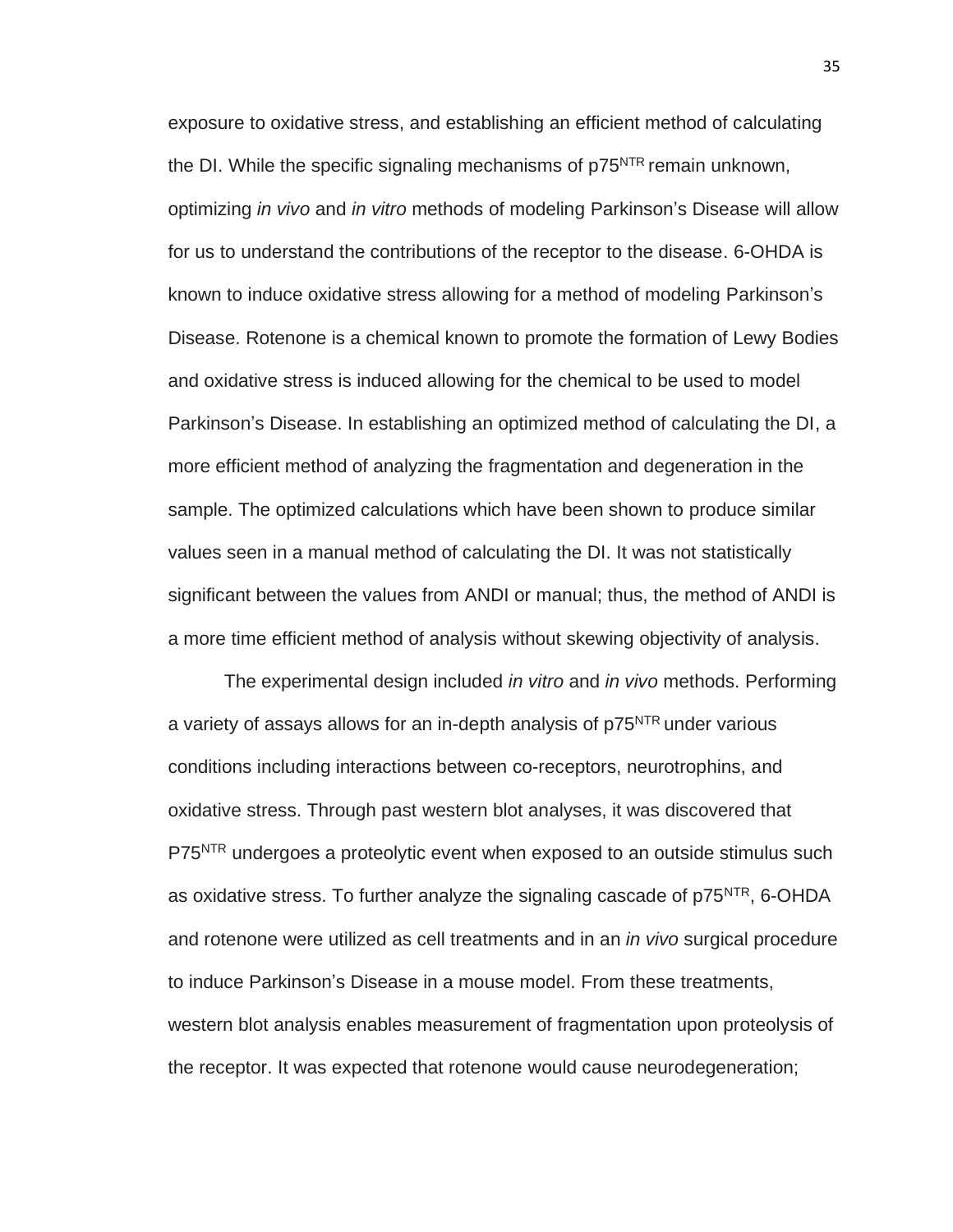however, the method through which p75<sup>NTR</sup> experiences proteolysis and subsequent signaling cascade has not been well documented or understood.

The use of *in vivo* studies are necessary to investigate the role of p75<sup>NTR</sup> in mice models to further investigate the effect of  $p75<sup>NTR</sup>$  within a biological system. These studies were performed with two chemicals known to induce oxidative stress. Preliminary data suggests that  $p75<sup>NTR</sup>$  may play a role in neuronal protection in Parkinson's Disease. Both 6-OHDA and rotenone were demonstrated to model Parkinson's Disease by promoting neurodegeneration and a general reduction of dopaminergic neurons.

*In vitro* studies have demonstrated that the LUHMES cells are a model for dopaminergic neurons (Tushaus et al 2021). By utilizing a population of cells that exhibit similar characteristics commonly observed in dopaminergic neurons. These LUHMES cells are able to proliferate and differentiate into postmitotic neuronal cells upon introduction to growth media or differentiation media (Harischandra et al 2020). In utilizing cultures of LUHMES cells, we were able to investigate the relationship between  $p75<sup>NTR</sup>$  and other biological ligands and coreceptors. We found that the co-receptor TrkB is not expressed in dopaminergic cells from the ventral midbrain, but the co-receptor sortilin is. This is interesting as sortilin is a type-1 receptor that is thought to promote apoptotic pathways (Nykajaer and Willnow 2012). The presence of sortilin may form an interaction with p75<sup>NTR</sup> resulting in apoptosis induction and subsequent neurodegeneration.

 An automated neurite degeneration index (ANDI) was created to aid in optimizing an efficient protocol to calculate the degeneration index.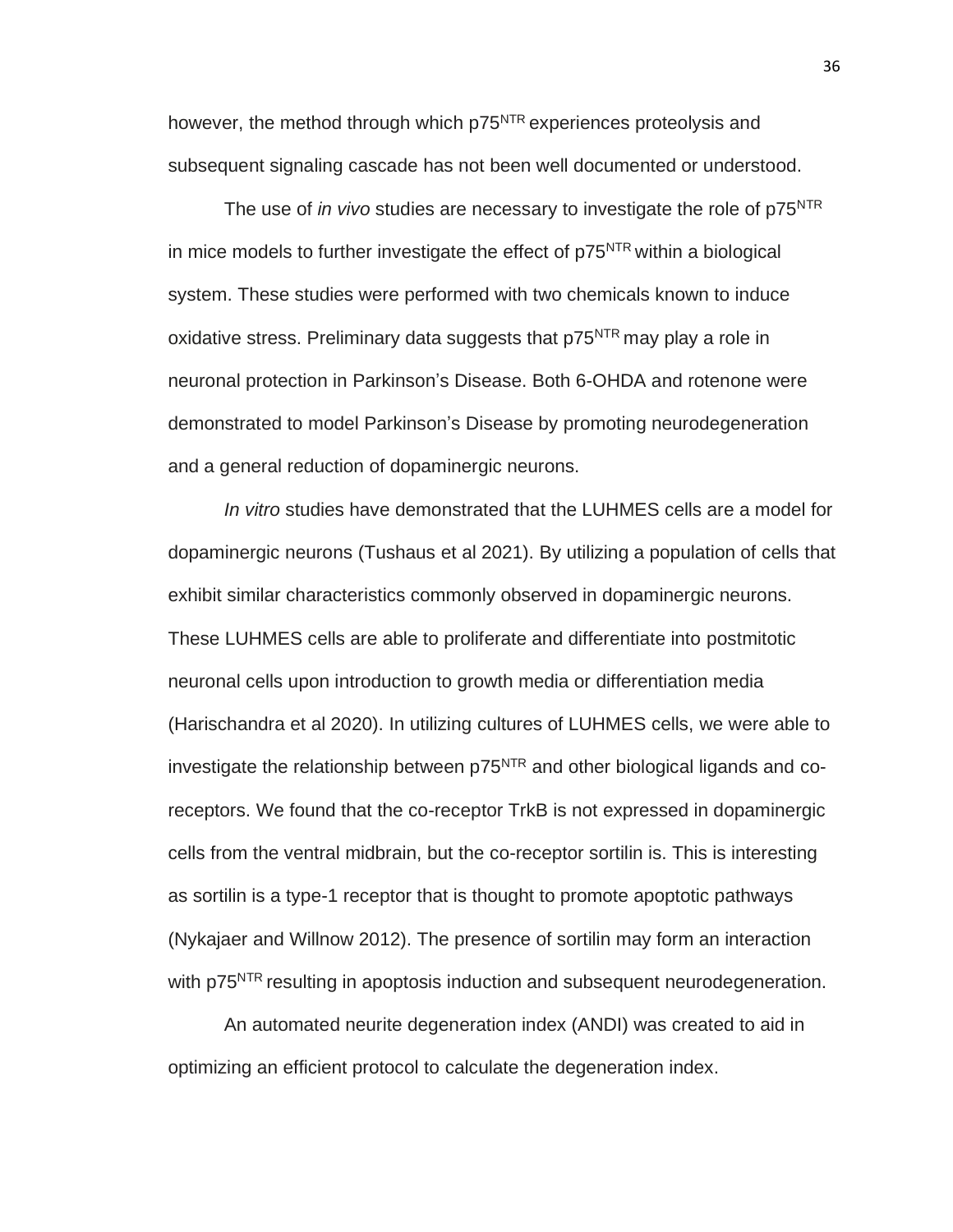Traditional/manual methods of calculating the degeneration index are time consuming and provide low contrast images. In optimizing the protocol using FIJI and a macro program, we were able to provide efficiency and a greater quality than what was previously able to be achieved. ANDI was shown to provide accurate DI calculations for treatment groups of hydrogen peroxide at various concentration thus allowing a confirmation that ANDI is an optimized method of DI calculations for various cell and treatment types. In regard to statistical accuracy, there was no statistical significance found between the DI calculated through a manual method and through ANDI. This resulted in an indication that ANDI is an optimized protocol for measuring DI calculation as it aids in the overall efficiency and speed of the calculations while also provides a better set of contrast images by adjusting the parameters in FIJI. By adjusting the particle remover tool, pixel function, and circulatory functions, the images were produced with sharper contrast.

Currently, there needs to be further investigation in regard to how  $p75<sup>NTR</sup>$ impacts neurodegeneration and how these models are translational to Parkinson's Disease in the human population. Further studies from our lab may provide an analysis for neuronal and axonal degeneration in response to oxidative stress. Completion of these additional studies will lead to novel insight into the impact of specific p75<sup>NTR</sup> signaling mechanism on neurodegeneration associated with Parkinson's Disease.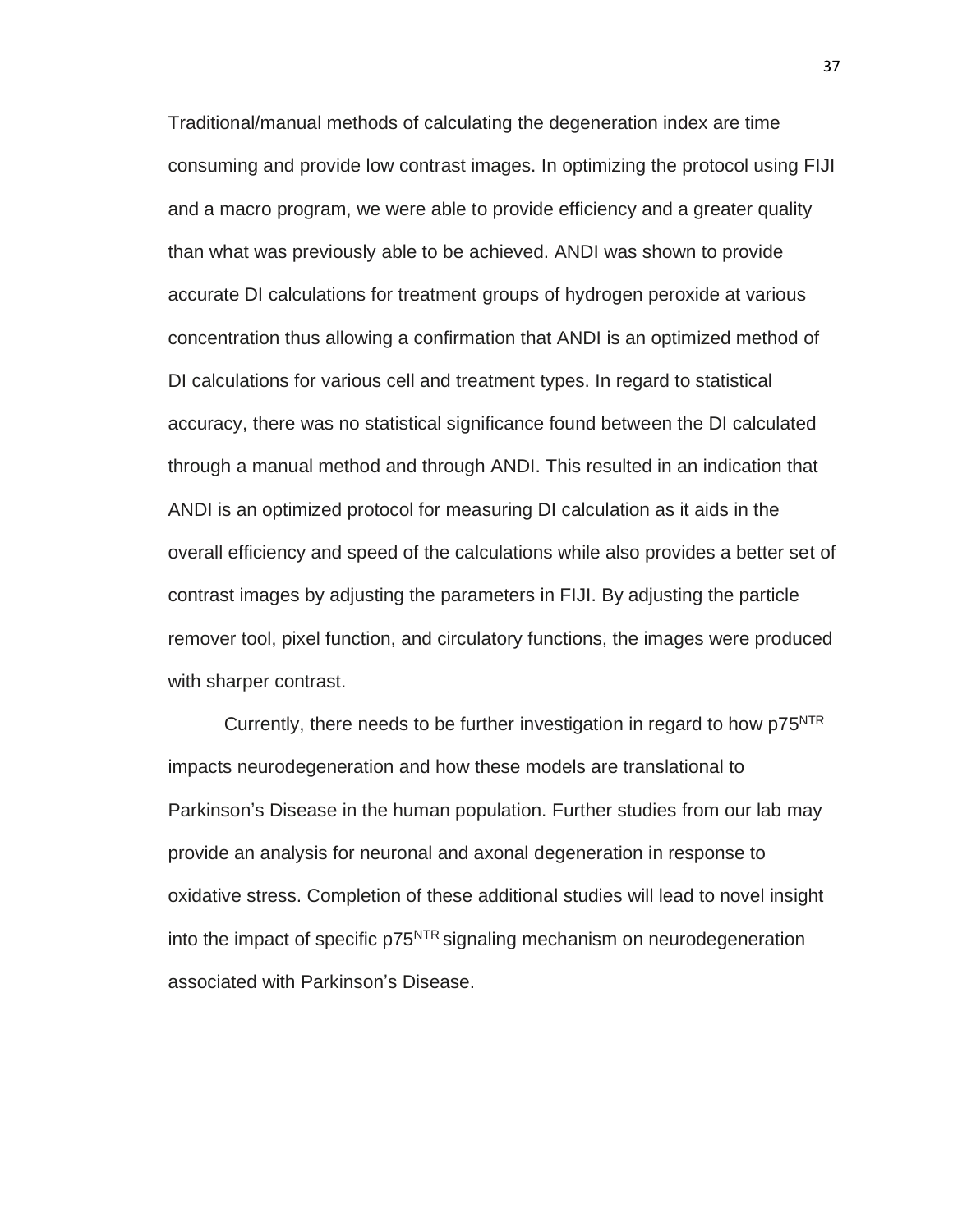#### Works Cited

- Ahmed Z, Mazibrada G, Seabright R, Dent R, Berry M, Logan A. (2006). TACE-Induced Cleavage of NgR and p75NTR in Dorsal Root Ganglion Cultures Disinhibits Outgrowth and Promotes Branching of Neurites in the Presence of Inhibitory CNS Myelin. *FASEB J,* 20(11):1939-1941.
- Almeida R, Duarte C. (2014). P75NTR Processing and Signaling: Functional Role. *Handb of Neurotox.*
- Baldwin A, Shooter E. (1994). Disulfide Mutants of the Binding Domains of the Rat Low Affinity Nerve Growth Factor Receptor (p75NGFR). *J Bio Chem*, 296:11456-11461.
- Bhakar A, Howell J, Paul C, SAlehi A, Becker E, Said F, Bonni A, Barker P. (2003). Apoptosis induced by p75NTR Overexpression Requires Jun Kinase-Dependent Phosphorylation of Bad. *J Neruosci*, 23(36):11373- 11381.
- Chen Y, Huang C, Chen J, Hsiao C, Hong C, Wu C, Chang E. (2022). Living with Parkinson's Disease: Disease and Medication Experiences of Patients and Caregivers. *Int J Qual Stud Health Well-Being,* 17(1).
- Clements R, Fuller L, Kraemer K, Radomski S, Hunter-Chang S, Hall W, Kalantar A, Kraemer B. (2022). Quantification of Neurite Degeneration with Enhanced Accuracy and Efficiency in an In Vitro Model of Parkinson's Disease. *eNeruo,* 9(2).
- Clements R. (2019). Investigating the Proteolysis of p75NTR in Response to Oxidative Stress in Dopaminergic neurons. *Honors Theses*. 679.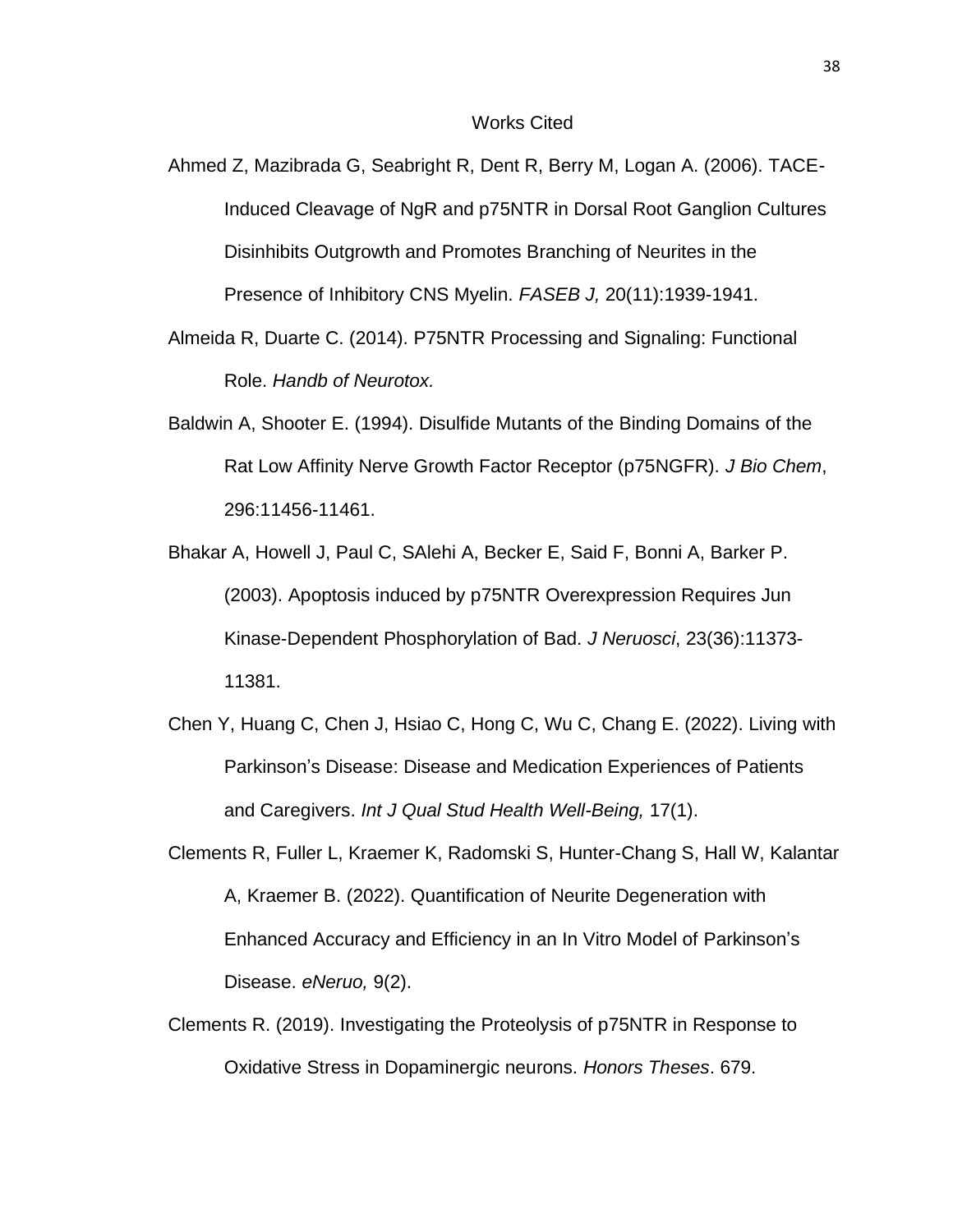- Coulson E, Reid K, Baca M, Shipham K, Hulett S, Kilpatrick T, Bartlett P. (2000). Chopper, a New Death Domain of the p75 Neurotrophin Receptor That Mediates Rapid Neuronal Cell Death. *J Bio Chem*, 275(39):30537-30545.
- DeFreitas M, McQuillen P, Shatz C. (2001). A Novel p75NTR Signaling Pathway Promotes Survival, Not Death, of Immunopurified Neocortical Subplate Neurons. *J Neruosci*, 21(14):5121-5129.
- Ding w, Ding L, Li F, Han Y, Mu L. (2015). Neurodegeneration and Cognition in Parkinson's Disease: A Review. *Eur Rev Med Pharmacol Sci, 19(12):2275-2281.*
- Emamzadeh F. (2016). Alpha-Synuclein Structure, Functions, and Interactions. *J Res Med Sci*, 21:29.
- Franco M, Garcia-Carpio I, Comaposada-Baro R, Escrribano-Saiz J, Chavez-Guiterrez L, Vilar M. (2021). TrkA-mediated endocytosis of p75-CTF prevents cholinergic neuron death upon y-secretase inhibition. *Life Sci Alliance*, 4(4).
- Friedman W, Greene L. (1999). Neurotrophin Signaling Via Trks and p75. *Exp Cell Res*, 253(1):131-142.
- Fuller L. (2020). Quantification of Neurite Degeneration Through Use of an optimized and Automated Method. *Honors Theses*. 798.
- Gale E, Li M. (2008). Midbrain Dopaminergic Neuron Fate Specification: Of Mice and Embryonic Stem Cells. *Molec Brain*, 1:8.
- Gitler A, Dhillon P, Shorter J. Neurodegenerative Disease: Models, Mechanisms, and a New Hope. *Dis Model Mech,* 10(5):499-502.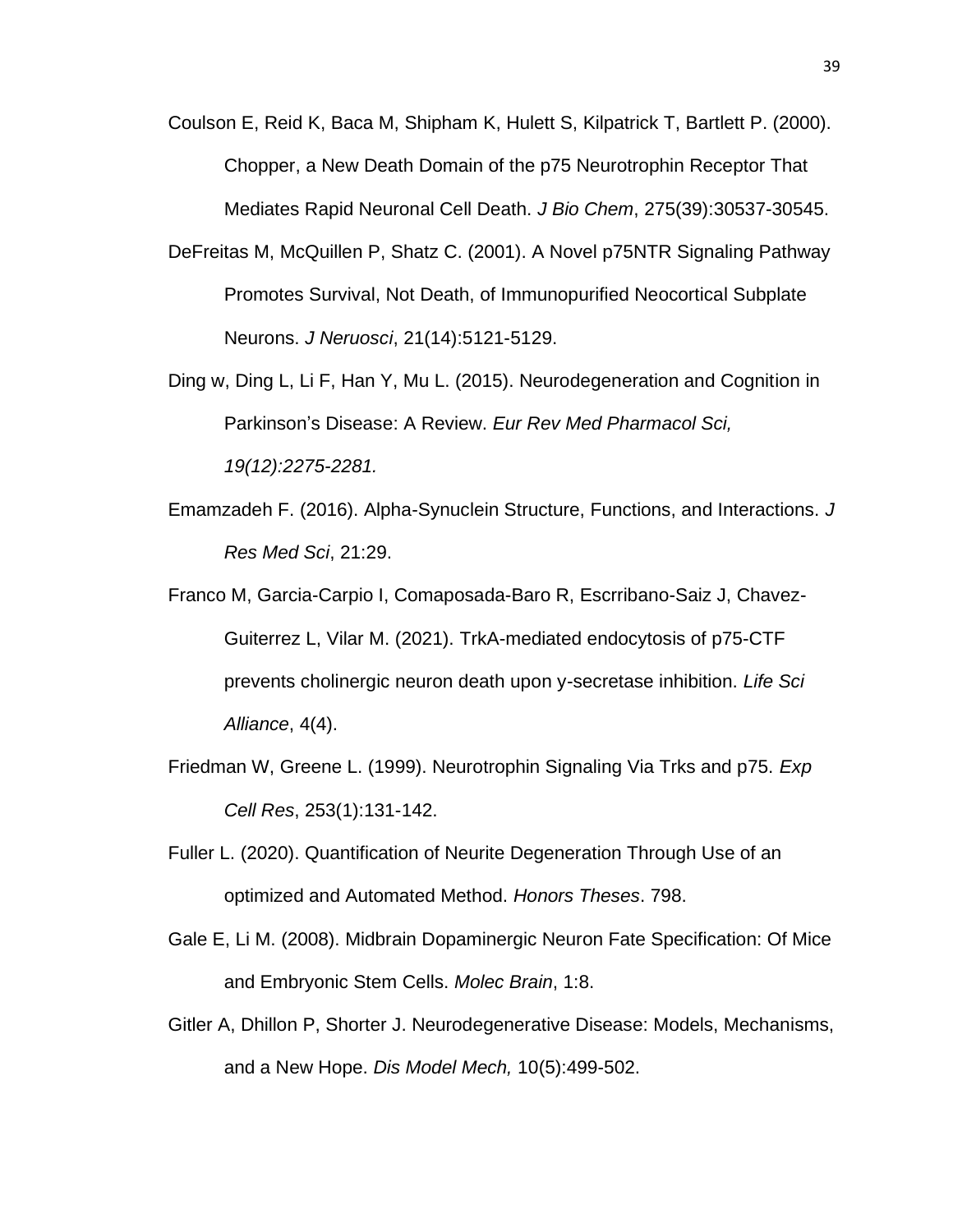- Goettsch C, Kjolby M, Aikawa E. (2018). Sortilin and Its Multiple Roles in Cardiovascular and Metabolic Disease. *Arterioscler Thromb Vasc Biol*, 38(1):19-25.
- Harischandra D, Rokad D, Ghaisas S, Verma S, Roberson A, Jin H, Anantharam V, Kanthasamy A, Kanthasamy AG. Enhanced Differentiation of Human Dopaminergic Neuronal Cell Model for Preclinical Translational Research in Parkinson's Disease. *BBA Molec Basis of Dis,* 1866(4).
- Heltberg M, Awada H, Lucchetti A, Jensen M, Dreyer J, Rasmussen R. (2022). Biophysical Modeling of Dopaminergic Denervation Landscapes in the Striatum Reveals New Therapeutic Strategy. *eNeruo,* 9(2).
- Johnstone A, Hallett R, Leon A, Carturan B, Gibon J, Barker P. (2018). A Novel Method for Quantifying Axon Degeneration. *PLoS One,* 13(7).
- Kasap M, Akpinar G, Kanli A. (2017). Proteomic Studies Associated with Parkinson's Disease. *Expert rev Proteomics,* 14(3):193-209.
- Kasen A, Houck C, Burmeister A, Sha Q, Burndin L, Burndin P. (2022). Upregulation of a-Synuclein Following Immune Activation: Possible Trigger of Parkinson's Disease. *Neurobiol Dis*.
- Kraemer B, Clements R, Escobedo C, Nelson K, Waugh C, Elliott A, Hall W, Schmanski M. (2021). C-Jun N-Terminal Kinase Mediates Ligantd-Independent p75NTR Signaling in Mesencephalic Cells Subjected to Oxidative Stress. *Neruosce,* 453:222-236.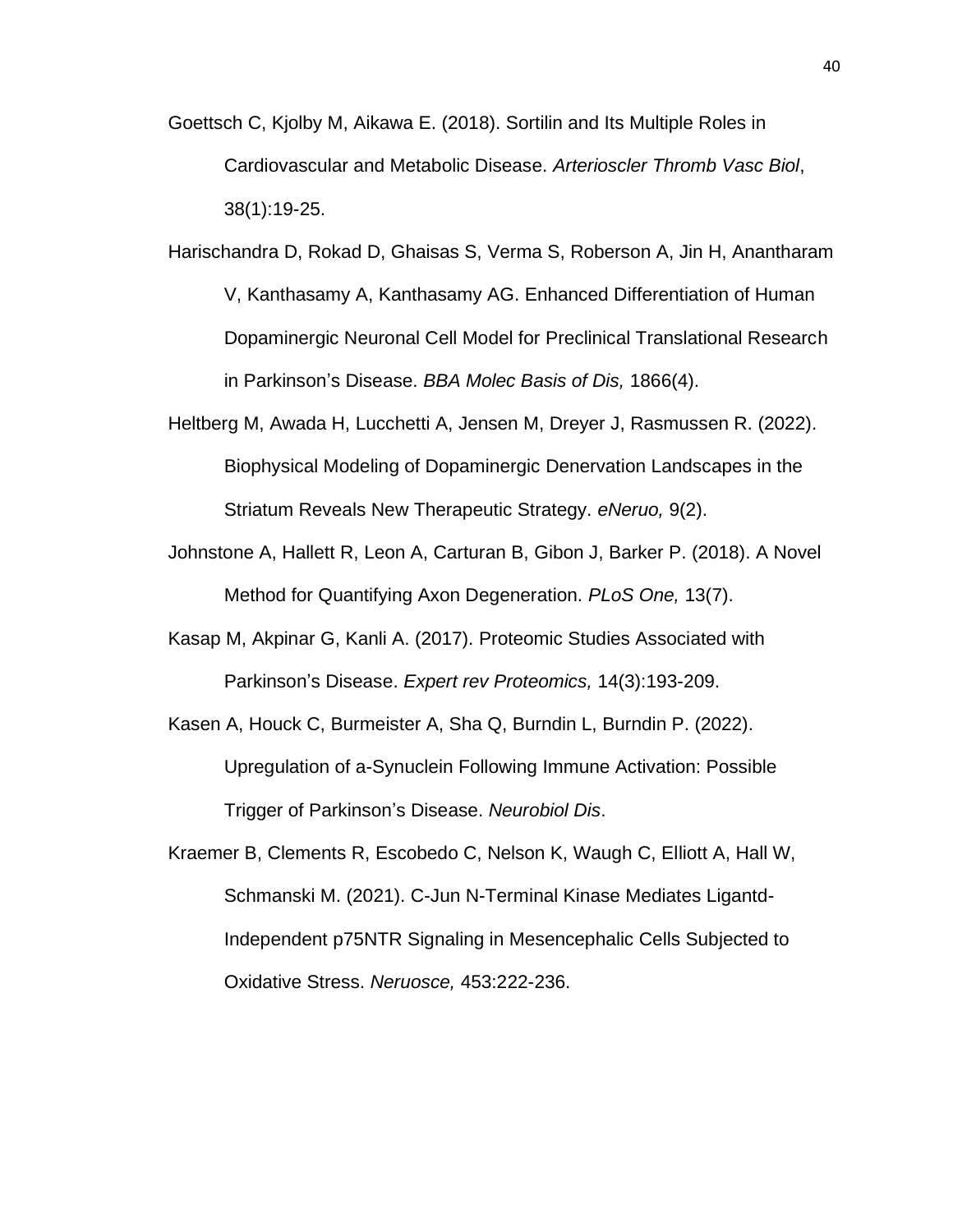- Kraemer B, Yoon S, Carter B. (2014). The Biological Functions and Signaling Mechanisms of the p75 Neurotrophin Receptor. *Handb Exp Pharmacol*, 220:121-164.
- Liu T, Zhang L, Joo D, Sun S. (2017). NFkB Signaling in Inflammation. *Signal Transduct Target Ther*.
- Luo S, Huang E. (2016). Dopaminergic Neurons and Brain Reward Pathways: From Neurogenesis to Circuit Assembly. *Am J Pathol*, 186(3):478-488.
- Majdan M, Walsh G, Aloyz R, Miller F. (2001). TrkA mediates Developmental Sympathetic Neuron Survival In Vivo by Silencing an Ongoing p75NTR-Mediated Death Signal. *J Cell Biol,* 155(7):1275-1286.
- Marlin M, Li G. (2015). Biogenesis and Function of the NGF/TrkA Signaling Endosome. *Int Rev Cell Mol Biol*, 314:239-257.
- Massa S, Xie Y, Yang T, Harrington A, Kim M, Yoon S, Kraemer R, Moore L, Hempstead B, Longo F. (2006). Small, nonpeptide p75NTR Ligands Induce Survival Signaling and Inhibit proNGR-Induced Death. *J Neurosci*, 26(20):5288-5300.
- Meeker R, Williams K. (2014). Dynamic Nature of the p75 Neurotrophin Receptor in Response to Injury and Disease. *J Neuroimmune Pharmacol*, 9(5):615- 628.
- Meeker R, Williams K. (2015). The p75 neurotrophin receptor: at the crossroad of neural repair and death. *Neural Regen Res*, 10(5):721-725.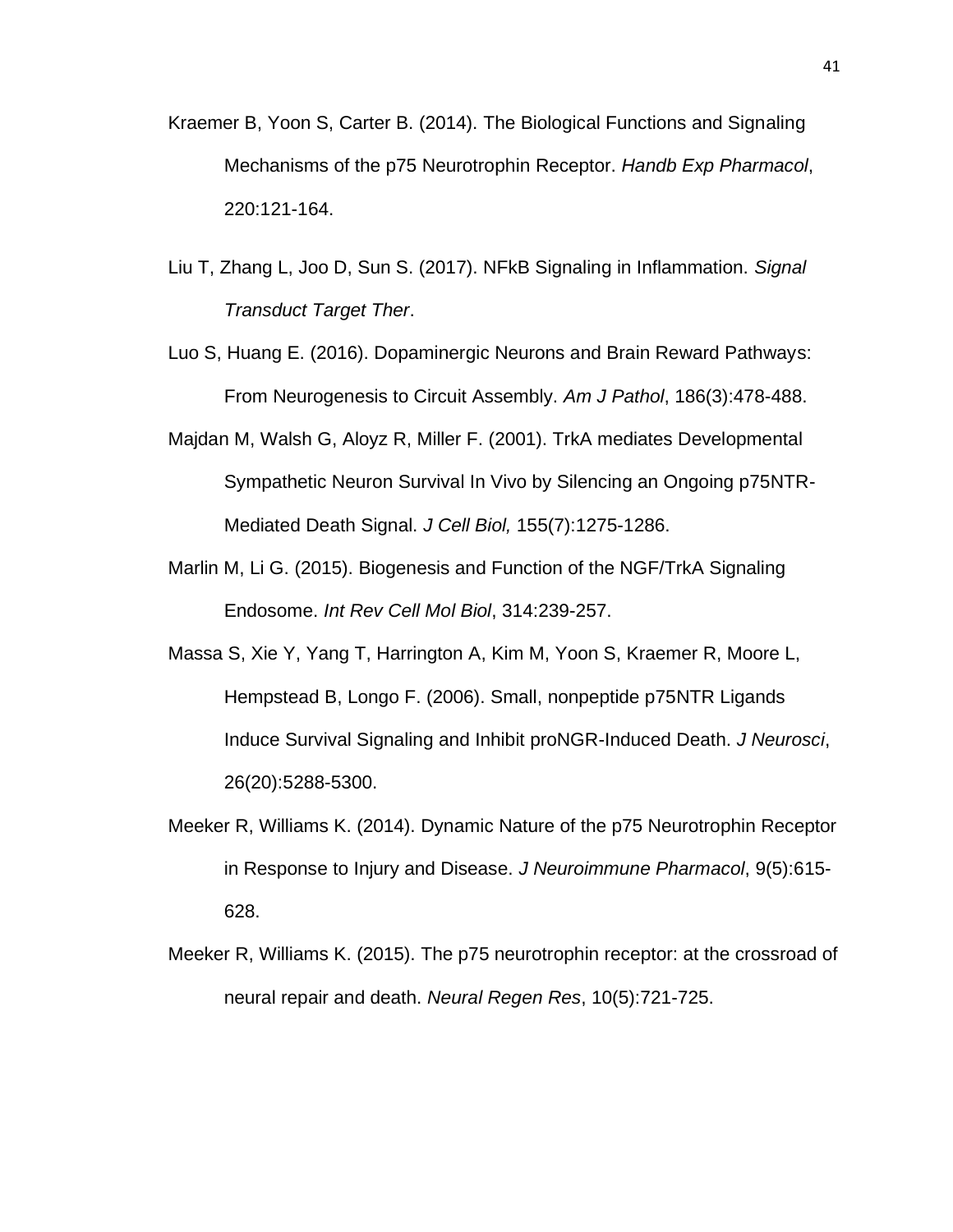- Mineev K,Sergey A, Goncharuk P, Kuzmichev V, Arseniev A. (2015). NMR Dynamics of Transmembrane and Intracellular Domains of p75NTR in Lipid-Protein Nanodynamics. *Biophys J*, 109(4):772-782.
- Noh H, Ha H. (2011). Reactive Oxygen Species and Oxidative Stress. *Contrib Nephrol*, 170:102-112.
- Nykajaer A, Willnow T. (2012). Sortilin: A Receptor to Regulate Neuronal Viability and Function. *Trends in Neruosci,* 35(4):261-270.
- Pathak A, Carter B. (2017). Retrograde apoptotic Signaling by the p75 Neurotrophin Receptor. *Neuronal Signal*, 1(1).
- Perrone L, Paladino S, Mazzone M, Nitsch L, Guilsano M, Zurzolo. (2005). Functional Interaction Between p75NTR and TrkA: the Endocytosis Trafficking of p75NTR is Driven by TrkA and Regulates TrkA-Mediated Signaling. *Biochem J*, 385(1):233-241.
- Przedborski S, Vila M, Jackson-Lewis V. (2003). Neurodegeneration: What is it and where are we? *J Clin Invest*, 111(1):3-10.
- Rocha S, Bantle C, Aboellail T, Chatterjee D, Smeyne R, Tjalkens R. (2022). Rotenone Induces Regionally Distinct a-Synuclein Protein Aggregation and Activation of Glia Prior to Loss of Dopaminergic Neurons in C57Bl/6 Mice. *Neruobiol Dis.*
- Sandhya V, Raju R, Verma R, Advani J, Sharma R, Radhakrishnan A, Nanjappa V, Narayana J, Somani B, Mukherjee K, Pandy A, Christopher R, Prasad T. (2013). A Network Map of BDNF/TRKB and BDNF/p75NTR Signaling System. *J Cell Commun Signal*, 7(4):301-307.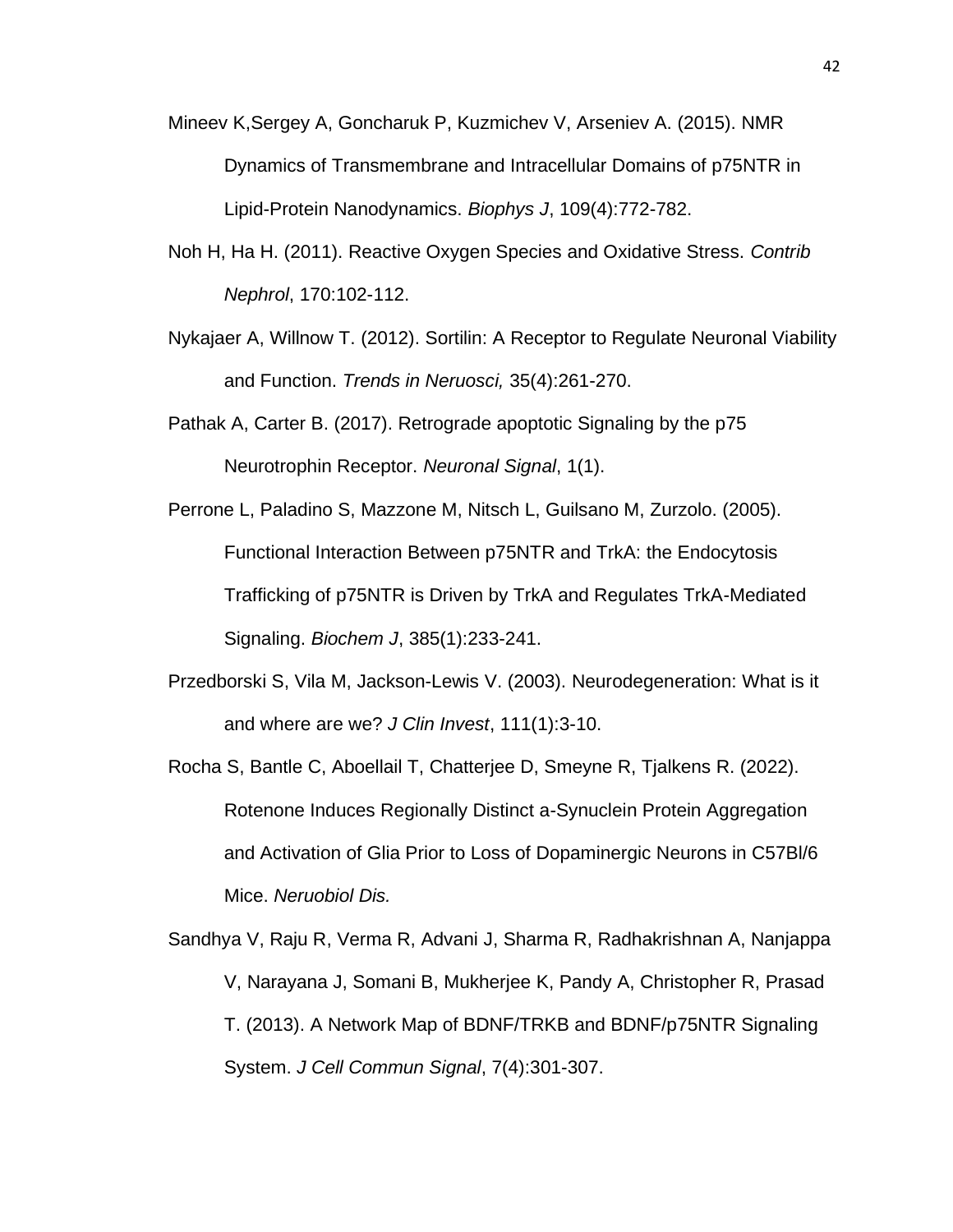- Sangappa V, Kumar N, Shivanna V. (2005). A Spectrophotometric Evaluation of Effectiveness of Surface Protection for Resin Modified Glass Ionomer Cement in an In Vitro Study. *Gynaec and obst image*, 8(2):15-23.
- Sasaki Y, Vohra B, Lund F, Milbrandt J. (2009). Nicotinamide Mononucleotide Adenylyl Transferase-Mediated Axonal Protection Requires Enzymatic Activity but not Increased Levels of Neuronal Nicotinamide Adenine Dinucleotide. *J Neruosci,* 29(7):5525-5535.
- Shamovsky I, Ross G, Riopelle R, Weaver D. (1999). The Interaction of Neurotrophins with the p75NTR Common Neurotrophin Receptor. *Protein Sci,* 8(11):2223-2233.
- Sundar V, Ramasamy T, Doke M, Samikkannu T. (2022). Psychostimulants Induce Oxidative Stress and Redox Signatures: The role of DNA Methylation. *Redox Rep*, 27(1):53-59.
- Tang J, Feng S, Chen X, Huang H, Mao M, Wang H, Li S, Lu x, Wang Y. (2020). The Effects of p75NTR on Learning Memory Mediated by Hippocampal Apoptosis and Synaptic Placticy. *Curr Pharm Des*, 27(4):531-539.
- Timmer M, Aarts e, Esselink R, Cools R. (2018). Enhanced Motivation of Cognitive Control in Parkinson's Disease. *Eur J Neruosci*, 48(6):2374- 2384.
- Tritsch N, Ding J, Sabatini B. (2012). Dopaminergic Neurons Inhibit Striatal Output Through Non-Canonical Release of GABA. *Nature,* 490:262-266.